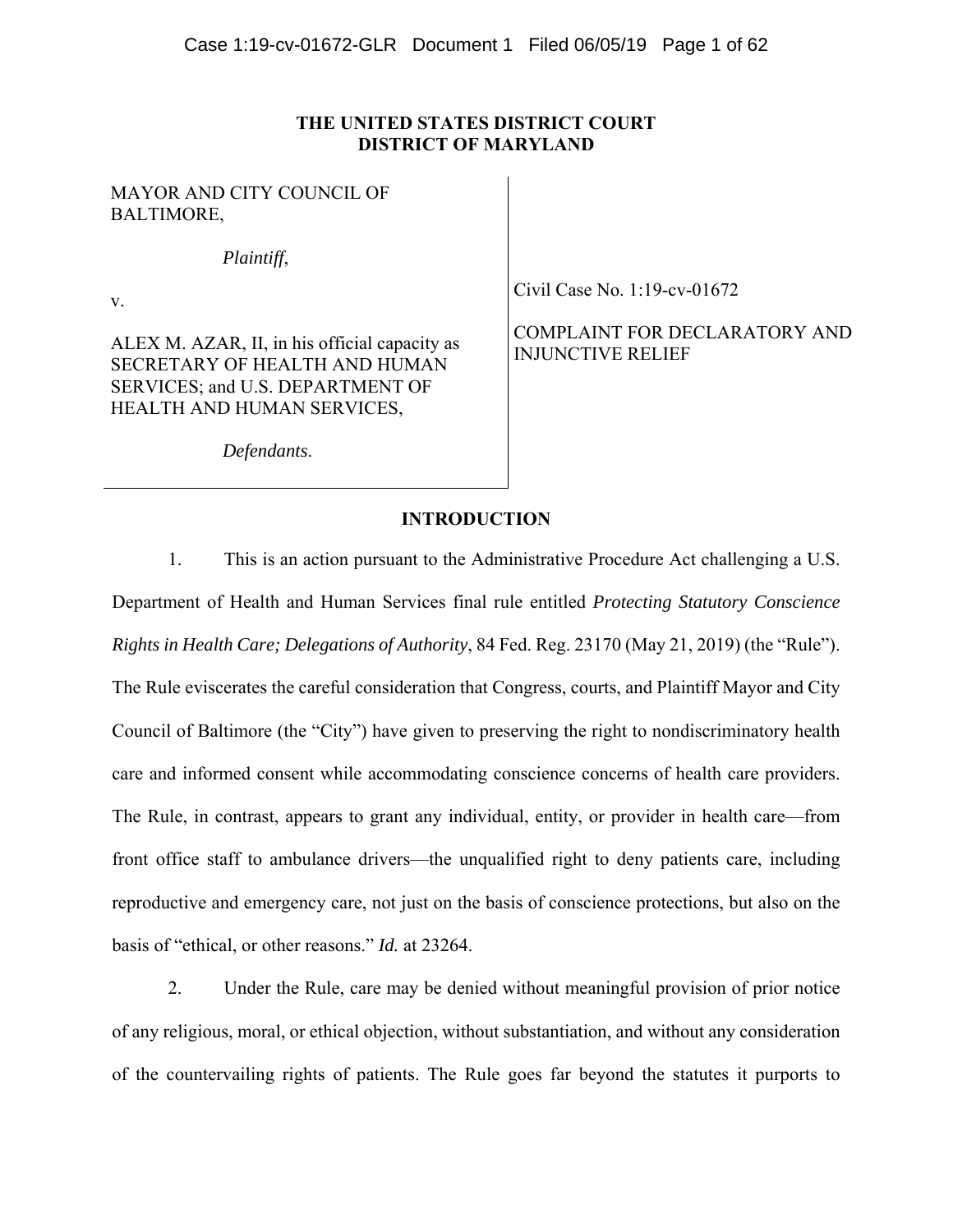#### Case 1:19-cv-01672-GLR Document 1 Filed 06/05/19 Page 2 of 62

implement; it directly violates statutes that prohibit creating unreasonable barriers to access, impeding timely access to health care, and interfering with communications regarding treatment options; it is unjustified and unworkable; and it violates Constitutional law.

3. To even attempt compliance the City would need to pay for and train alternate staff for a wide variety of positions in its own programs, as well as compliance monitors for its subgrantees and partners. This "solution" is financially and operationally impossible. Thus, compliance with the Rule will force the City to provide substandard, stigmatizing, and unethical care to its residents—for example a transgender individual who is refused transport to the emergency room or an IV drug user who is turned away from a reproductive health clinic when seeking contraception and STD/HIV testing and treatment.

4. The Rule has grave consequences for the City in its capacity as guardian of Baltimore's public health. Baltimore's population includes many historically marginalized groups that have long been victims of health care discrimination and other injustices. In addition to inflicting harm upon its direct victims, this discrimination imposes enormous public costs. The Baltimore City Health Department (BCHD)—which was founded in 1793 and is the oldest continuously operating health department in the United States—has spent decades working to eradicate such discrimination and persuade vulnerable populations to seek necessary health care without fear, in furtherance of the public health. If the Rule were to take effect, it would sanction, and require the City to endorse, the very stigma the City has been combatting, leading to increased discrimination against vulnerable groups, reduced access to and quality of care, increased medical and insurance costs, and adverse patient outcomes. The harm that the Rule threatens to inflict particularly on vulnerable populations—will irreparably damage Baltimore public health.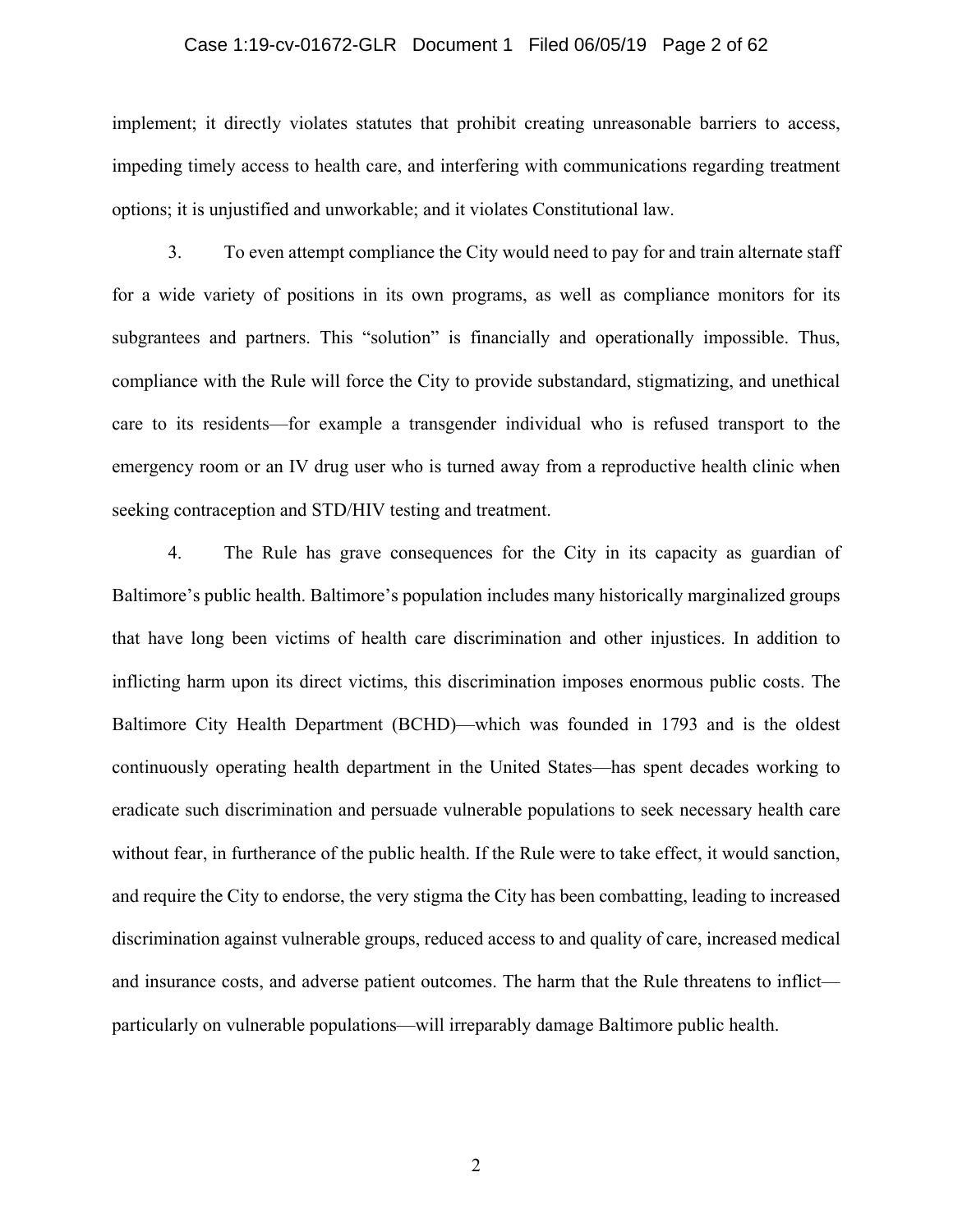### Case 1:19-cv-01672-GLR Document 1 Filed 06/05/19 Page 3 of 62

5. In addition, the City self-funds health insurance for its approximately 12,000 employees and 37,000 retirees (and their families) who live and travel in every state of the United States. As the City's insureds experience stigmatizing denials of care, they will be driven from cost-effective preventive health care, and into costlier critical and emergency care for advanced conditions.

6. Failure to comply with the Rule's vague, sweeping, unworkable, and unlawful strictures would have draconian consequences for the City. The Rule allows HHS to withdraw, deny, terminate, and even purportedly claw-back Medicare and Medicaid reimbursements and all other federal funds if HHS determines there has been a failure to comply with the Rule or related statutes. These penalties could be applied for even a single violation or a violation by a different entity, such as a subgrantee private clinic. For the City, this means the potential loss of millions in federal funding, including 80% of the Health Department budget and 75% of the emergency transport budget, and the defunding of critical programs such as HIV and STD prevention and treatment, reproductive health and family planning, tuberculosis screening, treatment, and control, addiction treatment, immunizations, and emergency room diversion and care.

7. The Rule places the City in an impossible bind: comply with the Rule and compromise the City's public health mission and ethical obligation to provide care to patients in need, or risk losing federal funding for failure to comply, thereby requiring drastic reduction in City services. Either option will come at great cost to the City—including the cost of administrative hurdles or loss of funding, the increased cost of greater numbers of acute emergencies and more residents relying on BCHD, increased insurance costs, and a compromised public health mission and result in irreparable harm to residents of Baltimore and surrounding areas.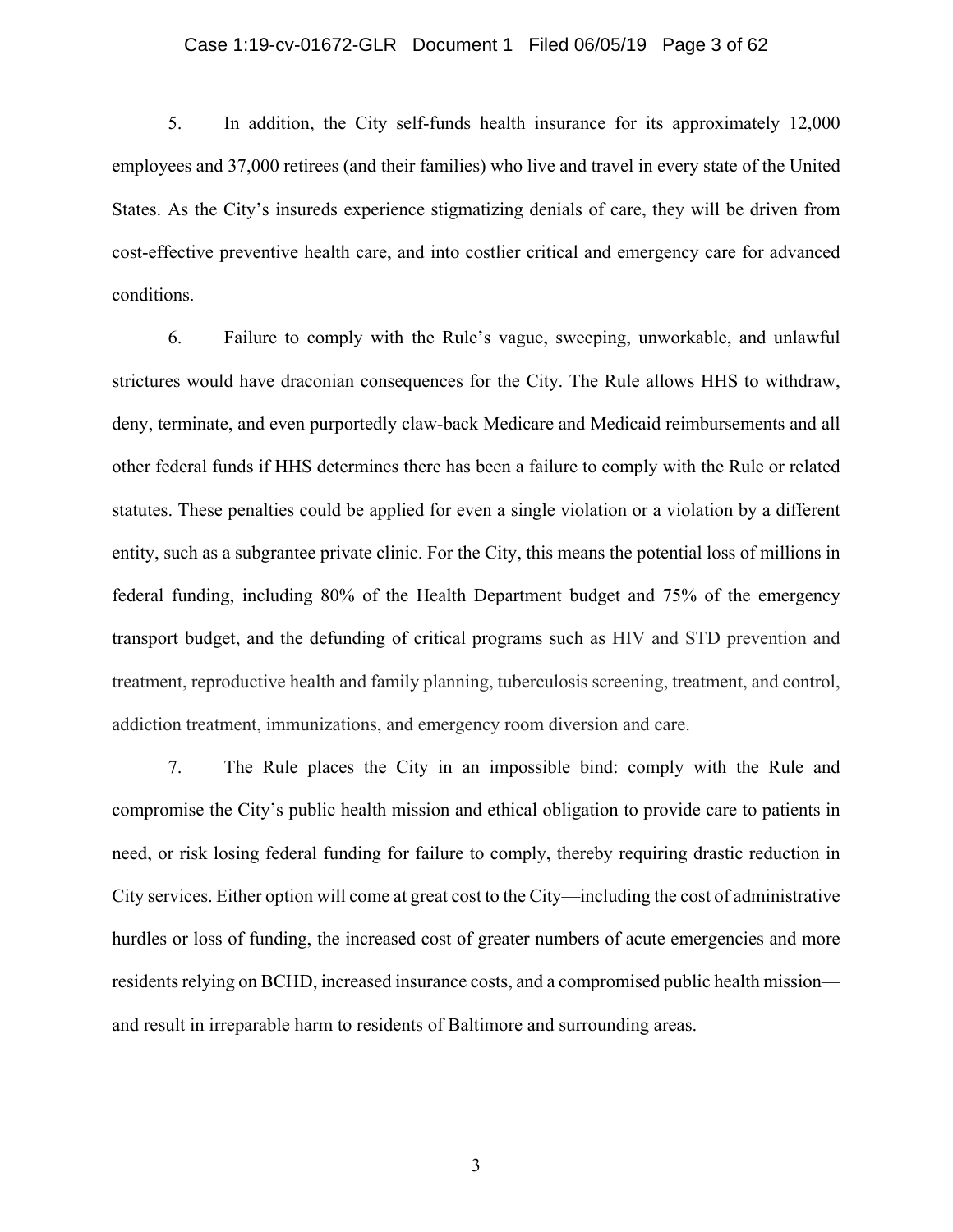#### Case 1:19-cv-01672-GLR Document 1 Filed 06/05/19 Page 4 of 62

8. As described in more detail below, the Rule exceeds statutory authority, directly conflicts with existing federal statutes and the Constitution, is vague and unworkable, and was enacted without justification and without adequate consideration of countervailing interests and potential harm.

9. Thus, the City, in its capacity as a health care provider, health insurer, and guardian of Baltimore's public health, brings this action to vacate the Rule and enjoin its implementation on a national level because it is contrary to law, exceeds Defendants' statutory jurisdiction, authority, and limitations, is in violation of the United States Constitution, and is arbitrary, capricious, an abuse of discretion, and otherwise not in accordance with law in violation of the Administrative Procedure Act (APA), 5 U.S.C. § 706(2)(A)-(C).

## **JURISDICTION AND VENUE**

10. This Court has jurisdiction under 28 U.S.C. § 1331 and 28 U.S.C. § 2201(a), as this case arises under the APA, 5 U.S.C. §§ 701-706, and challenges final agency action for which there is no other adequate remedy in a court. 5 U.S.C. §§ 704, 706.

11. The Court has the authority to issue declaratory and injunctive relief under the Declaratory Judgment Act, 28 U.S.C. §§ 2201*-*2202, and APA, 5 U.S.C. §§ 705, 706.

12. Venue is proper in the District of Maryland under 28 U.S.C. § 1391(b) and (e)(1) because the City resides in this District, a substantial part of the events or omissions giving rise to this action occurred in this District, and each defendant is an officer of the United States sued in his or her official capacity or an agency of the United States.

13. Defendants are subject to suit in any federal jurisdiction in challenges to federal regulations, and no real property is involved in this action. 42 U.S.C. §1391(e)(1)

14. The challenged Rule is final and subject to judicial review under 5 U.S.C. §§ 702, 704, and 706.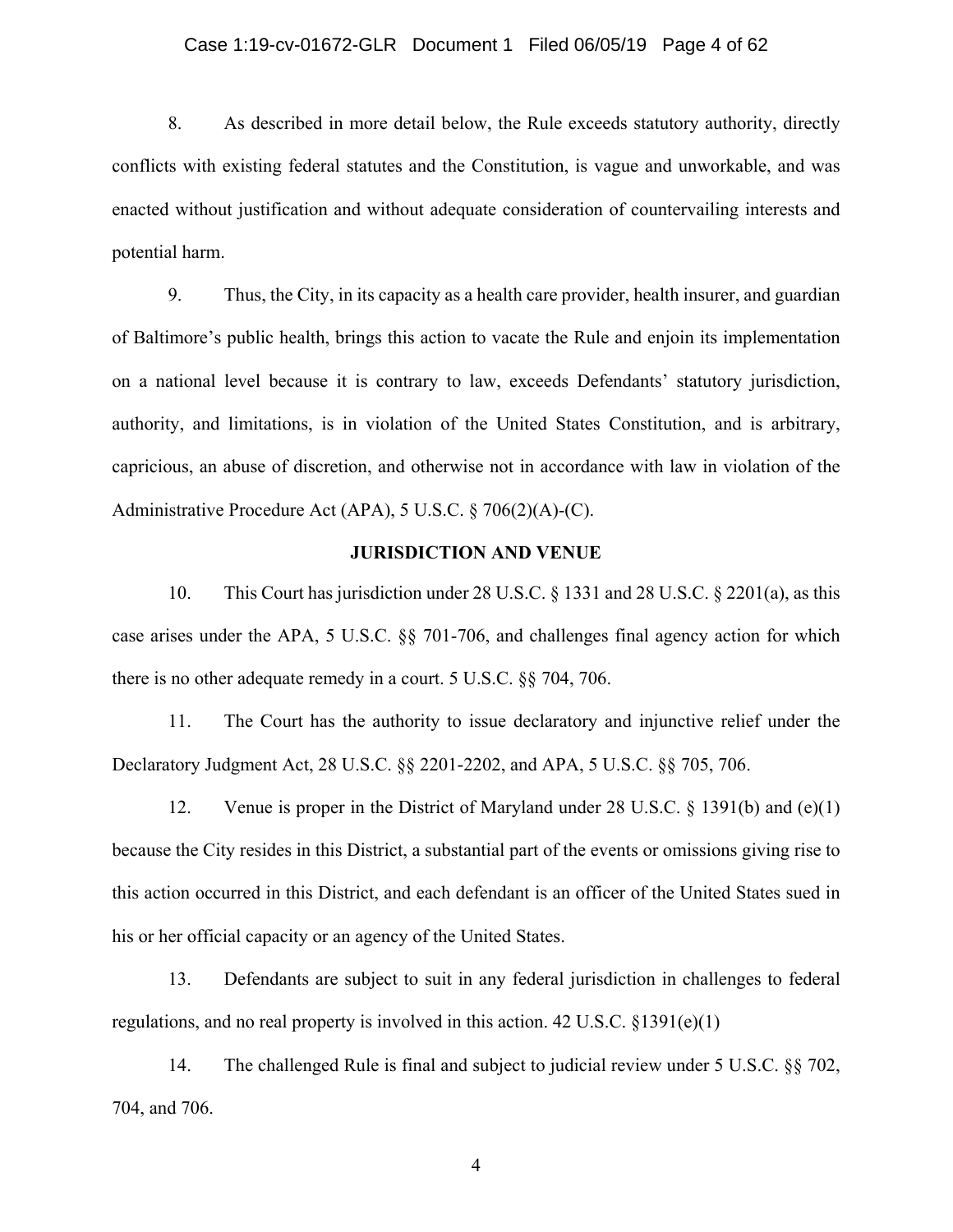### **PARTIES**

15. Plaintiff **Mayor and City Council of Baltimore** is a municipal corporation organized under Articles XI, XI-A, XI-B, XI-C, and XI-D of the Maryland Constitution and located within the District of Maryland.

16. The Baltimore City Health Department is a City agency, *see* Baltimore City Charter, Article VII, §§ 54-56. Formed in 1793, the Department is the oldest continuously operating health department in the United States. The Department has been working to improve the health and well-being of Baltimore residents for more than 220 years. For many of Baltimore's more than 600,000 residents, the Department is the health care provider of last resort.

17. Baltimore City's Fire and Emergency Medical Services Department provides emergency medical transports in Baltimore in response to 911 calls. In 2018, Fire/EMS received 153,232 calls for emergency transport.

18. The City manages health benefits for its employees and its retired City and Police Department of Baltimore City employees, who live and travel in every state. The City's health insurance program is predominantly self-funded, with covered members also paying modest premiums. As a result, any increased costs in health care for insureds imposes increased costs to the City.

19. Defendant **Alex M. Azar** is Secretary of U.S. Department of Health and Human Services (HHS) and is sued in his official capacity. Secretary Azar has responsibility for implementing and fulfilling HHS's duties under the Constitution and other federal law, including the Patient Protection and Affordable Care Act (ACA) and the APA.

20. Defendant **HHS** is an agency of the United States government and bears responsibility, in whole or in part, for the acts complained of in this Complaint. The Office for Civil Rights (OCR) is an entity within HHS. On January 18, 2018, the Acting Secretary of HHS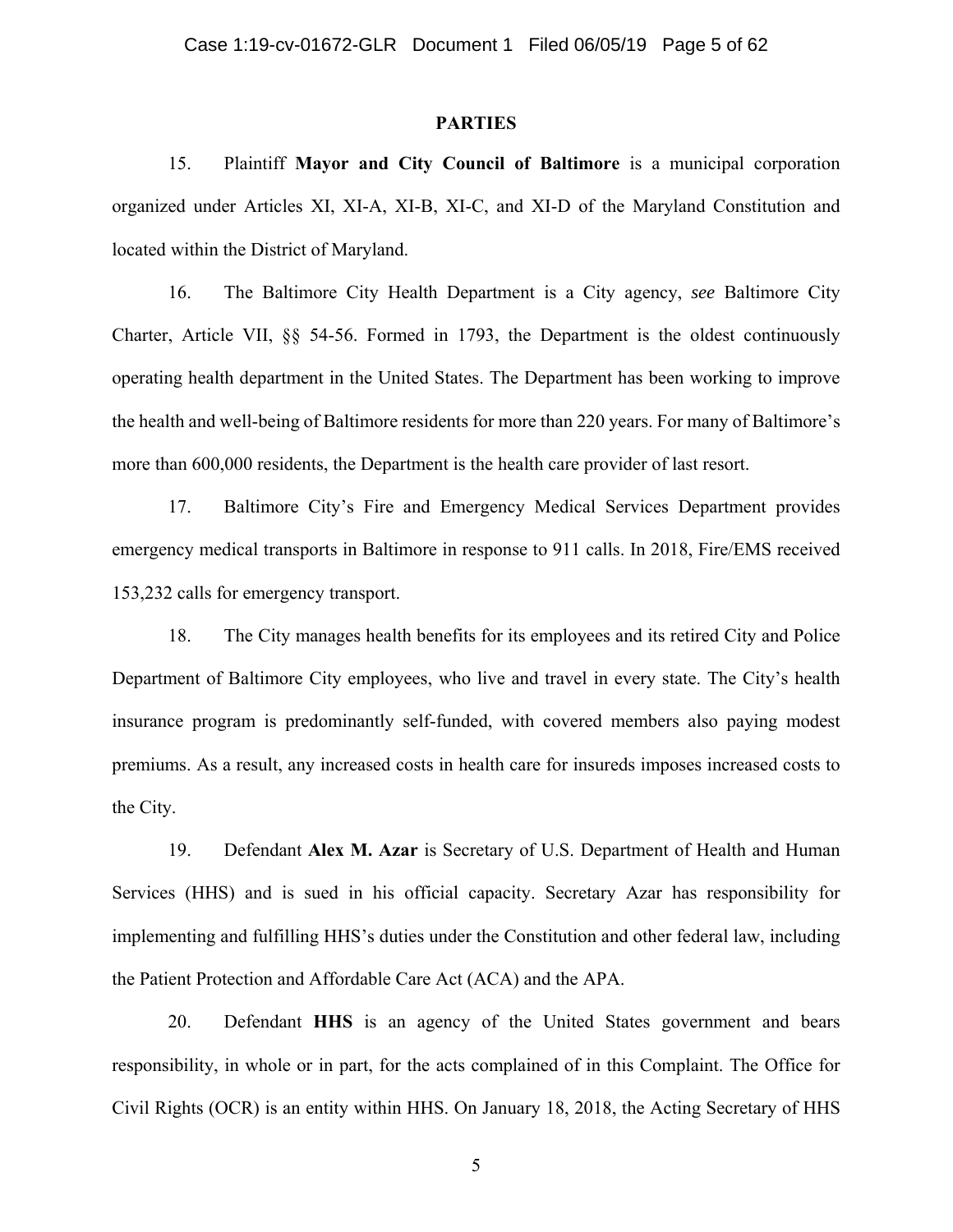established a new Conscience and Religious Freedom Division within OCR with responsibility for enforcing religious-refusal laws. Subsequently, OCR increased the budget of the Conscience and Religious Freedom Division by \$1.546 million. According to OCR, the increase allows for the expansion of this new division to perform policy, enforcement, and outreach activities.

## **FACTUAL BACKGROUND**

## **A. City of Baltimore**

### **1. Power to Safeguard the Public Health**

21. The Baltimore City Charter vests the City with the general power "to provide for the preservation of the health of all persons within the City," Baltimore City Charter, art. II, § 11. The Charter also establishes BCHD and assigns to it the "general care of, and responsibility for, the study and prevention of disease, epidemics, and nuisances affecting public health." *Id*. art. IV, §56.

22. The City Charter also grants the City full "police power." *Id.* art. II, § 27. As the Supreme Court has recognized, the "police power" is the broad authority to protect and advance public health, safety, and well-being of a jurisdiction's residents. *See, e.g.*, *Gonzales v. Raich*, 545 U.S. 1, 42 (2005) (O'Connor, dissenting) ("The States' core police powers have always included authority . . . to protect the health, safety, and welfare of their citizens.") (citing *Brecht v. Abrahamson*, 507 U.S. 619, 635 (1993); *Whalen v. Roe*, 429 U.S. 589, 603 n.30 (1977)). Through this police power the City, and specifically the Baltimore City Health Department, is tasked with protecting the health and welfare of its residents. *Alfred L. Snapp & Son, Inc. v. Puerto Rico*, 458 U.S. 592, 607 (1982) (observing that states have "quasi-sovereign interest[s] in the health and wellbeing—both physical and economic—of its residents in general."); *see also* Baltimore City Charter Article II, § 47 (empowering the City to "pass any ordinance. . . as it may deem proper in maintaining the . . . health and welfare of Baltimore City. . . ").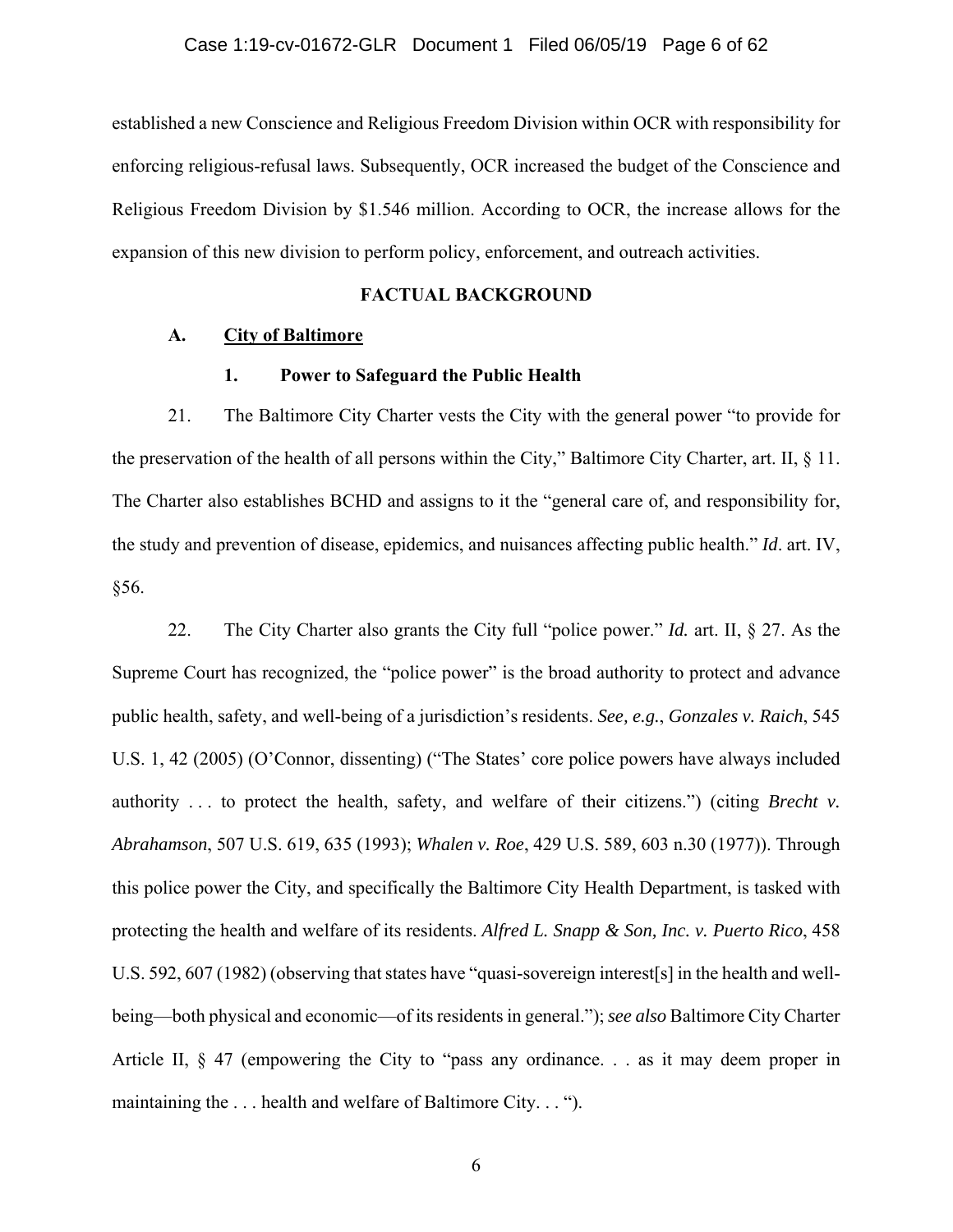## **2. Baltimore City Health Department**

23. BCHD was formed in 1793, when the governor appointed the City's first health officers in response to a yellow fever outbreak in the Fells Point neighborhood. Today, the agency includes a workforce of approximately 800 employees and has a budget of approximately \$126 million.

24. BCHD is responsible for protecting public health in a wide range of areas, including acute communicable diseases, chronic disease prevention, HIV/STD prevention and treatment, addiction treatment, reproductive health and family planning, maternal and child health (including pregnancy prevention), school health, adolescent services, senior services, and youth violence prevention. BCHD's mission is to protect health, eliminate disparities, and ensure the well-being of every Baltimore resident through education, advocacy, and direct service delivery, which it does in collaboration with other city agencies, health care providers, community organizations, and funders.

25. The City faces significant public health challenges compared to the rest of the state and to the country as a whole. Baltimore has an age-adjusted mortality rate 40% higher than the rest of the state and ranks last on key health outcomes compared to other jurisdictions in Maryland. An estimated 12,500 residents are living with HIV, and Baltimore's HIV diagnosis rate is twice that of the state. An estimated 11% of residents aged 12 or older abuse or are dependent on illicit drugs or alcohol; in 2016, Baltimore had the highest age-adjusted overdose mortality rate among large metropolitan counties in the U.S. *See* Baltimore City Health Department, *State of Health in Baltimore*, May 2018, https://health.baltimorecity.gov/policies-and-initiatives/state-healthbaltimore.

26. Many Baltimore residents face systemic social, political, economic, and environmental disparities that have an enormous impact on public health. The City's most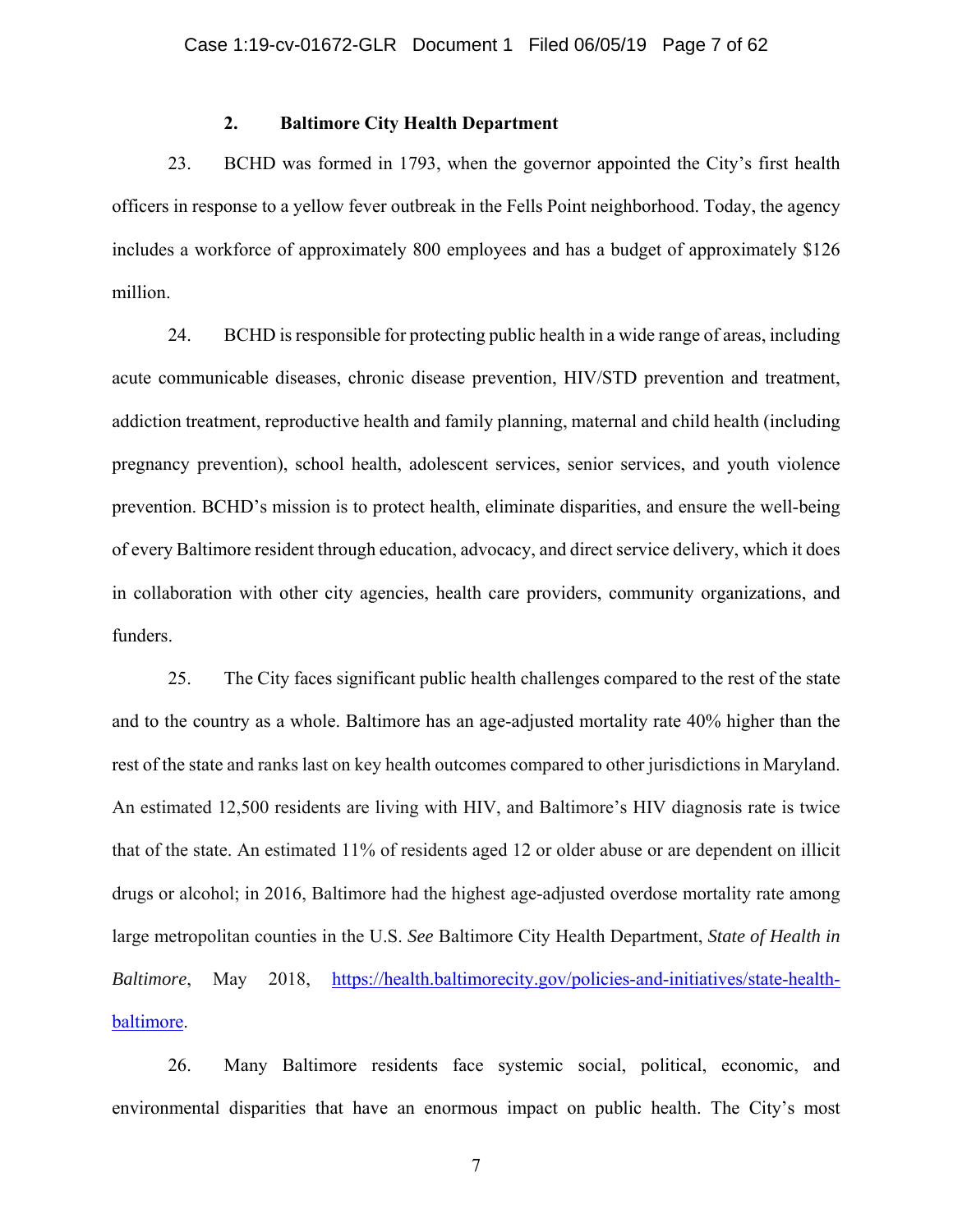#### Case 1:19-cv-01672-GLR Document 1 Filed 06/05/19 Page 8 of 62

vulnerable residents are disproportionately likely to experience negative health outcomes. One in three Baltimore children live below the federal poverty line, and the average life expectancy for children born in Baltimore's poorest neighborhoods is up to 19 years lower than those in wealthy areas. Members of historically marginalized groups, especially African-Americans and Lesbian, Gay, Bisexual, Transgender, and Queer (LGBTQ) individuals, are also more likely to have poor health outcomes. For example, while African-Americans constitute 63% of the City's population, they account for more than 82 percent of those living with HIV. HIV also disproportionately affects sexual minorities. According to a 2017 federal health survey of 23 U.S. cities, Baltimore City had the highest prevalence of HIV among men who have sex with men. *See* Centers for Disease Control and Prevention, *HIV Infection Risk, Prevention, and Testing Behaviors Among Men Who Have Sex With Men—National HIV Behavioral Surveillance, 23 U.S. Cities, 2017*, HIV Surveillance Special Report 22 (Feb. 2019), https://www.cdc.gov/hiv/library/reports/hiv-surveillance.html.

27. Baltimore residents with the greatest health needs are often the most difficult to reach through public health intervention. Many Baltimore residents have experienced trauma resulting from discrimination, poverty, homelessness, exposure to physical violence, child abuse and neglect, or involvement in the criminal-justice system, among other adverse experiences. These experiences have made many residents mistrustful of and reluctant to engage with medical providers and public officials. Many people from marginalized communities who have sought out health care services have been met with judgment and blame by providers, making them less likely to continue to seek care in the future.

28. When some members of the community do not trust the government to provide them with safe, judgment-free services, the overall public health suffers. Many public health experts, including HHS, recognize that addressing serious public health issues requires dedicated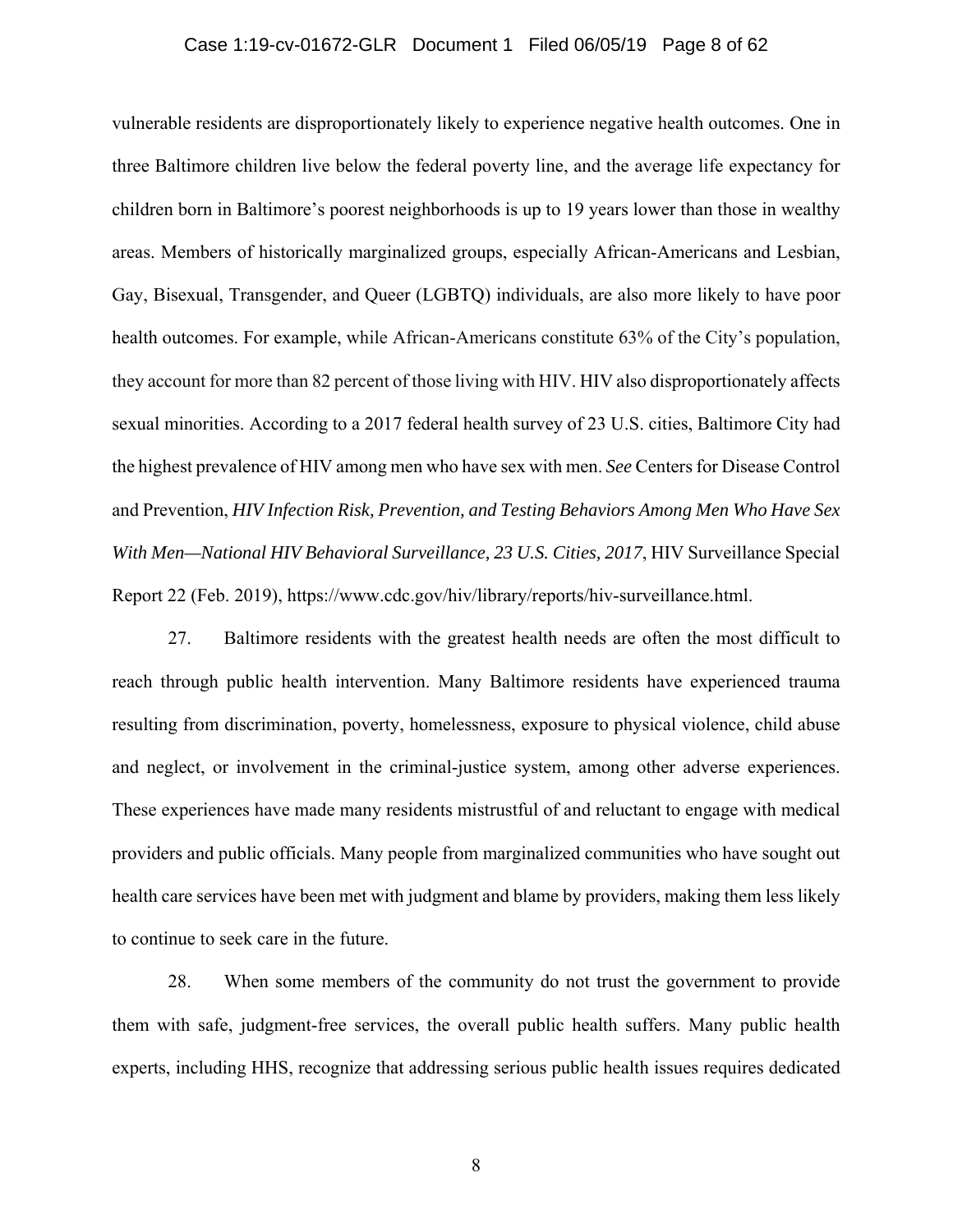### Case 1:19-cv-01672-GLR Document 1 Filed 06/05/19 Page 9 of 62

outreach to marginalized populations to ensure that they receive and stay connected to care. *See, e.g.*¸ HHS Trauma Informed Care Toolkit, https://www.acf.hhs.gov/trauma-toolkit#chapter-6.

29. BCHD uses trauma informed care in administering care, an approach endorsed by HHS. *See* HHS Trauma Informed Care Toolkit ("The practice of trauma informed service is less about 'what' you're doing, and more about 'how' you're doing it."); Baltimore City Health Department Press Release, *Baltimore City Awarded \$5 Million SAMHSA Grant to Implement Community-based Trauma Informed Care in West Baltimore* (Sept. 15, 2016), https://health.baltimorecity.gov/news/press-releases.

30. For years, BCHD has dedicated significant efforts and resources to implement a trauma-informed approach, which means eliminating stigma associated with particular diseases, conditions, or groups of people, building trust with individuals in targeted communities, providing judgment-free care, and removing as many structural and administrative barriers to care as possible. This approach shapes every aspect of patient interaction across multiple services. Many BCHD programs bring treatment to patients where they are, such as mobile vans offering HIVprevention services, or home visiting programs for pregnant women and new mothers. If services require travel to a clinic, BCHD designs clinic environments to be welcoming, with clear signage and easy patient navigation. BCHD clinics strive to minimize all sense of institutionalization and to never be penal. Instructions and paperwork use simple terms, with pictures where possible, and are available in multiple languages. Administrative and intake staff are required to treat patients kindly and with patience and ensure that patients understand that they are entitled to privacy and confidentiality with respect to the care they receive.

31. Through these actions, BCHD has painstakingly built trust in communities that historically have been marginalized and disenfranchised. For example, in the case of a preteen girl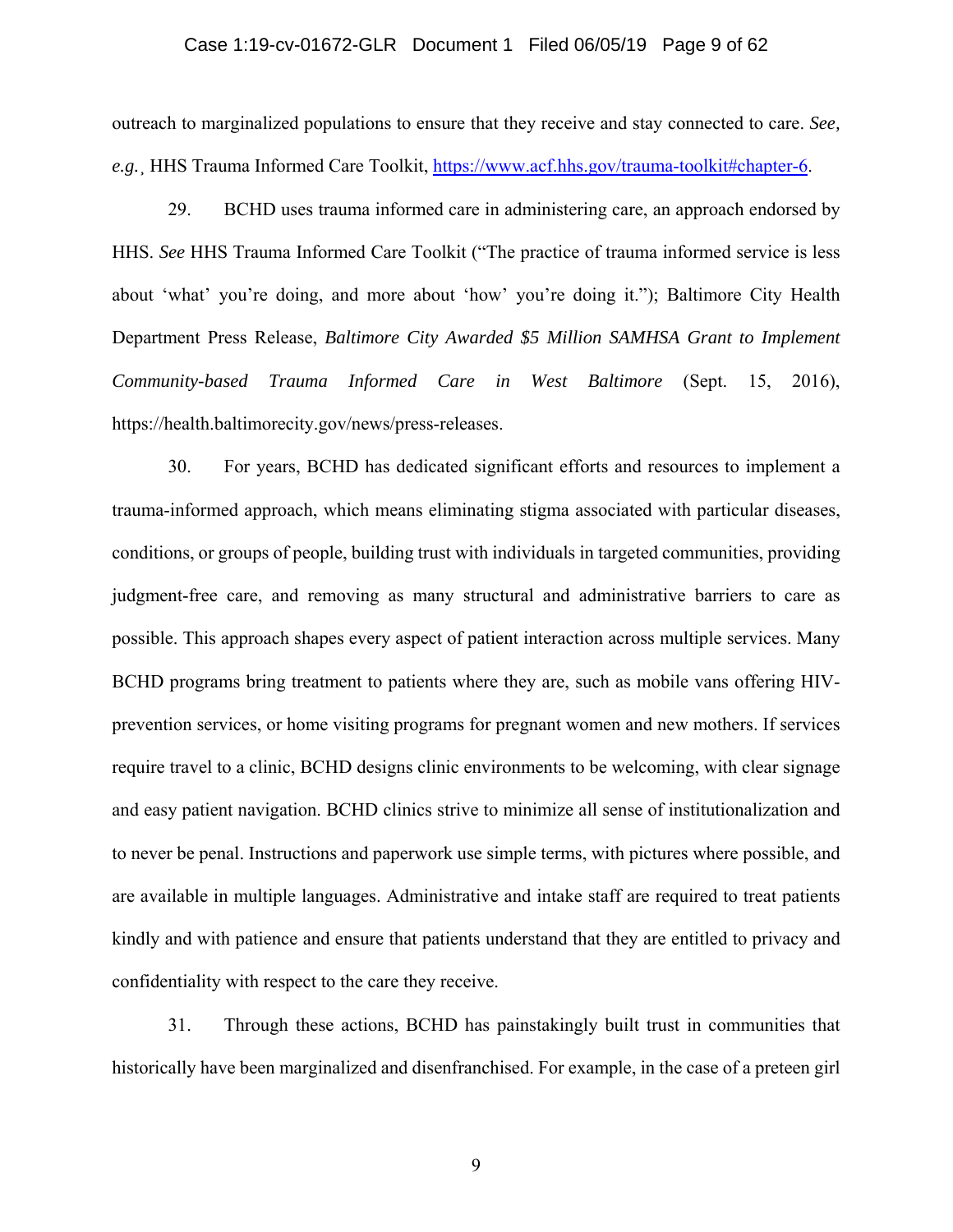### Case 1:19-cv-01672-GLR Document 1 Filed 06/05/19 Page 10 of 62

at a Baltimore public school, it took almost a year of outreach and trust-building by BCHD employees at the school before the girl felt comfortable enough to go to a clinic for an STD test, where she ultimately tested positive for chlamydia and received treatment.

32. Any policy change that impedes trust-building public-health efforts in marginalized communities can set programs back years, if not decades. Disruptions in care for high-risk groups threaten the broader population with devastating harms, including increased prevalence of communicable diseases like tuberculosis, HIV, and sexually transmitted diseases, as well as teen pregnancies, infant deaths, and opioid overdoses.

#### BCHD Hiring Processes

33. The City's hiring processes for health care workers make it uniquely vulnerable to harm from the Rule's mandate to accommodate objectors above all else. Most City job openings are listed on a central City Human Resources Department website and describe the open positions in general terms. The BCHD clinic full time City employee positions are governed by the City's Civil Service law. Baltimore City Charter Art. VII § 99. This requires submitting an application, or taking a Civil Service exam, to qualify to be on the list for a specific classification of position. These are generic exams or applications, in which one demonstrates education, licensure, relevant experience and knowledge. If an applicant does not qualify to be on the applicable list, they are ineligible to be hired. BCHD may not hire candidates for a Civil Service position who are not appropriately listed.

34. Some BCHD clinics hire contract employees through Johns Hopkins University. Johns Hopkins posts announcements for BCHD job openings separately from other openings, specifically noting that successful applicants will be contracted with BCHD. Applicants learn of the specific job duties of the position and the services they would be asked to provide only during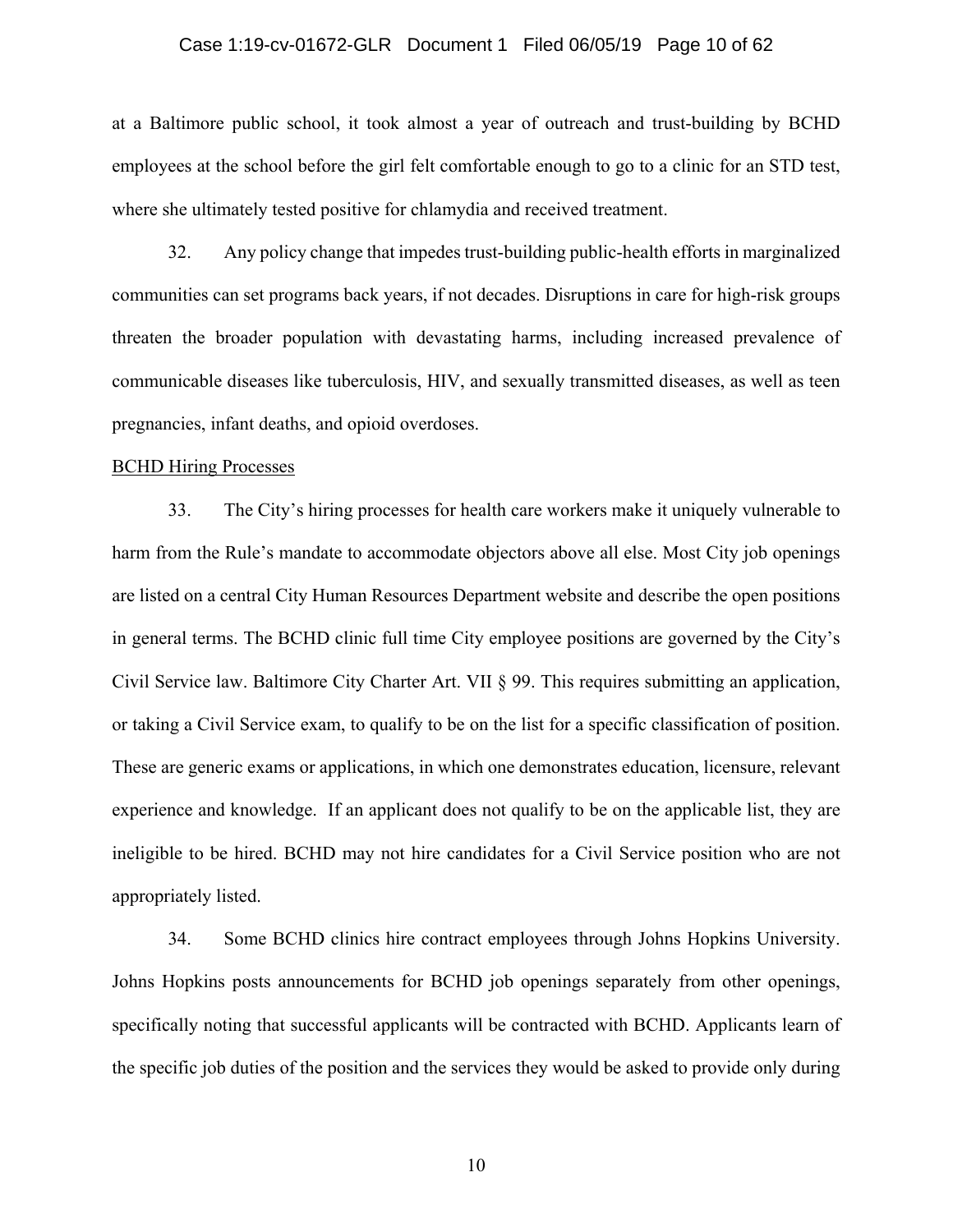#### Case 1:19-cv-01672-GLR Document 1 Filed 06/05/19 Page 11 of 62

the interview for the position. Thus, applicants who would object to providing certain services or treating some subpopulations might not know that the job required them to perform those services for those people until at least partway through the hiring process.

35. Unlike at many private non-profit clinics whose mission statements make explicit that they are devoted to serving historically underserved or stigmatized populations, or to providing health procedures that a provider might find objectionable, applicants to BCHD and the other City entities that participate in the administration of health care may not share in or even know of the City's public health mission, and may bring any number of religious, moral, or personal views about individual choices, minority groups, or health care procedures.

36. A rule requiring the City to hire persons to perform services they have no intention of performing would be unworkable given the size of clinic staff and the lack of staff redundancy. Even if the City had the funding to hire additional staff—it does not—creating redundancies would violate the City's mandate to use public funds efficiently.

37. the particular challenges of Baltimore's population, BCHD's hiring processes and available resources, and its longstanding public health mission make it especially vulnerable to harm if the Rule is permitted to take effect, including at the clinics and entities discussed below.

### Specific BCHD Programs

38. The City directly operates several clinical services facilities, including: two physical locations and two mobile clinics offering STD, HIV, hepatitis C, pre-exposure prophylaxis (PrEP) (medication to prevent HIV infection), buprenorphine (medication to treat opioid dependency), dental services, and tuberculosis treatment services; three family-planning and reproductive-health clinics; one immunization clinic; nine Women, Infants and Children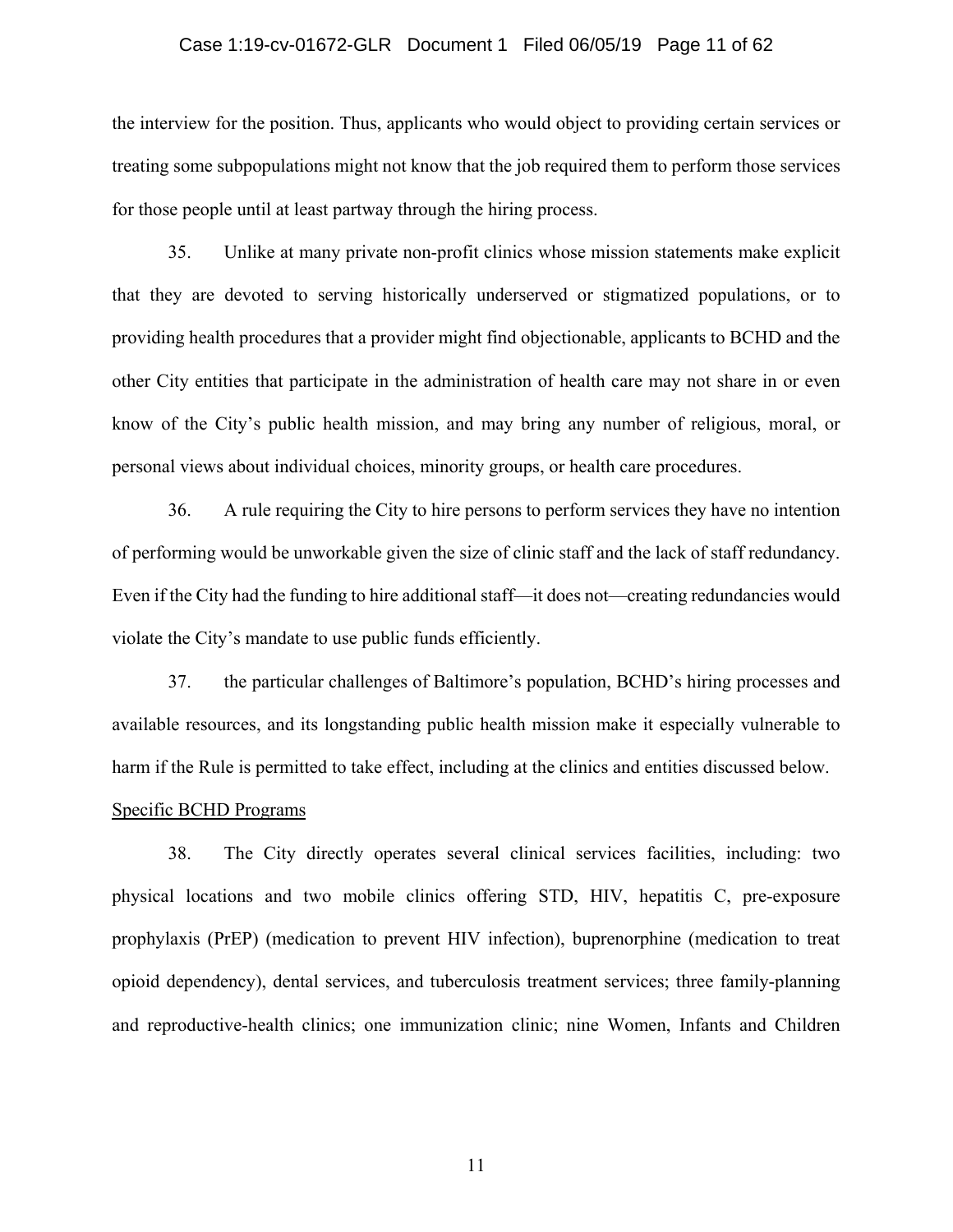### Case 1:19-cv-01672-GLR Document 1 Filed 06/05/19 Page 12 of 62

clinics; and seven school-based health clinics. In addition, the City provides subgrants to other clinics that provide similar services throughout Baltimore.

39. BCHD community clinics and school-based health centers collectively handle over 20,000 visits per year. The City also subgrants funding to numerous private health clinics. The family planning and reproductive health clinics provide care to one-third of Baltimore women.

### **Bureau of Clinical Services & HIV/STD Prevention Services**

40. The Bureau of Clinical Services & HIV/STD Prevention Services (Clinical Services) operates within the Division of Population Health & Disease Prevention in BCHD.

41. Clinical Services operates STD, HIV, hepatitis C, PrEP, buprenorphine, dental, and tuberculosis clinics in two physical locations open during standard business hours. It also offers additional mobile-clinic services using two vans. Currently BCHD lacks resources to offer weekend and evening hours for these clinics – something the City is seeking to provide.

42. The clinics are funded in significant part by federal financial assistance administered through HHS either directly or passed through the State of Maryland. This includes funds under the Public Health Services Act, the Ryan White HIV/AIDS Program, and grants from the Centers for Disease Control and Prevention. Clinical Services currently administers two subgrants of HHS funds: one Ryan White Part A subgrant, and one for TB elimination. Clinical Services does not presently have a staff member assigned to ensure compliance with the terms and conditions of these subgrants. Clinical Services currently administers over 30 subgrants of federal funds from HHS. These subgrants support outreach, HIV and STD surveillance and prevention, behavioral health, and other programs.

43. Together, the clinics provide outpatient services at low or no cost to residents of Baltimore and the surrounding areas. In 2017, there were 14,000 clinic visits. In 2018, there were over 16,000 visits.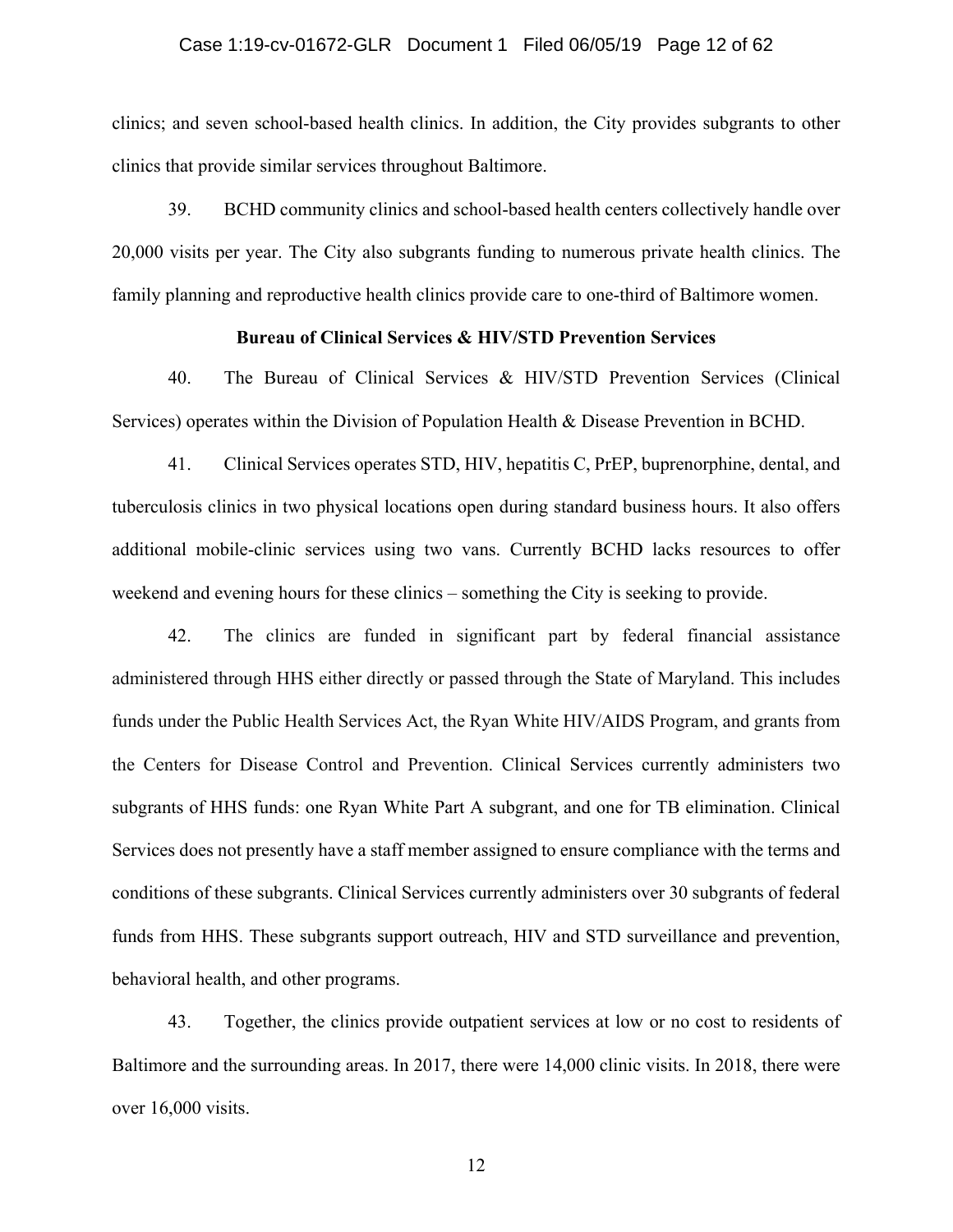### Case 1:19-cv-01672-GLR Document 1 Filed 06/05/19 Page 13 of 62

44. The clinics employ around 10–12 nurse practitioners, one physician's assistant, four nurses, six clerical staff, two social workers, five case managers, two peer navigators, two medical directors, two deputy medical directors, two managers, two full-time doctors, two parttime doctors, and two additional case managers who drive the mobile-clinic vans.

45. The nurse practitioners, nurses, doctors, and the two case managers who drive the mobile-clinic vans are contracted employees through Johns Hopkins University. In addition, the vans used for the mobile clinics are owned by Johns Hopkins. To any patient these employees appear to be City employees.

#### **Title X and the Bureau of Maternal and Child Health**

46. The City has been a Title X participant since the program's inception in 1970. In 2017, Title X clinics in Baltimore, including the City's subgrantees and Planned Parenthood, served over 16,000 patients, providing over 22,000 clinical visits.

47. Title X centers in Maryland are some of the only family planning providers that accept Medicaid in a state where, as of 2017, 22% of residents are enrolled in Medicaid or the Children's Health Insurance Program, 6% are uninsured, and 8% have incomes below the federal poverty line.

48. These clinics provide support to a staggering one in three Baltimore women. This includes Baltimore's teens, immigrants and refugee communities, substance users, and incarcerated women, as well as the uninsured or underinsured.

49. The City currently receives \$1,430,000 in funding per year through Title X of the Public Health Services Act. Administered through HHS's Office of Population Affairs, *see* Public Health Service Act, 42 U.S.C. §§ 300 to 300a-6.

50. Title X funds clinics operated by BCHD's Bureau of Maternal and Child Health (MCH). MCH applies a trauma-informed approach in the provision of adolescent and family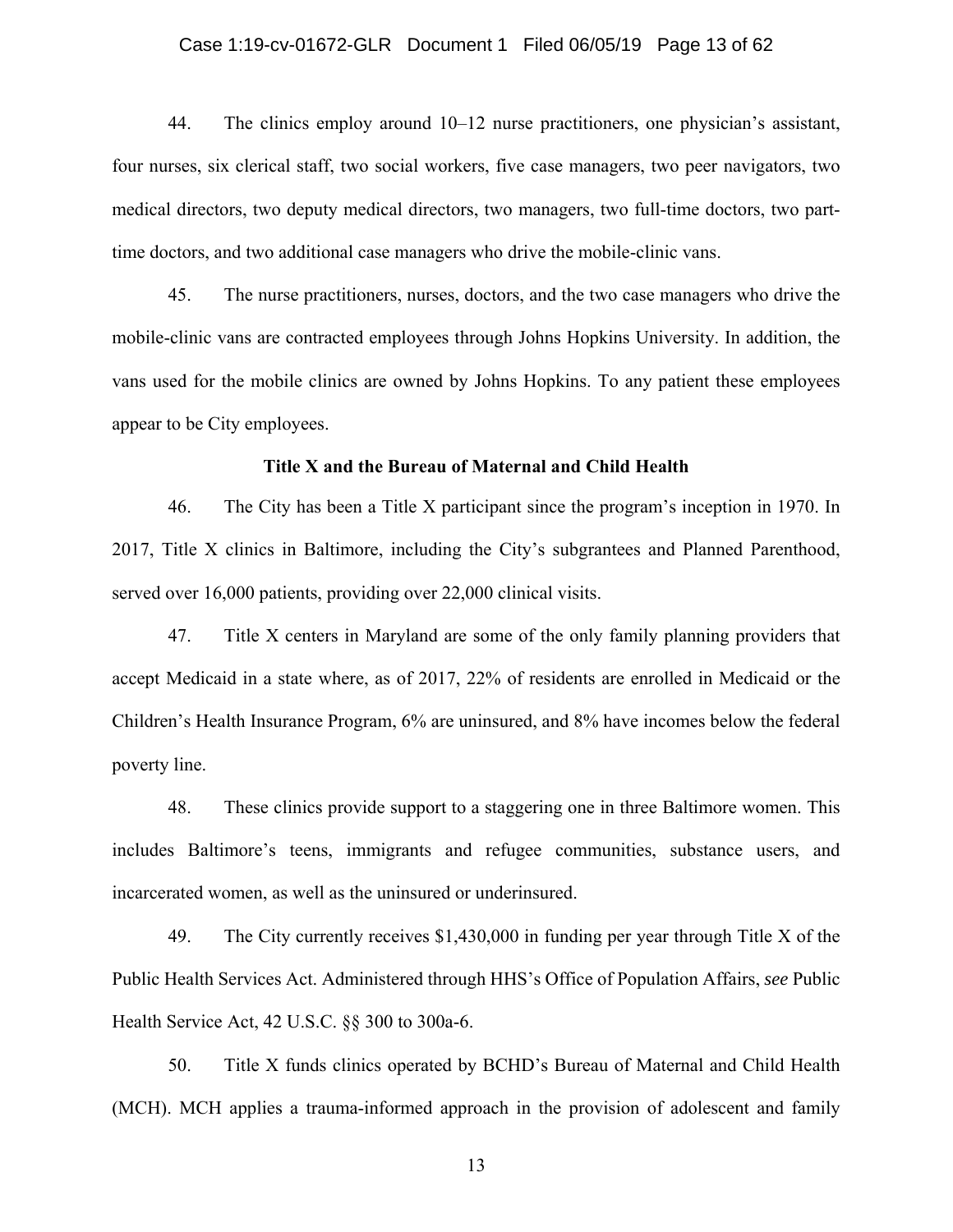### Case 1:19-cv-01672-GLR Document 1 Filed 06/05/19 Page 14 of 62

reproductive-health services; care for pregnant women; and care for mothers, infants, and children in Baltimore. The programs are designed to improve health before pregnancy including family planning and reproductive health; to ensure quality care during pregnancy; and to support families in raising healthy children. The programs seek to reduce the teen birth rate; reduce the rates of fetal, infant, and maternal mortality, and reduce the number of child and adolescent deaths.

51. Among the services offered at the MCH clinics are: clinical examinations; prescription, distribution, and administration of contraceptives, including intrauterine devices and subdermal implants; emergency contraceptives; pregnancy testing and referrals; options counseling for pregnant individuals, including referrals for abortion; breast exams; pap tests; STD screening and treatment; HIV testing, counseling, and referrals; substance-use and mental-health screenings and referrals; individual, group, and family counseling; and health education and outreach.

52. MCH funds and operates three clinics that offer family-planning and reproductivehealth services: the Druid Family Planning Clinic in West Baltimore, the Eastern Family Planning Clinic in East Baltimore, and the Healthy Teens and Young Adults Clinic. The mission of these clinics is to reduce unintended pregnancies and to improve pregnancy outcomes by providing family-planning and reproductive-health services to women and men ages 25–50. The Druid Clinic also hosts the Healthy Teens and Young Adults Clinic, which offers these same services to young women and men ages 10–24.

53. The clinics operate weekdays during normal business hours, with some extended hours offered at the Druid and Eastern Clinics each week. In addition to appointments, both clinics offer blocks of walk-in hours each week. These three clinics employ approximately 25 people, including one physician, two nurse practitioners, one nurse, and 20 administrative and other staff.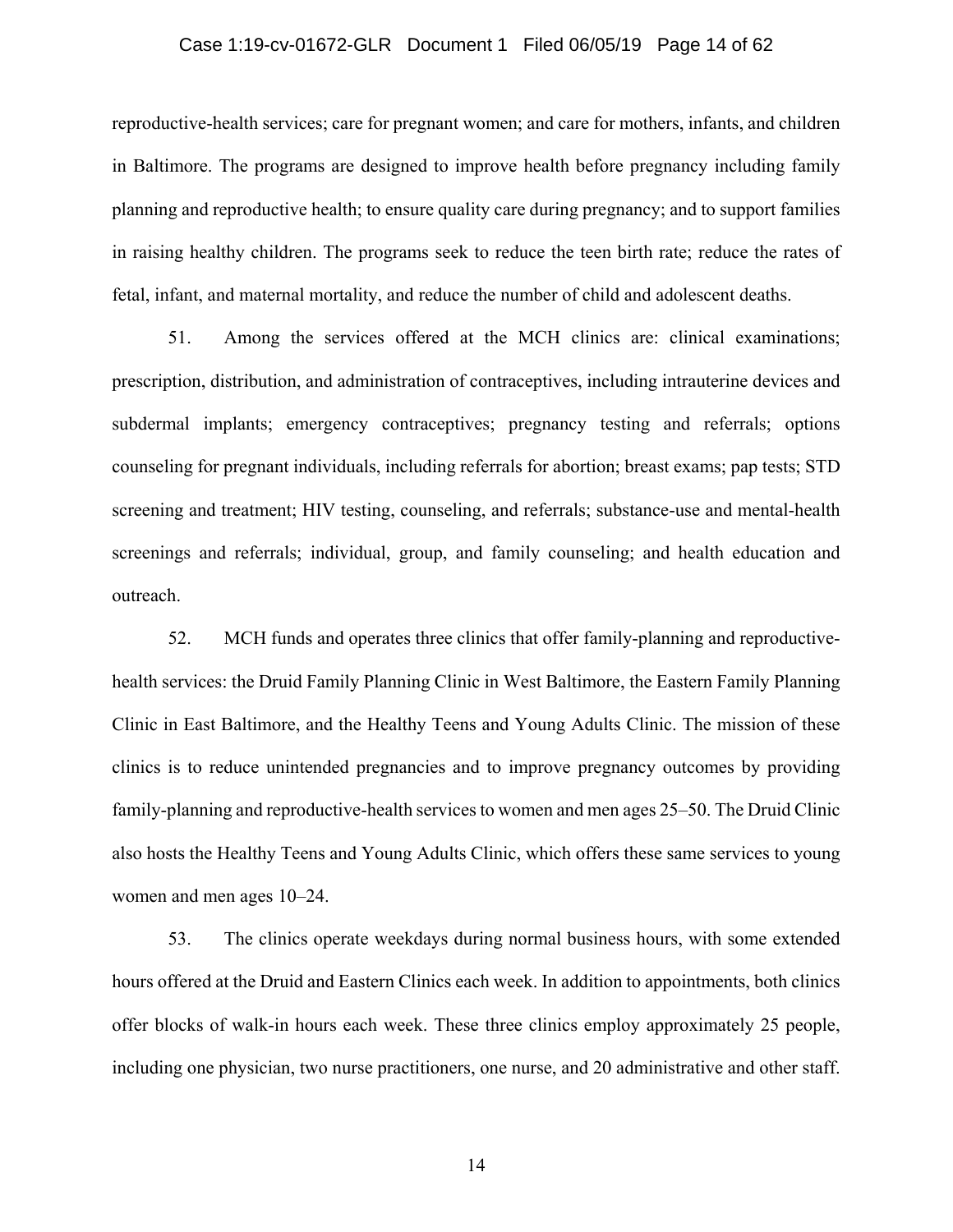#### Case 1:19-cv-01672-GLR Document 1 Filed 06/05/19 Page 15 of 62

Scheduling of Spanish-speaking staff is coordinated to offer patients the option to receive care in Spanish. Clinic staff members are all full-time employees of BCHD.

54. Out of the Druid and Eastern Health Centers, BCHD operates an Immunization Program to help prevent vaccine-preventable disease, to conduct disease surveillance, and to provide and monitor immunization-related health education and community outreach. The clinics operate during selected hours throughout the week. The Immunization Program is funded by the U.S. Centers for Disease Control and Prevention via the Maryland Department of Health.

55. More than 5,000 people receive care at these clinics each year. For many patients, clinic visits are the primary or sole source of reproductive or related health care.

56. MCH also operates 9 Women Infants and Children (WIC) clinics throughout Baltimore. WIC clinic services include food vouchers, nutrition education, health screening, breastfeeding assistance, and referrals to other health and social agencies. These services are provided free of charge to income-eligible Maryland residents who are pregnant, a new mother, or an infant or child under 5 years of age. The WIC clinics serve over 17,000 families per year.

57. The WIC clinics have 23 employees: one director (a registered nurse), one administrator, 13 nutrition technicians, 2 nutrition aides, 5 intake and other office support staff, and one lactation technician.

58. In addition to operating its own family-planning and reproductive-health clinics, BCHD provides subgrants to four other clinics throughout Baltimore that provide similar services. BCHD also operates clinics at seven schools in Baltimore. The clinics operate during school hours and have dedicated full-time staff. These clinics offer the same family-planning and reproductivehealth services as the other three clinics, including the provision of contraceptives, STD screening, options counseling for pregnant patients, including referrals for prenatal care, adoption or abortion;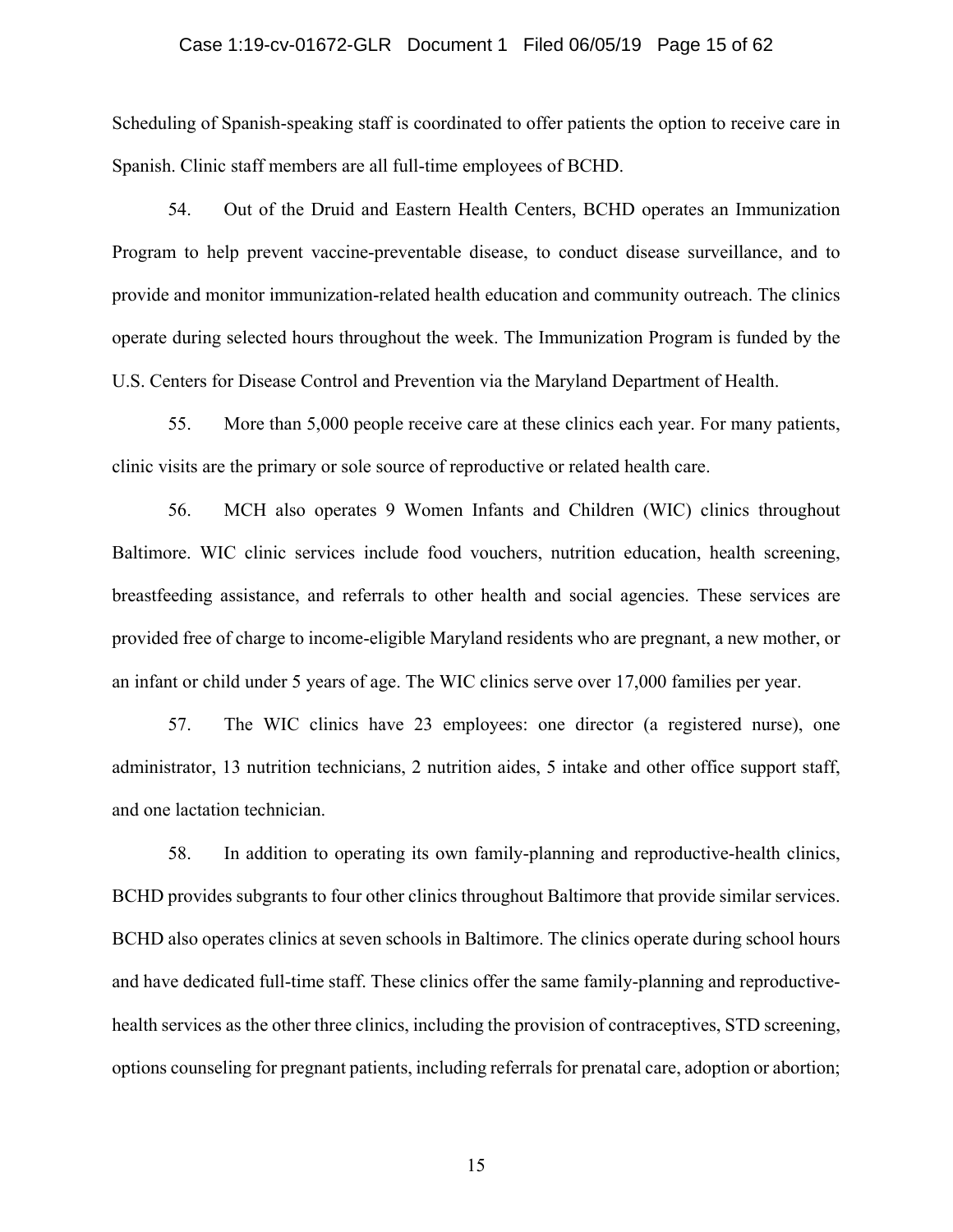#### Case 1:19-cv-01672-GLR Document 1 Filed 06/05/19 Page 16 of 62

and other counseling services. The school clinics offer their services for free to students who are unable to pay. The school clinics receive Title X funding through M&C. These clinics are operated by BCHD's Bureau of School Health.

59. BCHD's Maternal and Infant Care Program (M&I) provides support services to pregnant women and women with young children in Baltimore through a program of home-visiting and group-based interventions. M&I operates the Nurse Family Partnership Program, an evidencebased intervention that employs nurses to provide home care to low-income, first-time-pregnant women. Baltimore's NFP program caters particularly to teens and pregnant women up to 24 years old. Patients often possess chronic medical conditions that may complicate their pregnancies, along with mental-health or substance-use disorders. The program serves approximately 100 women at any given time. The program is supported by federal funds from HHS's Maternal, Infant, and Early Childhood Home Visiting Program.

60. The care provided through home visiting is intensive and the services wide-ranging. The frequency of visits varies according to the patients' stage of pregnancy, the developmental milestones of their infants, or other needs, in accordance with the guidelines of both the NFP and Healthy Families America models. Visits may occur weekly, biweekly, or monthly. All programs are provided at no cost to those receiving the services.

61. The Teen Pregnancy Prevention Program seeks to reduce teen births by increasing access to family-planning clinical services, health education, and information. Each year, more than 10,000 students receive sexual-health education funded by the Teen Pregnancy Prevention Program. BCHD receives \$1.74 million each year for five years from HHS for this Program.

62. The Baltimore Infants and Toddlers Program (I&T) provides support services to families of developmentally delayed infants and children up to two years old or infants and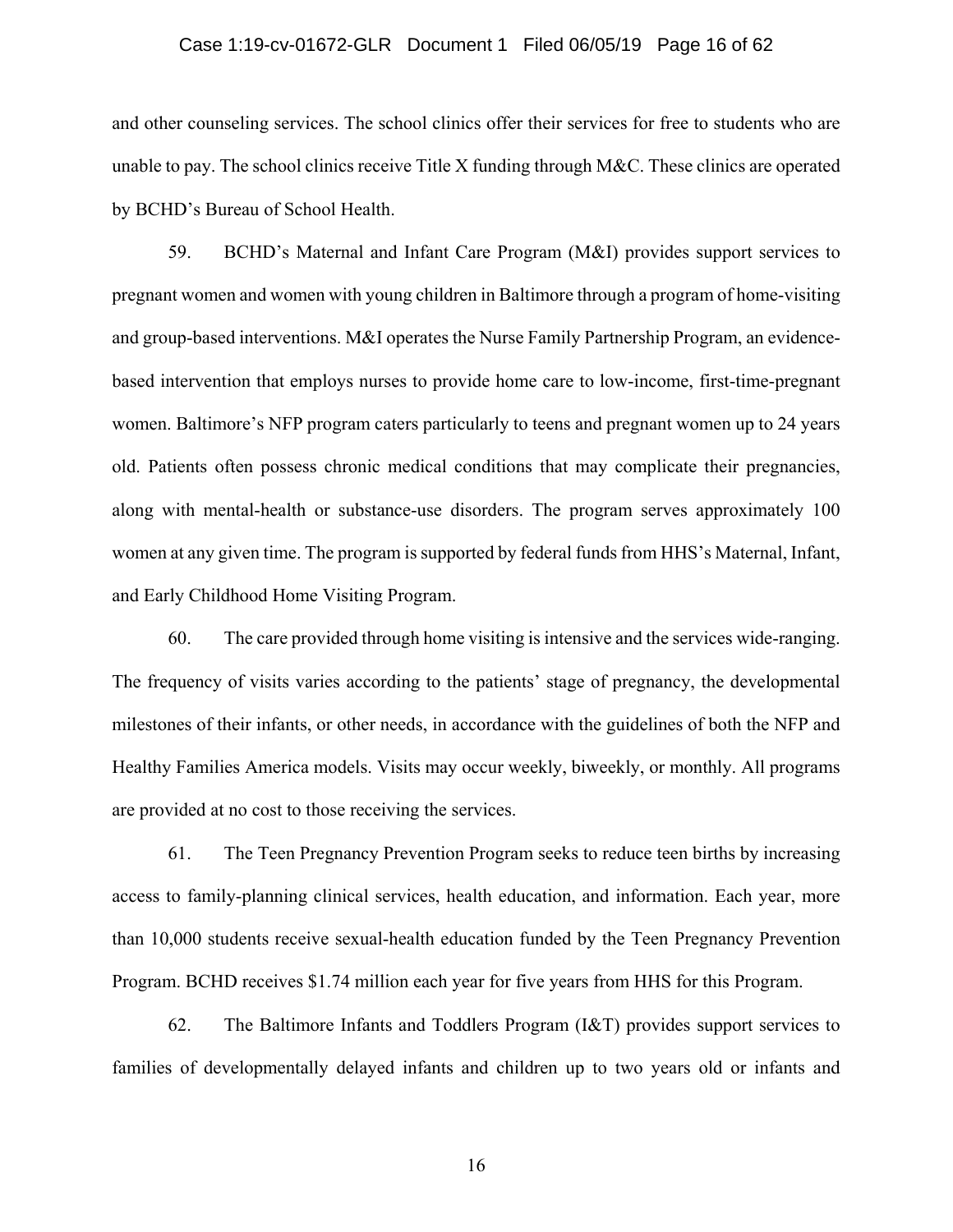#### Case 1:19-cv-01672-GLR Document 1 Filed 06/05/19 Page 17 of 62

children who have been diagnosed with a condition that is likely to affect development. These are mandated services under Part C of the Individuals with Disabilities Education Act. *See* 20 U.S.C. §§ 1432-1435.

63. Approximately 2,000 infants and toddlers receive early-intervention services annually from I&T. BCHD is the lead agency designated by the Mayor's Office to provide services to infants and toddlers with special needs. BCHD coordinates the care for these families and contracts with the Baltimore City Public School System and private entities to offer the required clinical and developmental services. Where not otherwise covered through Medicaid or other insurance, the Program is provided at no cost to the families receiving the services, made possible by HHS funding.

#### **3. Fire and Emergency Medical Services**

64. Baltimore City Fire and Emergency Medical Services (Fire/EMS) operates a fleet of medic units to respond to emergency (911) calls and to transport people to appropriate medical care. Baltimore City has one of the busiest EMS departments per capita in the U.S. Calls for emergency medical services are unusually high in Baltimore and have been increasing over the past several years. Between FY2015 and FY2016, Fire/EMS transports in Baltimore increased by nearly 5,918 patients, and the City saw an additional 2,972 patient transports between FY2016 and FY2017. In FY2017, Fire/EMS received an all-time high of 154,621 calls for emergency transport and transported 100,894 people to area hospitals. In FY2018, Fire/EMS received 153,232 calls for transport, only a slight decline from the prior year. For FY2018 transports, Fire/EMS received a total of \$19,243,494 in billing, \$14,790,374, of which approximately 76% came from Medicaid or Medicare billing.

65. Fire/EMS also partners with the University of Maryland to administer a two-year pilot program for Mobile Integrated Healthcare in West Baltimore. Mobile Integrated Healthcare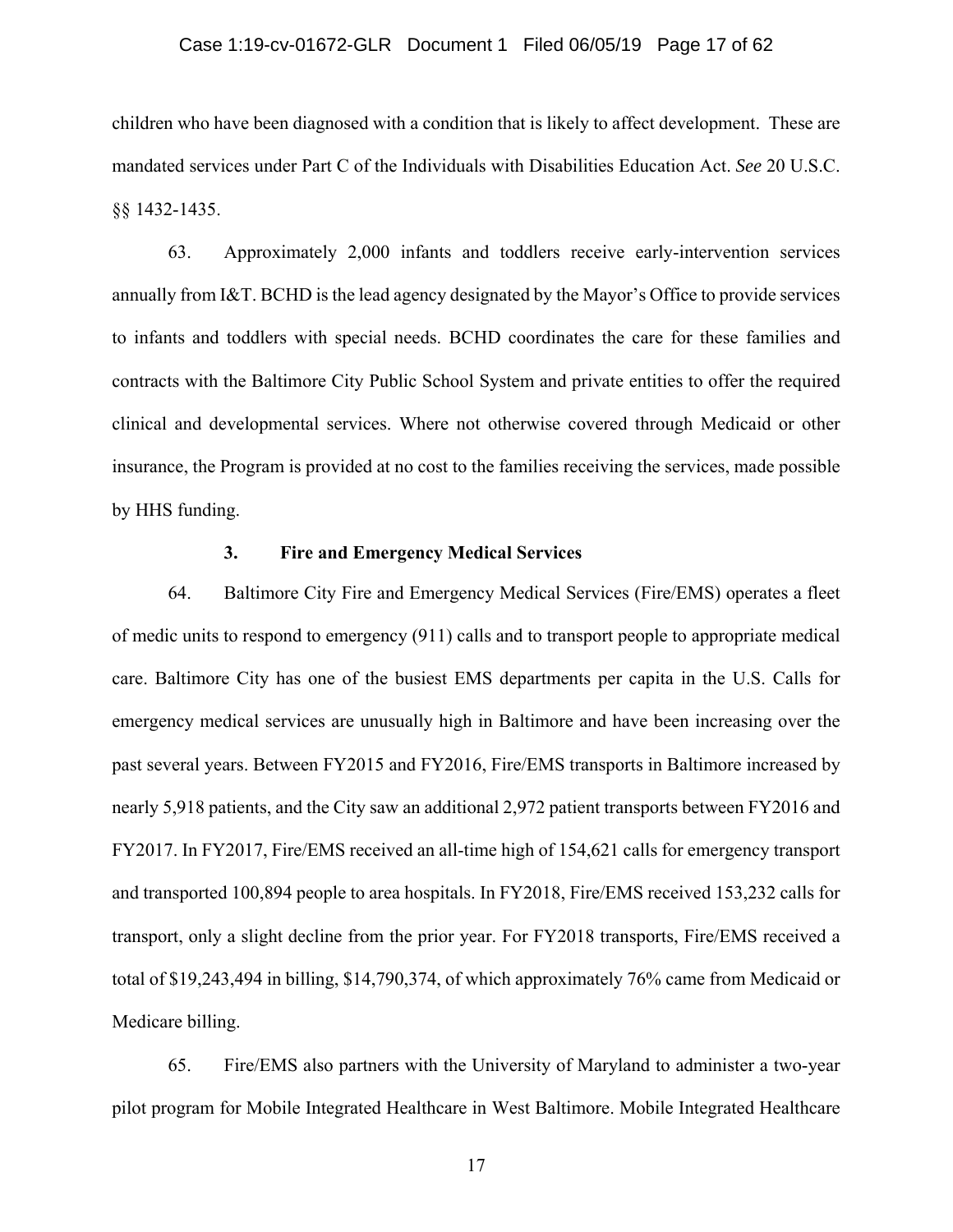### Case 1:19-cv-01672-GLR Document 1 Filed 06/05/19 Page 18 of 62

is a community-based health care solution for areas with a high volume of preventable or unnecessary ambulance trips and limited access to regular health care. The program provides rapid-response care to "low-acuity" patients (those who need treatment but not an emergency room setting) and assists in maintaining individuals' health at their homes. This model has improved healthcare access for underserved populations and reduced the strain on overburdened emergency systems. The program is funded by a \$668,200 grant from the University of Maryland.

### **4. The City as self-insurer of current and former employees nationwide**

66. The City is a "self-insured" entity, meaning that the costs of the health care benefits it provides to current and former employees and their families are paid directly by the City. Currently there are approximately 12,000 City and Baltimore Policy Department employees, and 37,000 retirees (and families) receiving health care benefits from the City.

# **B. A Robust Statutory Scheme Gives Fair Consideration to Conscience Rights and Rights to Non-Discriminatory Health Care and Informed Consent.**

67. Congress has enacted a series of laws to reasonably accommodate conscience interests without interfering with the right to health care. States and cities, including the City of Baltimore, have followed suit, resulting in a detailed legal framework recognizing limited rights to conscience-based objections in health care—many of which are further limited to the contexts of either abortion and sterilization or assisted suicide, euthanasia, and mercy killing—while preserving patients' rights to informed consent and nondiscriminatory care.

## **1. Congress enacted self-enforcing laws protecting conscience interests alongside laws protecting patient rights.**

68. By the Rule, HHS purports to "implement[] full and robust enforcement of approximately 25 provisions passed by Congress protecting longstanding conscience rights in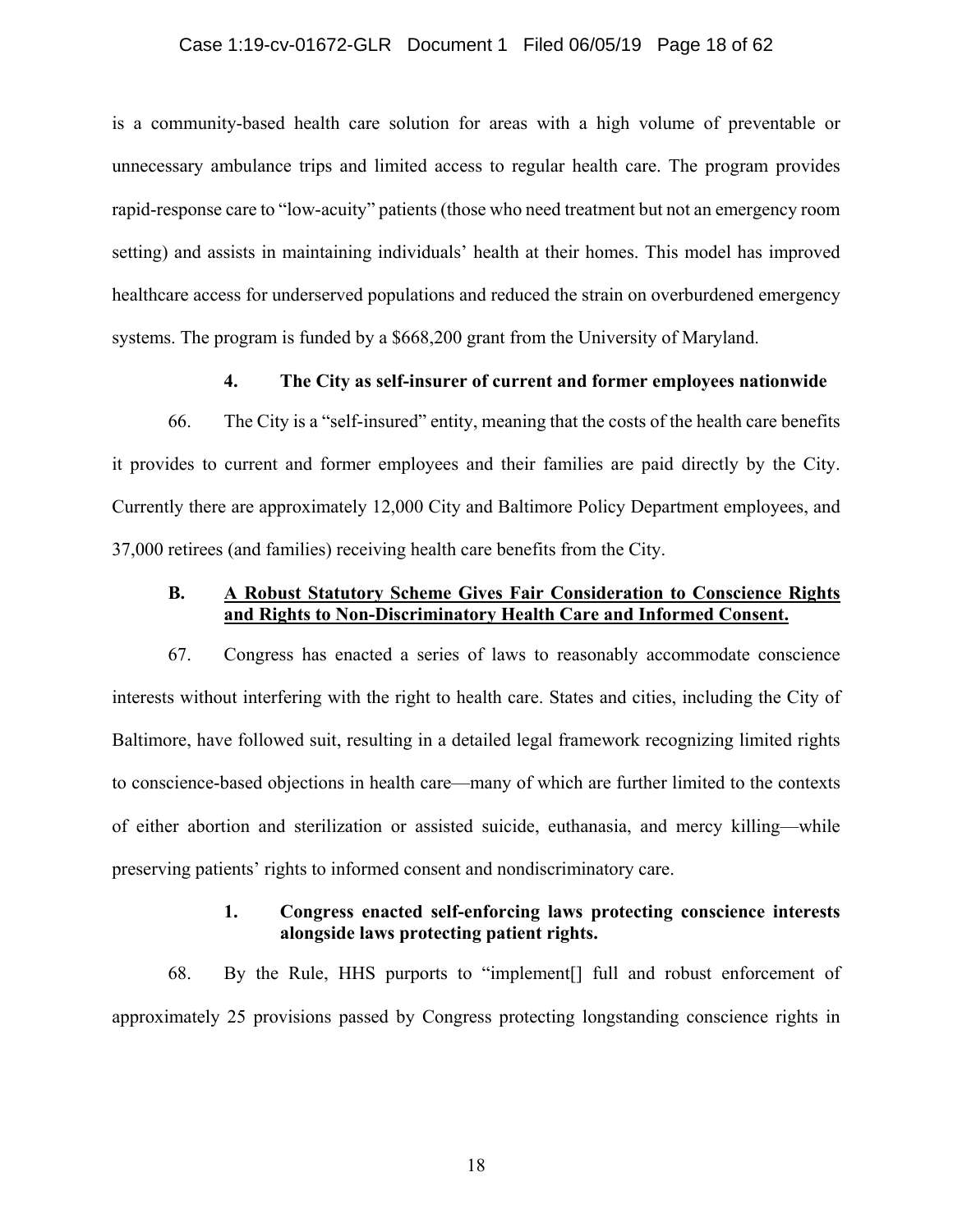#### Case 1:19-cv-01672-GLR Document 1 Filed 06/05/19 Page 19 of 62

healthcare."<sup>1</sup> In contrast to the sweeping scope of the Rule, these statutes principally concern two categories of medical care: (i) abortion and sterilization, and (ii) assisted suicide, euthanasia, and mercy killing. *See* 84 Fed. Reg. at 23,264-67 (to be codified at 45 C.F.R. §§ 88.3(a), (b), (c), (e),  $(f), (i), (p)$ ). Specifically:

- a. The Church Amendments, codified at 42 U.S.C. § 300a-7, prohibit government entities that receive certain federal funds from discriminating against physicians or health care personnel because they performed or assisted in the performance of any **sterilization** procedure or **abortion** or refused to do so because of religious beliefs or moral convictions. 42 U.S.C.  $\S$  300a-7(c)(1). The Church Amendments also prohibit the use of federal funds to require any individual to perform or assist in the performance of any **sterilization** procedure or **abortion**, if contrary to that individual's religious beliefs or moral convictions. *Id*. § 300a-7(b)(1).
- b. The Coats-Snowe Amendment, codified at 42 U.S.C. § 238n, prohibits state and local governments that receive federal funds from discriminating against "health care entities," based on the refusal to provide, undergo or make arrangements for training in **abortion** procedures. "Health care entities" are defined to include "an individual physician, a postgraduate physician training program, and a participant in a program of training in the health professions." *Id.* §§ 238n(a), (c)(2).
- c. The Weldon Amendment<sup>2</sup> provides that none of the funds appropriated in the Act may be made available to any state or local government if it discriminates against

<u>.</u>

<sup>1</sup> https://www.hhs.gov/about/news/2019/05/02/hhs-announces-final-conscience-rule-protectinghealth-care-entities-and-individuals.html.

<sup>&</sup>lt;sup>2</sup> The Weldon Amendment is an appropriations rider that has been included in each HHS appropriations statute enacted since 2004. *See, e.g.*, Department of Defense and Labor, Health and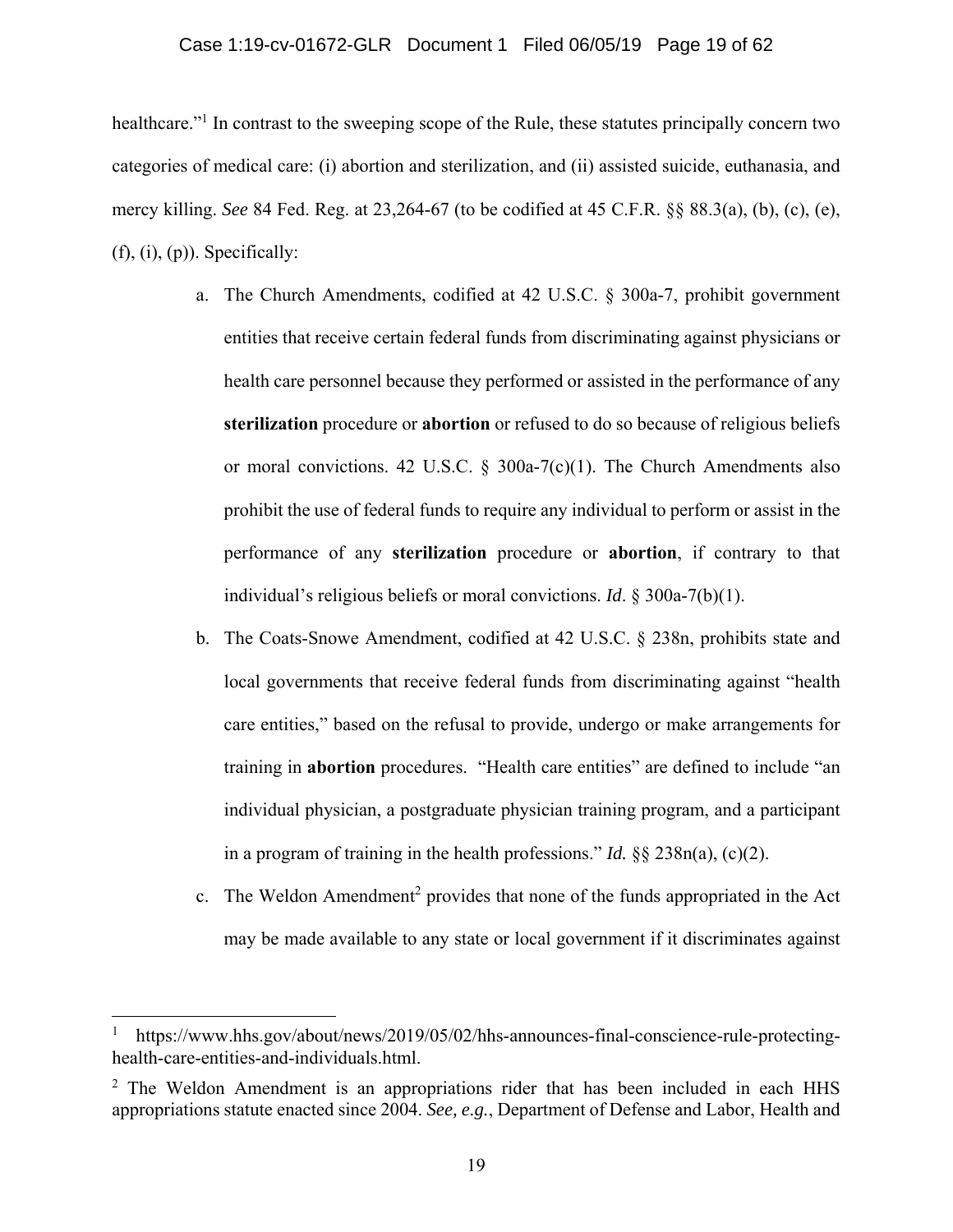any institutional or individual health care entity "on the basis that the health care entity does not provide, pay for, provide coverage of, or refer for **abortions**." Pub. L. No. 115-245, § 507(d)(1), 132 Stat. at 3118. Health care entity is defined as, "an individual physician or other health care professional, a hospital, a providersponsored organization, a health maintenance organization, a health insurance plan, or any other kind of health care facility, organization, or plan." *Id.* § 507(d)(2), 132 Stat. at 3118.

- d. Section 1303 of the ACA permits states to exclude **abortion** coverage from qualified health plans; provides that health plans are not required to cover **abortion** services as part of their essential health benefits; and prohibits health plans from discriminating against providers because of their unwillingness to provide or refer for **abortions**. 42 U.S.C. §§ 18023(a)(1), (b)(1)(A), (b)(4).
- e. Section 1553 of the ACA proscribes state and local governments that receive federal funding under the ACA from discriminating against a health care entity on the basis that the entity "does not provide any health care item or service furnished for the purpose of causing, or for the purpose of assisting in causing, the death of any individual, such as by **assisted suicide, euthanasia, or mercy killing**." 42 U.S.C. § 18113(a).
- f. The Assisted Suicide Funding Restriction Act of 1997 provides that the advanced directives requirements applicable to state-administered Medicaid programs, codified at 42 U.S.C. § 1396a(w), do not require a provider, organization, or its

 $\overline{a}$ 

Human Services, and Education Appropriations Act, 2019 and Continuing Appropriations Act, 2019, Pub. L. No. 115-245, § 507(d), 132 Stat. 2981, 3118 (Sept. 28, 2018).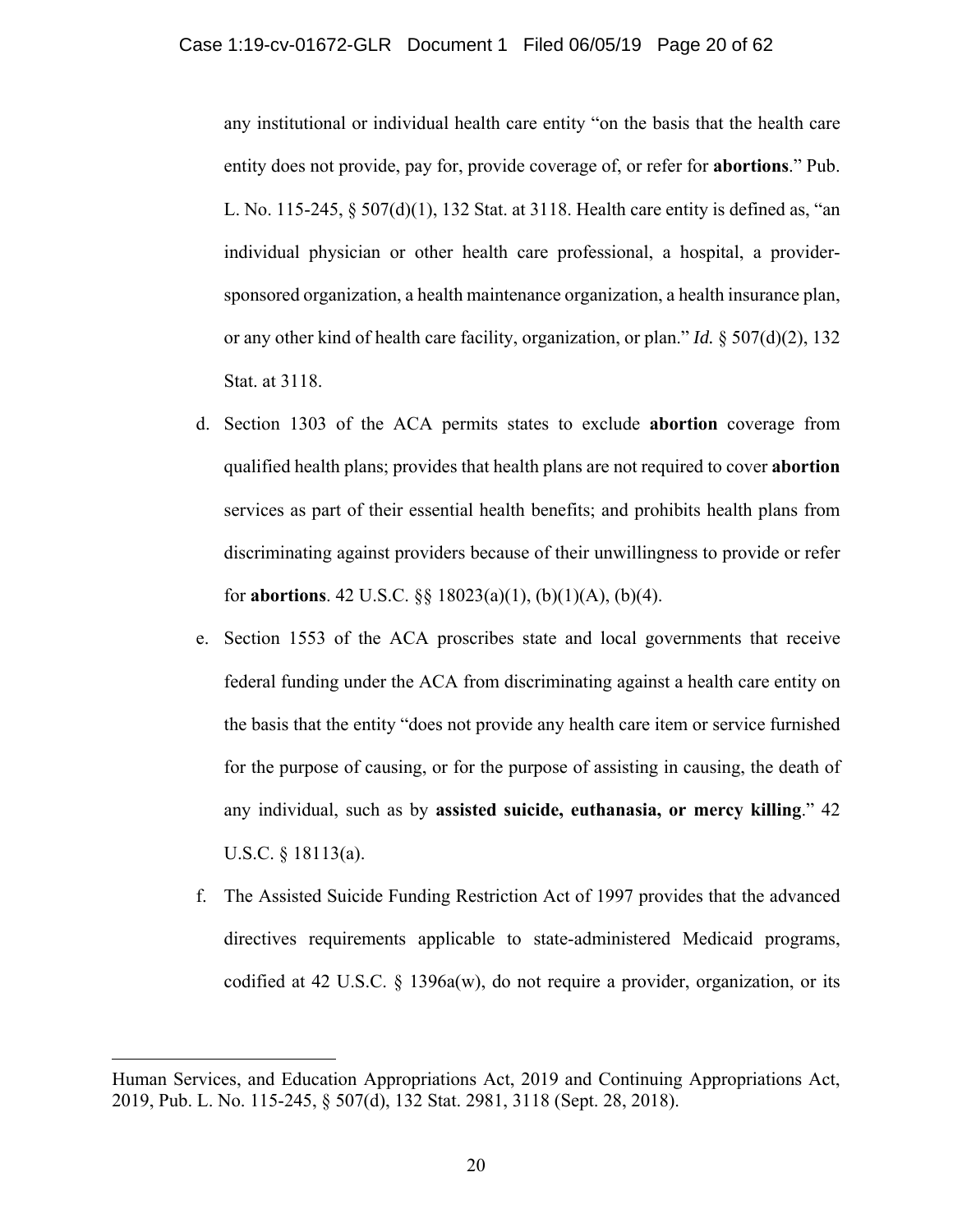employees "to inform or counsel any individual regarding any right to obtain an item or service furnished for the purpose of causing, or the purpose of assisting in causing, the death of the individual, such as by **assisted suicide, euthanasia, or mercy killing** . . . ." 42 U.S.C. § 14406.

69. The narrow, context-specific laws described above are self-enforcing and do not require implementing regulations. *See* 76 Fed. Reg. 9968, 9975 (Feb. 23, 2011) (the Church, Weldon, and Coats-Snowe Amendments do not require "promulgation of regulations for their interpretation").

70. The Rule also purports to implement additional statutes relating to religious refusals to provide care outside the context of abortions, sterilizations, assisted suicide, and euthanasia. 84 Fed. Reg. at 23,266-69 (to be codified at 45 C.F.R. § 88.3(h), (j)-(o), (q)). However, each of these statutes deals with a discrete program or issue, such as vaccination, any many relate only to conditions imposed on "religious nonmedical health care providers." None provides statutory support for the sweeping mandates of the Rule:

- a. The Medicaid Act states that Medicaid managed care organizations are not required "to provide, reimburse for, or provide coverage of, a counseling or referral service if the organization objects to the provision of such service on moral or religious grounds," so long as this policy is communicated to prospective enrollees. 42 U.S.C. § 1396u-2(b)(3)(B).
- b. The ACA's individual mandate, 26 U.S.C. § 5000A, includes an exemption for individuals whose religious beliefs prohibit accepting the benefits of private or public insurance. 26 U.S.C. § 5000A(d)(2)(A)(i); see 26 U.S.C. § 1402(g)(1).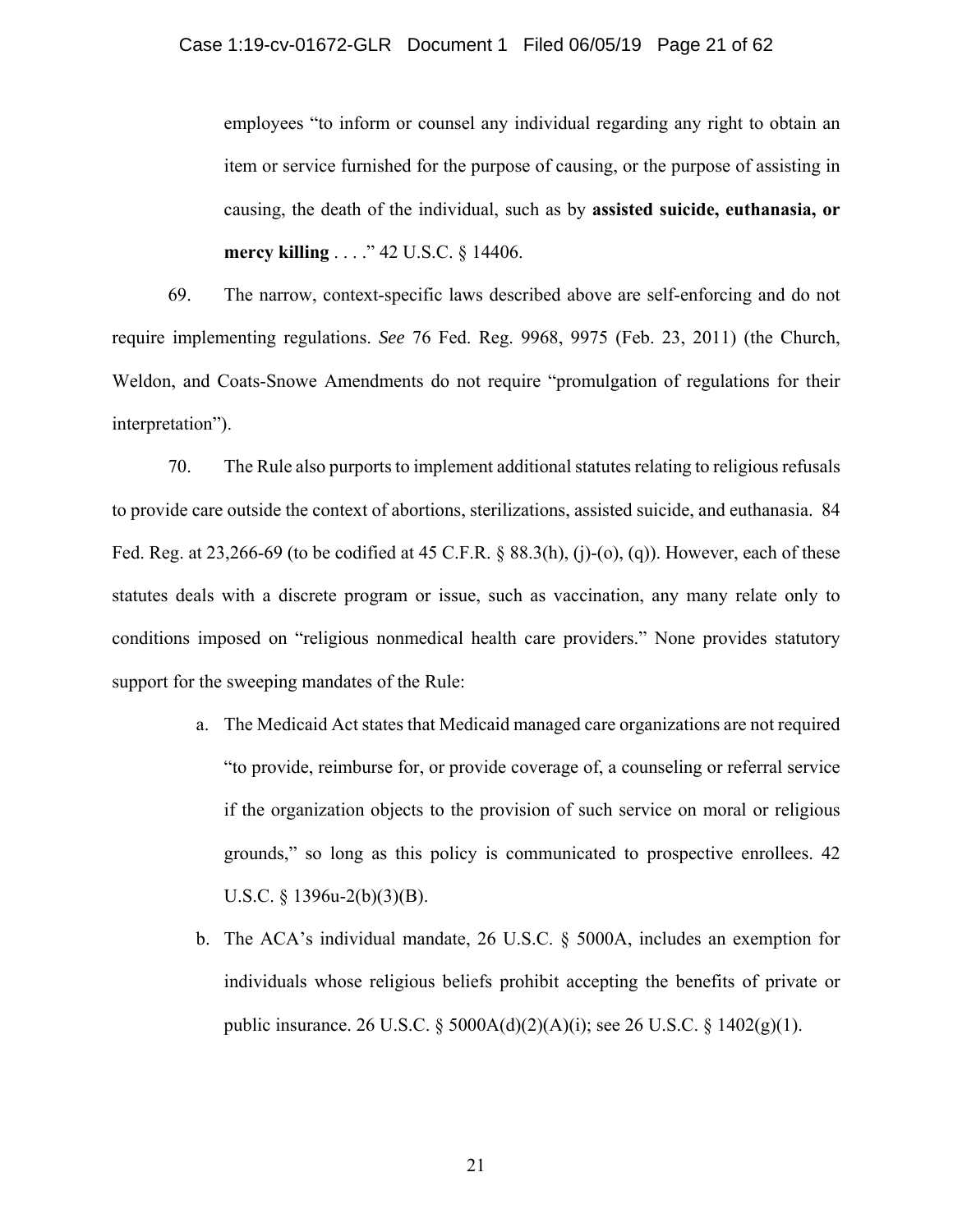- c. 42 U.S.C. § 1320a-1(h) is directed at "Christian Science Sanatoriums," and provides that "religious **nonmedical** health care providers" are exempt from certain regulations relating to capital expenditures.
- d. 42 U.S.C. § 1320c-11 similarly exempts "religious **nonmedical** health care providers" from certain contracting standards.
- e. 42 U.S.C. § 1395i-5 addresses conditions for coverage of religious **nonmedical** health care institutional services under the Social Security Act.
- f. 42 U.S.C. §§ 1395x(e) and 1395x(y)(1) provide that, for purposes of the Social Security Act, the terms "hospital" and "nursing care facility" also include religious nonmedical health care institutions, "but only with respect to items and services ordinarily furnished by such institution to inpatients, and payment may be made with respect to services provided by or in such an institution only to such extent and under such conditions, limitations, and requirements (in addition to or in lieu of the conditions, limitations, and requirements otherwise applicable) as may be provided in regulations consistent with section 1395i–5 of this title."
- g. 42 U.S.C. 1396a(a) addresses State plans for medical assistance, and again limits the application of certain limited requirements to religious nonmedical health care institutions.
- h. 42 U.S.C. § 1397j–1 provides that "nothing shall be construed to interfere with or abridge an elder's right to practice his or her religion through reliance on prayer alone for healing" under certain circumstances.

71. Entirely absent from the Rule is any acknowledgement of or deference to Congress' framework recognizing as paramount patients' right to prompt access to nondiscriminatory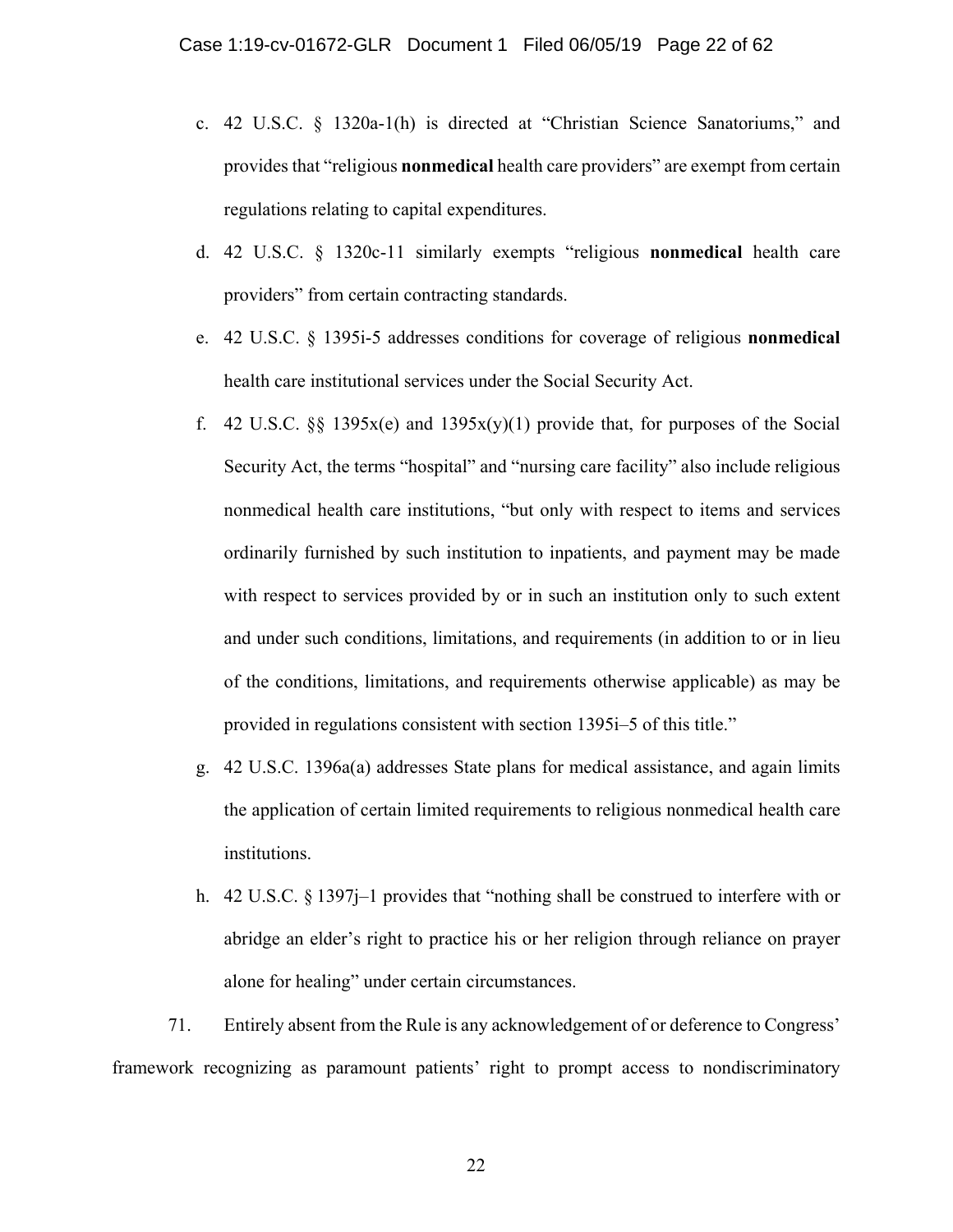medical care and ensuring those rights are no comprised by accommodation of the aforementioned refusal rights.

72. Section 1554 of the ACA provides that "[n]otwithstanding any other provision of

this Act, the Secretary of Health and Human Services shall not promulgate any regulation that:

(1) creates any unreasonable barriers to the ability of individuals to obtain appropriate medical care;

(2) impedes timely access to health care services;

(3) interferes with communications regarding a full range of treatment options between the patient and the provider;

(4) restricts the ability of health care providers to provide full disclosure of all relevant information to patients making health care decisions;

(5) violates the principles of informed consent and the ethical standards of health care professionals; or

(6) limits the availability of health care treatment for the full duration of a patient's medical needs."

42 U.S.C. § 18114.

73. Section 1557 of the ACA, 42 U.S.C. § 18116, prohibits discrimination in health care by providing: "[A]n individual shall not, on the ground prohibited under title VI of the Civil Rights Act of 1964, title IX of the Education Amendments of 1972, the Age Discrimination Act of 1975, or section 504 of the Rehabilitation Act of 1973, be excluded from participation in, be denied the benefits of, or be subjected to discrimination under, any health program or activity, any part of which is receiving Federal financial assistance."

74. The Emergency Medical Treatment and Labor Act (EMTALA), 42 U.S.C. § 1395dd, governs how hospitals examine and offer treatment (including medically necessary abortion services) to a patient in an unstable medical condition. A hospital that "determines that [an] individual has an emergency medical condition" must "provide either (A) within the staff and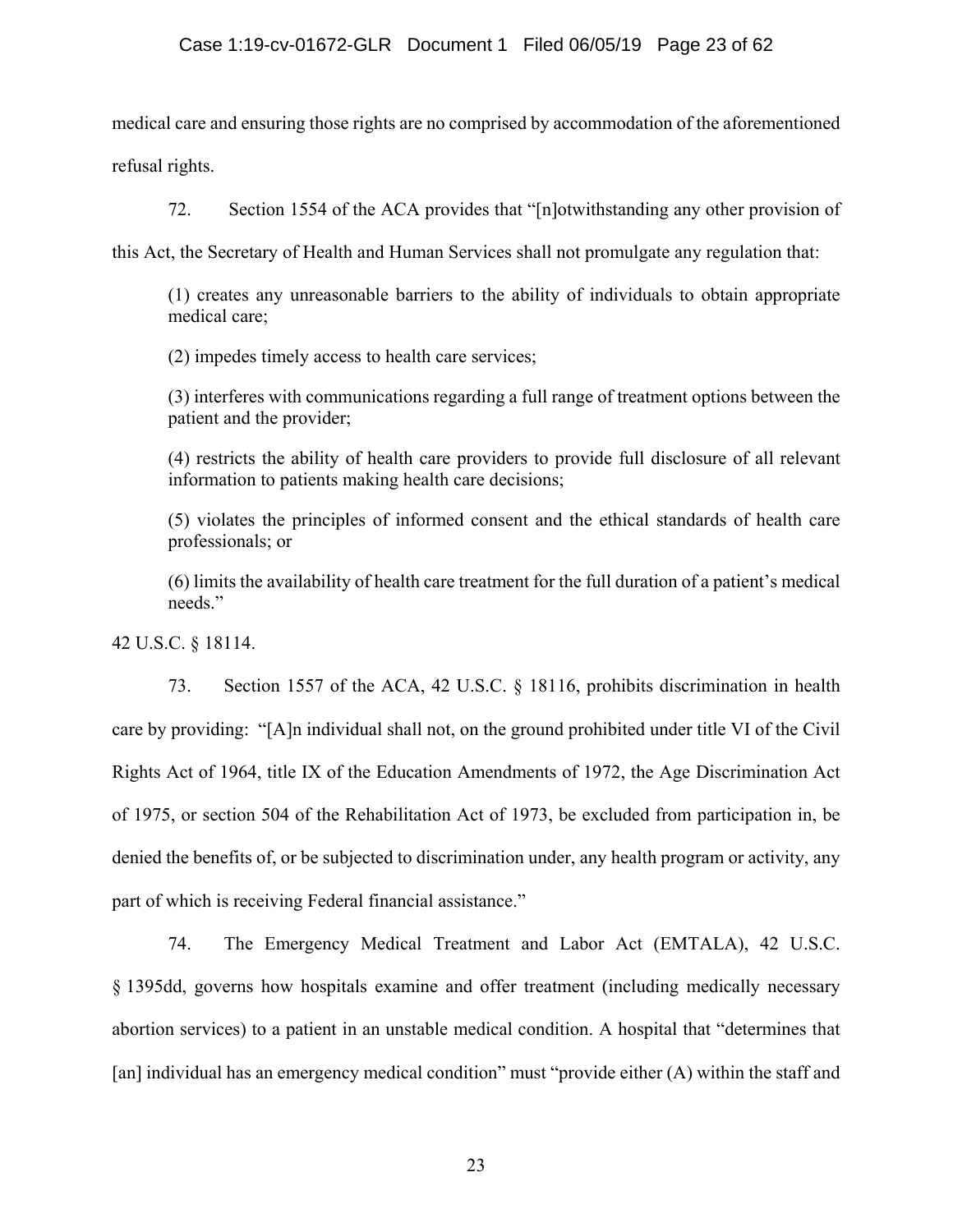### Case 1:19-cv-01672-GLR Document 1 Filed 06/05/19 Page 24 of 62

facilities available at the hospital, for such further medical examination and such treatment as may be required to stabilize the medical condition, or (B) for transfer of the individual to another medical facility in accordance with subsection (c) of this section." *Id .* § 1395dd(b)(1). EMTALA defines the term "emergency medical condition" to include "a medical condition manifesting itself by acute symptoms of sufficient severity (including severe pain) such that the absence of immediate medical attention could reasonably be expected to result in placing the health of the individual (or, with respect to a pregnant woman, the health of the woman or her unborn child) in serious jeopardy . . . ." *Id.* § 1395dd(e)(1)(A).

75. In recognition of the sanctity of an individual's right to necessary health care, no matter who the individual is or the choices the individual makes, the ACA provides that right-ofconscience exemptions in the abortion context must not "be construed to relieve any health care provider from providing emergency services as required by State or Federal law," including EMTALA. 42 U.S.C. § 18023

76. Title VII of the Civil Rights Act of 1964, 42 U.S.C. § 2000e, *et seq.*, reflects the careful consideration of health care employees' religious objections to participating in certain procedures without interfering with the practical requirements of delivering health care to patients. Although Title VII prohibits discrimination against employees based on their religious beliefs, employers' ability to ensure ethical and appropriate care for their patients is recognized as a "business necessity" under Title VII. 42 U.S.C. 2000e-2(k)(1)(A)(i). It allows for the provision of accommodations *unless* such accommodation would cause "undue hardship." 42 U.S.C.  $§ 2000e(j).$ 

77. Alongside the statement that "amounts provided to [Title X] projects . . . shall not be expended for abortions," Congress has included language that emphasizes that "all pregnancy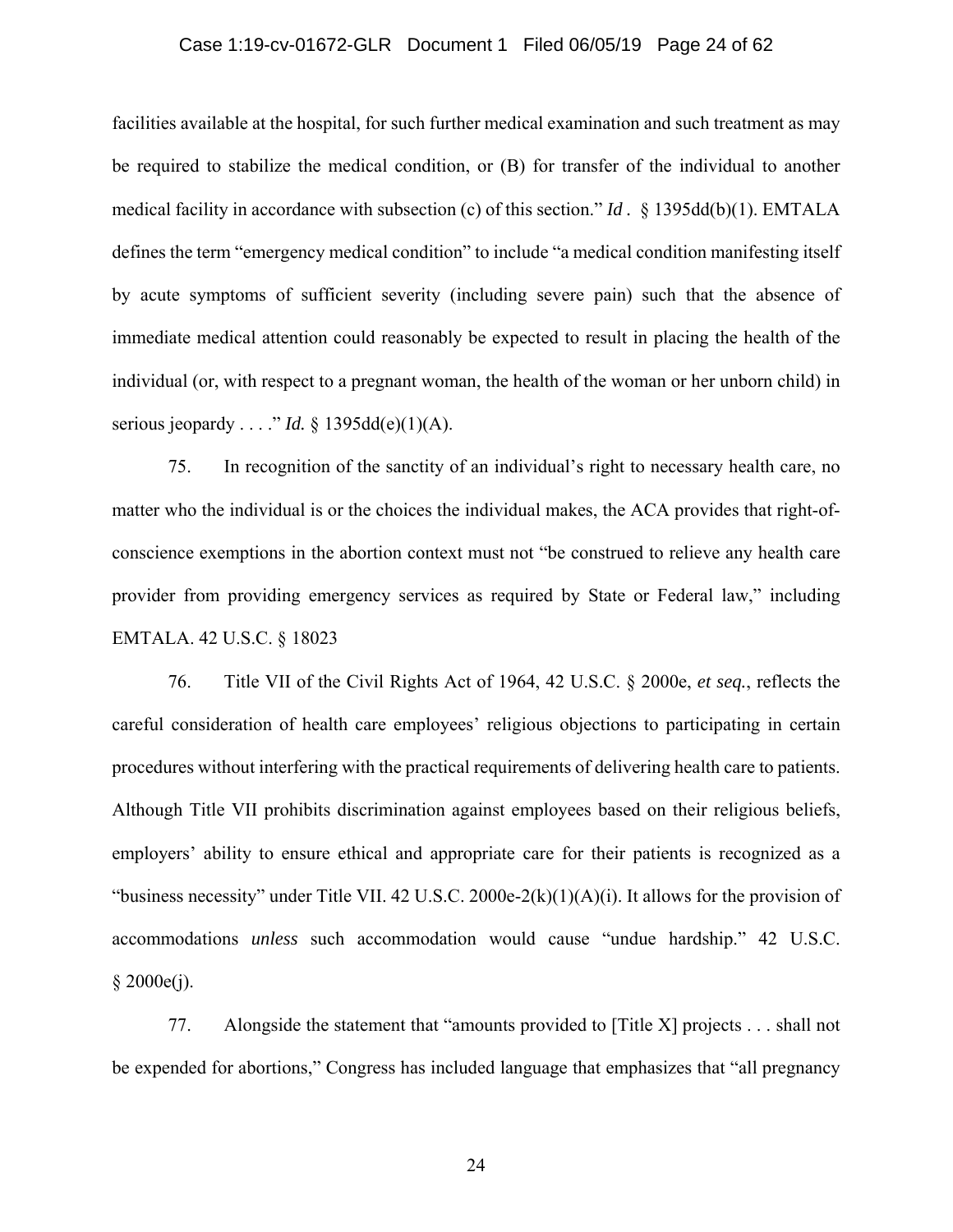### Case 1:19-cv-01672-GLR Document 1 Filed 06/05/19 Page 25 of 62

counseling shall be nondirective." *See, e.g.*, Continuing Appropriations Act, 2019, Pub. L. 115– 245, 132 Stat. 2981, 3070–71 (2018); *see also* 65 Fed. Reg. 41,272-73. Under the 2000 regulations, Title X grantees are required to "provide neutral, factual information and nondirective counseling on each of the options, and referral" upon request, including information about "pregnancy termination." 42 C.F.R. § 59.5(a)(5) (July 3, 2000); 65 Fed. Reg. at 41,279.

# **2. Maryland and Baltimore City Law Reflects and Promotes Congress' Consideration of Refusal Rights When Ensuring the Right to Health Care and Protecting the Public Health.**

78. Maryland and the City of Baltimore have enacted laws that reflect the need to accommodate conscience objections of health care providers without harming patients and the public health. These laws provide careful consideration of conscience while maintaining patients' right against discrimination, right to emergency care, right to informed consent, and right to have lawful prescriptions filled.

79. Maryland law prohibits employers from discriminating against any individual with respect to that individual's religion, except when providing a notice or advertisement indicating a bona fide occupational qualification for employment. *See* Md. Code Ann., State Gov't § 20-606.

80. Maryland law provides that a person may not be required "to perform or participate in, or refer to any source for, any medical procedure that results in artificial insemination, sterilization, or termination of pregnancy," except insofar as "the failure to refer a patient to a source for any medical procedure that results in sterilization or termination of pregnancy" would be the cause of death or serious physical injury or serious long-lasting injury to the patient or otherwise contrary to the standards of medical care. Md. Code. Ann., Health Gen. § 20-214.

81. Maryland law prohibits a physician and other health care providers from abandoning a patient. *See, e.g.*, Md. Code Ann., Health Occ. § 14-404(a)(6).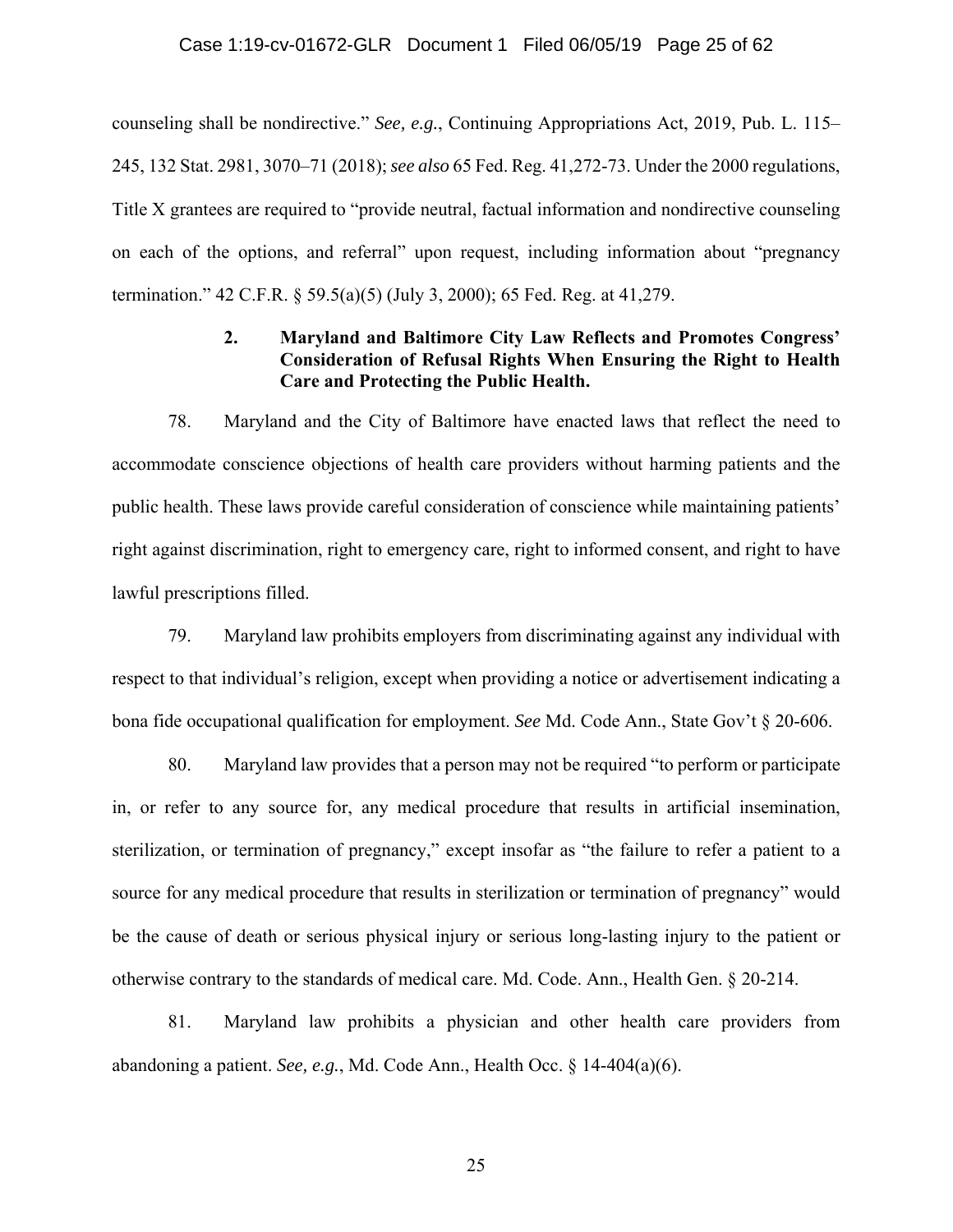#### Case 1:19-cv-01672-GLR Document 1 Filed 06/05/19 Page 26 of 62

82. Maryland law requires that patients give informed consent before any nonemergency care is provided, which calls for patients to be informed of "the benefits and risks of the care, alternatives to the care, and the benefits and risks of alternatives to the care." 2019 Md. Laws ch. 285 (to be codified at Md. Code Ann., Health-Gen. § 19-342); *see also Sard v. Hardy*, 281 Md. 432 (1977). Informed consent is separately statutorily required for HIV testing, Md. Code Ann. Health-Gen. § 18-336, and for treatment using an investigational drug, biological product, or device, *id.* § 21-2B-01.

83. Under Maryland law, a pharmacist may refuse to fulfill a prescription based only on "professional judgment, experience, knowledge, or available reference materials." Md. Code. Ann., Health Occ. § 12-501. The Rule will interfere with this law insofar as it allows individual pharmacists or pharmacies to refuse to provide or dispense lawful prescriptions. *See* 84 Fed. Reg. at 23,196, 23,264 (to be codified at 45 C.F.R. § 88.2).

84. The City of Baltimore's Community Relations law prohibits discrimination in many contexts, including health care, where discrimination is defined as "any difference in the treatment of an individual or person because of race, color, religion, national origin, ancestry, sex, marital status, physical or mental disability, sexual orientation, gender identity or expression." Baltimore City Code Article 4, § 1-1(f)(1).

85. With respect to health care specifically, the law provides: It is an unlawful practice for any health and welfare or any owner, supervisor, staff person, director, manager, or officer of a health and welfare agency to:

(1) discriminate against any person by refusing, denying, or withholding from him any of the services, programs, benefits, facilities, or privileges of any health and welfare program or service;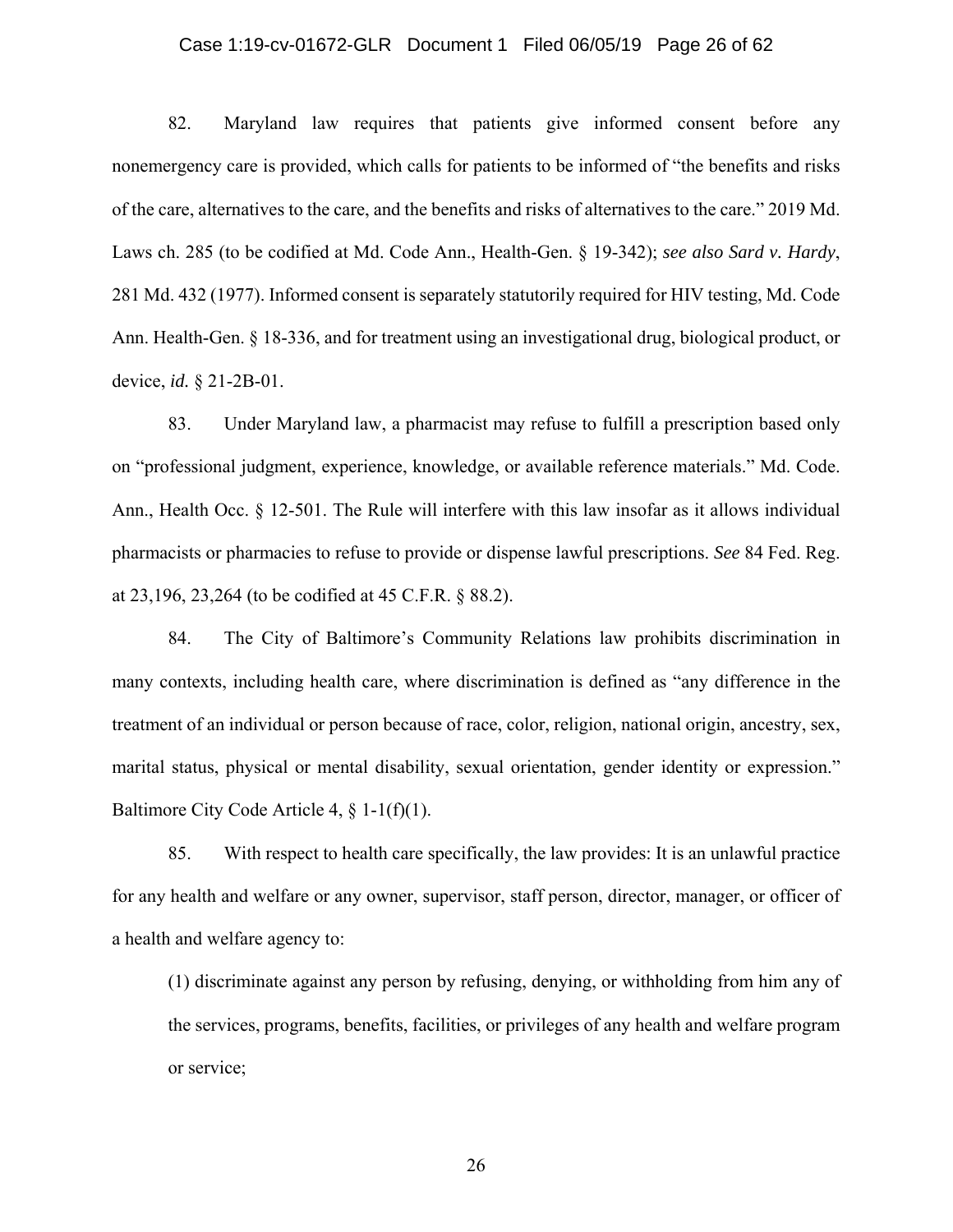(2) discriminate against any person in the setting of rates or charges for any of the services, programs, benefits, facilities, or privileges of any such agency; or

(3) communicate, publish, advertise, or represent:

(i) that any of the services, programs, benefits, facilities, or privileges of any health and welfare agency are withheld from or denied to any person on a discriminatory basis; or

(ii) that the patronage of any person is unwelcome, objectionable, or unacceptable because of race, color, religion, national origin, ancestry, sex, marital status, physical or mental disability, sexual orientation, or gender identity or expression.

*Id*. § 3-4.

## **C. HHS Improperly Promulgated the Unlawful Rule.**

86. Although the Rule purports to implement congressional mandates, in fact, it was promulgated in furtherance of executive, not congressional intent. On May 4, 2017, President Trump signed an Executive Order entitled "Promoting Free Speech and Religious Liberty." Exec. Order No. 13,798, 82 Fed. Reg. 21,675 (May 8, 2017). The Executive Order directed the Attorney General to issue "Religious Liberty Guidance . . . interpreting religious liberty protections in Federal law." *Id.*

87. Pursuant to Executive Order 13,798, on January 26, 2018, the Acting Secretary published a Notice of Proposed Rulemaking "to enhance the awareness and enforcement of Federal health care conscience and associated anti-discrimination laws, to further conscience and religious freedom, and to protect the rights of individuals and entities to abstain from certain activities related to health care services without discrimination or retaliation." *Protecting Statutory Conscience Rights in Health Care; Delegations of Authority*, 83 Fed. Reg. 3880, 3881 (proposed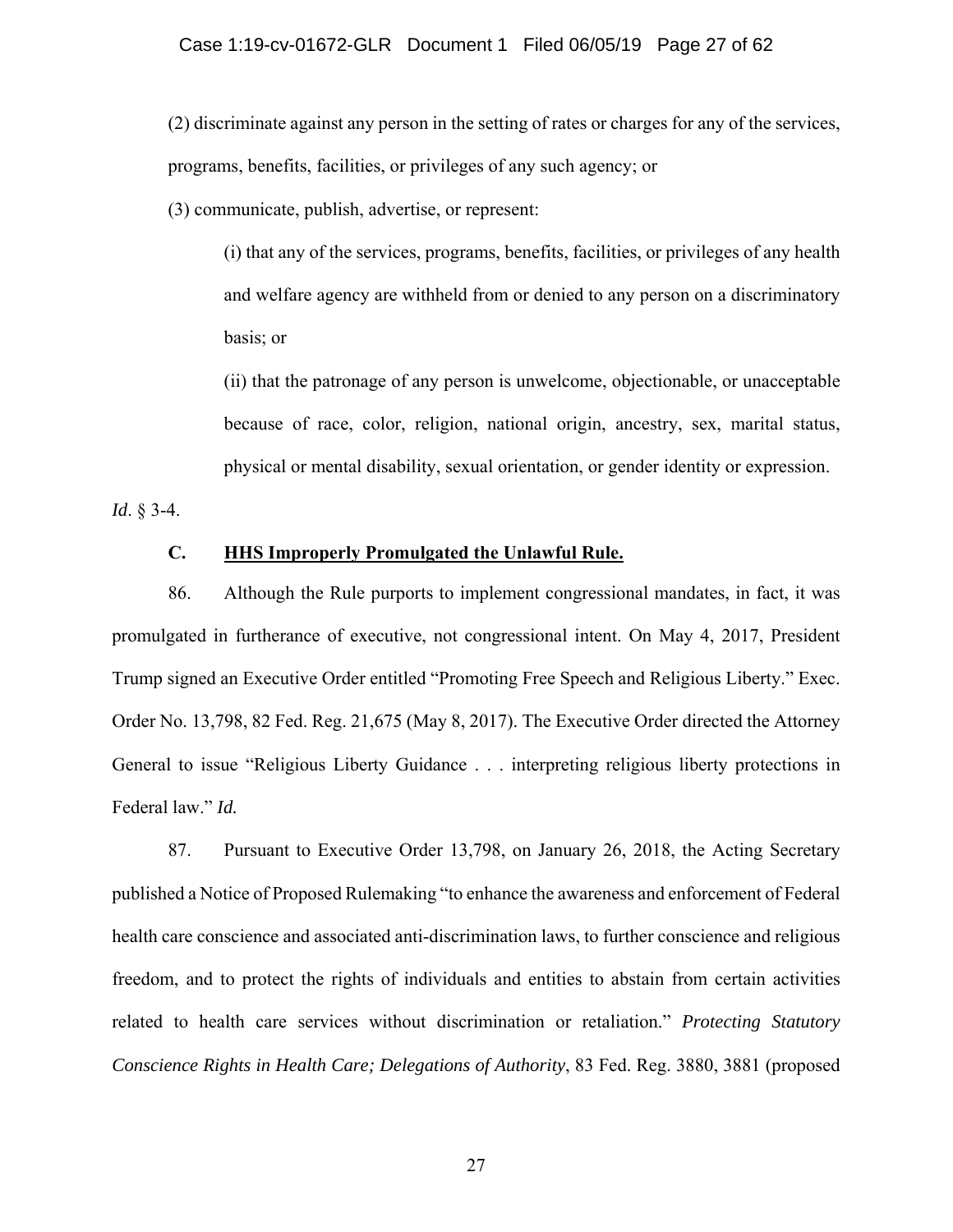Jan. 26, 2018) (the "Proposed Rule"). The Proposed Rule anticipated refusal to provide health care services or research activities on *any ground*—"religious, moral, ethical, or other." *Id.* at 3923.

#### **1. HHS lacked justification for the new Rule.**

88. Prior to 2018, the existing rule implementing OCR's authority to resolve complaints of violation of conscience rights was enacted in 2011. The 2011 rule replaced a 2008 rule that was rescinded in 2009 on the ground that the 2008 Rule "raised a number of questions that warrant[ed] further careful consideration." 74 Fed. Reg. 10207 (Mar. 10, 2009). The 2011 rule provided for the enforcement of the Church, Weldon, and Coats-Snowe Amendments, and changed the 2008 rule by removing provisions containing definitions of terms, requirements, prohibitions, and a certification requirement. *See* 76 Fed. Reg. 9968 (Feb. 23, 2011). The 2011 rule designated OCR to "receive complaints based on the Federal health care provider conscience protection statutes," and to "coordinate the handling of complaints with [HHS] funding components from which the entity, to which a complaint has been filed, receives funding." *Id*. at 9975, 9977. Importantly, the 2011 rule clarified that "[f]ederal provider **conscience statutes…were never intended to allow providers to refuse to provide medical care to an individual because the individual engaged in behavior the health care provider found objectionable**." *Id.* at 9973-74 (emphasis added).

89. OCR's purported justification for the 2018 Proposed Rule's unprecedented expansion of Congress' statutory framework for protection of conscience rights is that, "[s]ince the designation of OCR as the agency with authority to enforce Federal health care conscience laws in 2008, OCR has received a total of forty-four complaints" of violation of conscience rights. 83 Fed. Reg. 3880, 3886 (Jan. 26, 2018) (Notice of Proposed Rulemaking). Thirty-four of those complaints were received since the 2016 election. *Id.* From 2008 to 2016—including in the 5 years after the 2011 Rule went into effect—OCR received only **1.25 complaints per year**. *Id.* The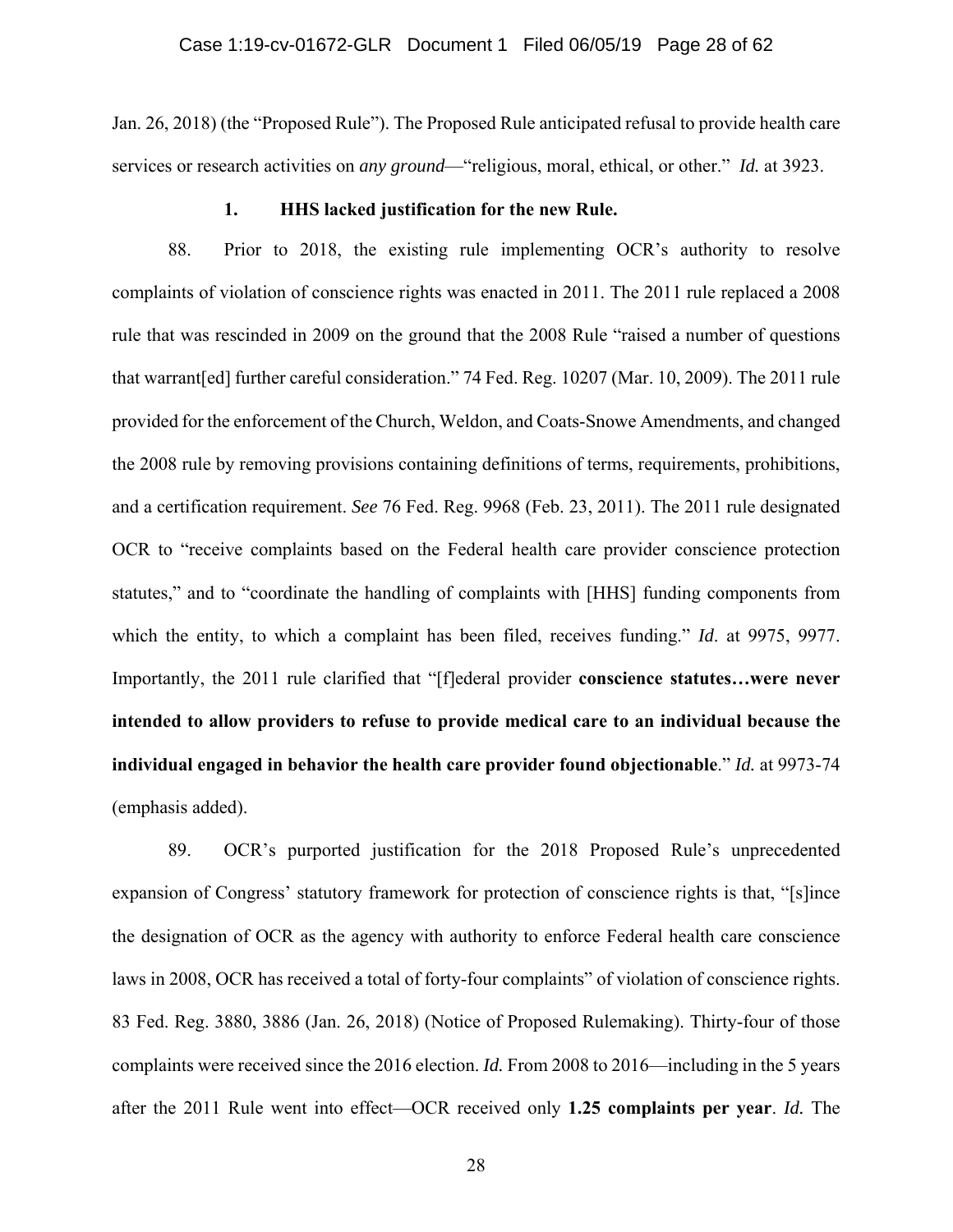#### Case 1:19-cv-01672-GLR Document 1 Filed 06/05/19 Page 29 of 62

Notice of Proposed Rulemaking describes the procedures undertaken for resolving these complaints and no mention is made of how the existing procedures for receiving and resolving complaints were deficient.

90. The Notice of Proposed Rulemaking makes no mention of the fact that more than 30,000 complaints alleging violation of *patient* rights were received by HHS from fall of 2016 to fall of 2017. In other words, HHS presented no evidence in its record supporting the Proposed Rule that demonstrates the need to enhance OCR's existing, adequate enforcement authority over religious refusal laws, or to justify elevating provider religious refusals over the rights of patients.

#### **2. The 2018 proposed rulemaking was deficient.**

91. The Rule states that HHS received over 72,000 comments on the Proposed Rule over 242,000 comments when additional comments attached to public submissions were considered. 84 Fed. Reg. at 23,180 & n. 41. Comments opposed to the Proposed Rule came from a broad array of individuals, major medical associations, hospitals, state and local governments, reproductive rights organizations, children's rights organizations, disease advocates, and civilliberties organizations.

92. Nineteen states, including Maryland and the District of Columbia opposed the Proposed Rule and identified the potential harms to public health that it would cause as well as its conflicts with federal, state, and local law.

93. The nation's most prominent professional health care organizations also challenged the reasonableness and legality of the Proposed Rule. For example, the American Medical Association (AMA) commented that the Proposed Rule "would undermine patients' access to medical care and information, impose barriers to physicians' and health care institutions' ability to provide treatment, impede advances in biomedical research, and create confusion and uncertainty among physicians, other health care professionals, and health care institutions about their legal and ethical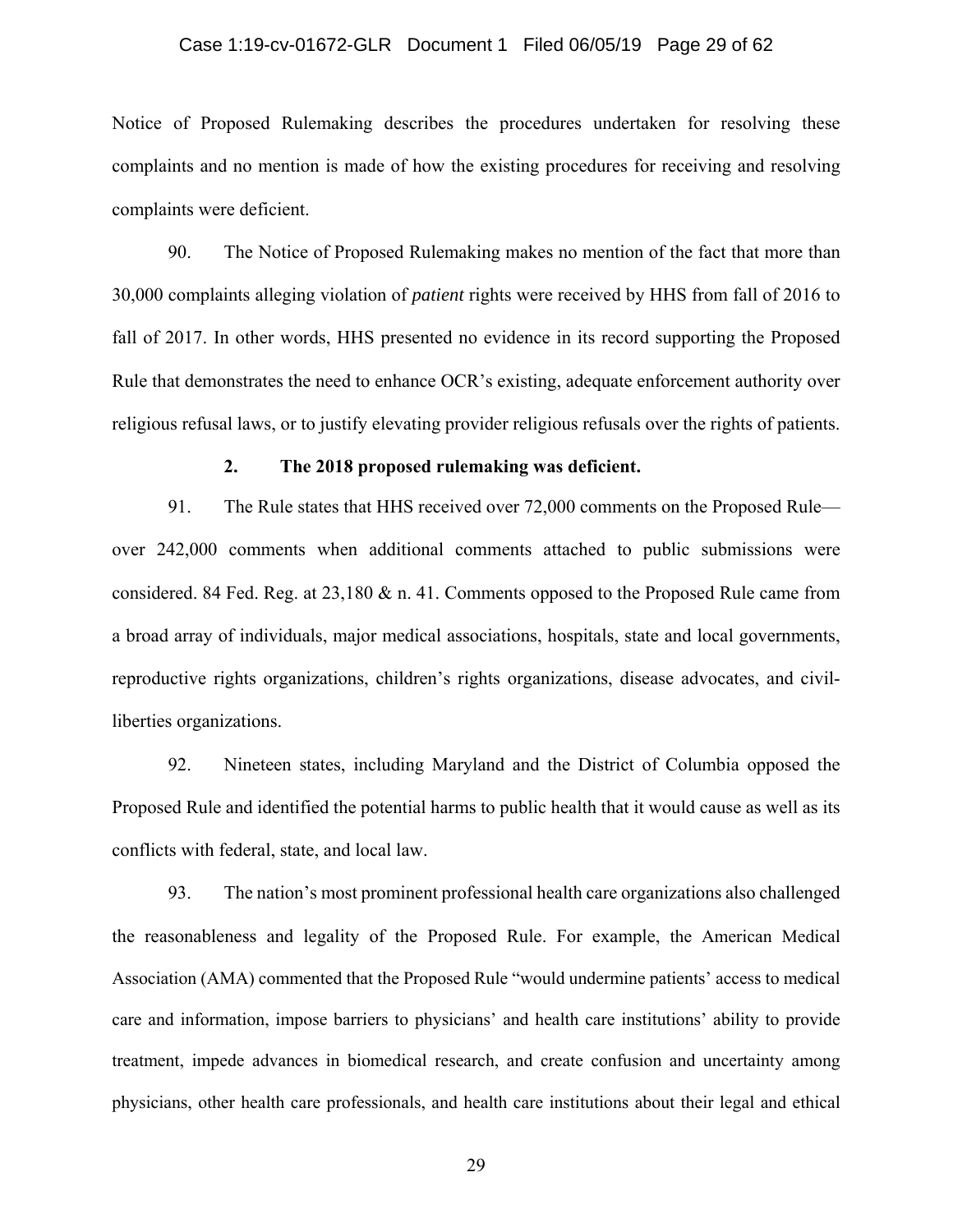### Case 1:19-cv-01672-GLR Document 1 Filed 06/05/19 Page 30 of 62

obligations to treat patients." The AMA noted that "several provisions and definitions in the Proposed Rule go beyond this stated purpose and are ambiguous, overly broad, and could lead to differing interpretations, causing unnecessary confusion among health care institutions and professionals, thereby potentially impeding patients' access to needed health care services and information." The AMA further commented that "[t]he Proposed Rule attempts to expand existing refusal of care/right of conscience laws—which already are used to deny patients the care they need—in numerous ways that are directly contrary to the stated purpose of the existing laws."

94. The Association of American Medical Colleges (AAMC) asked that the proposed rule be withdrawn because there is no demonstrable need for the Proposed Rule due to existing laws and protections. AAMC asserted that the paucity of complaints does not justify an expansion of enforcement authority, that the proposed rule is overly expansive in its reach and incongruous with medical professionalism, and that it will do harm to lower-income Americans, racial and ethnic minorities, the LGBTQ community, and patients in rural areas.

95. The American Academy of Pediatrics, which represents 66,000 primary care pediatricians, pediatric medical sub-specialists, and pediatric surgical specialists, urged HHS to ensure that children have appropriate access to needed health care in the areas of vaccines, mental health services, newborn hearing screening, reproductive health, medical neglect, treatment for sexual assault, including screening for sexually transmitted diseases and pregnancy prevention, and supportive care for LGBTQ youth.

96. The American College of Emergency Physicians, on behalf of its 37,000 members, expressed concerns that the Proposed Rule failed to reflect the moral and legal duty of emergency physicians to treat everyone "who comes through our doors," stating that [b]oth by law and by oath, emergency physicians care for all patients seeking emergency medical treatment," and concluding that "[d]enial of emergency care or delay in providing emergency services on the basis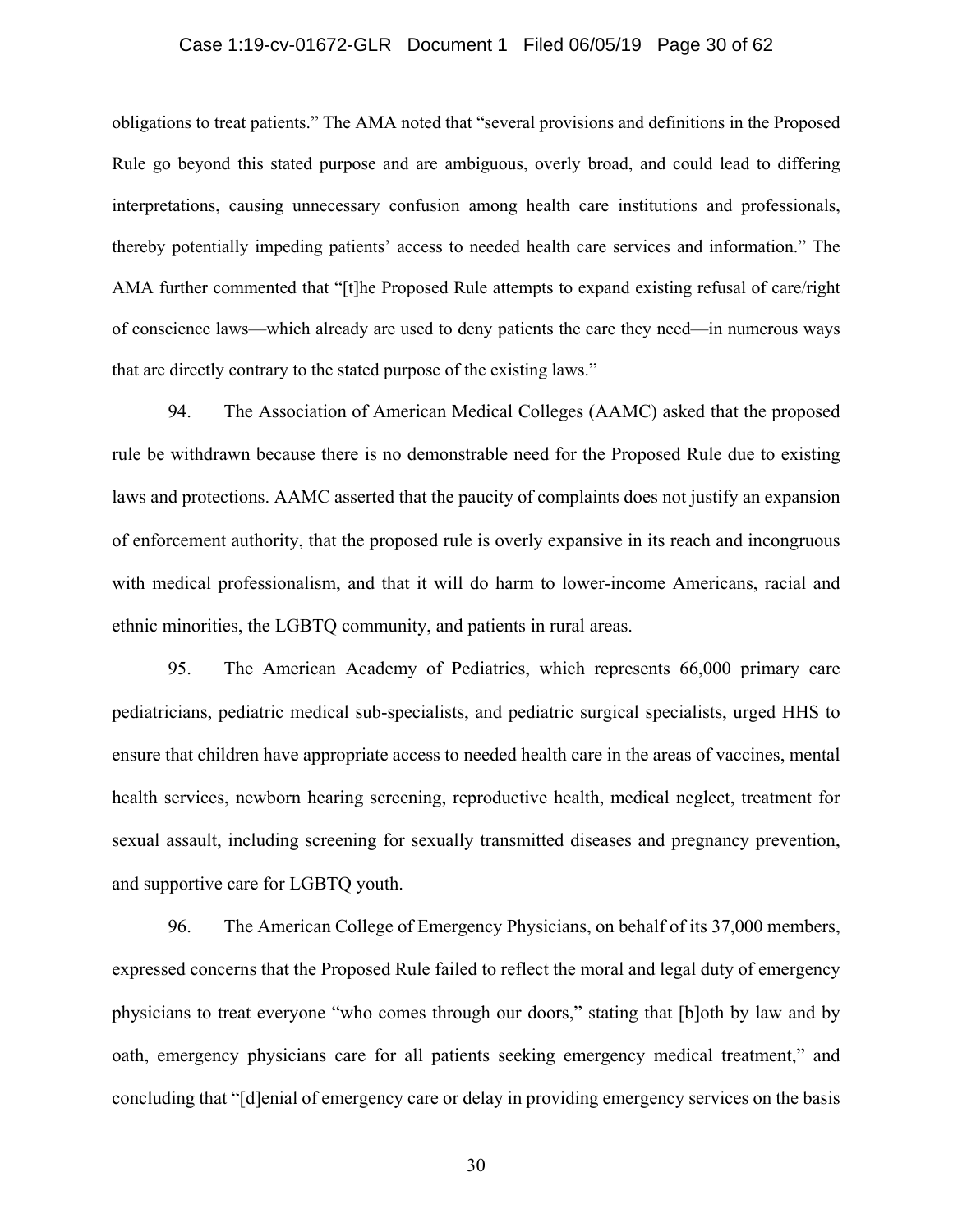#### Case 1:19-cv-01672-GLR Document 1 Filed 06/05/19 Page 31 of 62

of race, religion, sexual orientation, gender identity, ethnic background, social status, type of illness, or ability to pay, is unethical."

97. The American Hospital Association objected that the Proposed Rule would impose regulatory burdens on hospitals that should instead be focused on providing patient care. It also explained that the overbroad and expanded definitions risk creating unintended consequences for patient care and run counter to hospital policies not to discriminate in the delivery of emergency, urgent, and necessary care on the basis of a patient's race, color, national origin, citizenship, alienage, religion, creed, sex, sexual orientation, gender identity, age, or disability.

98. The American Nurses Association and the American Academy of Nursing stated that while they "strongly support the right and prerogative of nurses—and all healthcare workers—to heed their moral and ethical values," they had concerns that the Proposed Rule would "lead to inordinate discrimination against certain patient populations—namely individuals seeking reproductive health care services and [LGBTQ] individuals." This proliferation of discrimination could "result in reduced access to crucial and medically necessary health care services and the further exacerbation of health disparities between these groups and the overall population."

99. Physicians for Reproductive Health warned that the Proposed Rule unlawfully exceeds HHS's authority by impermissibly expanding federal conscience laws, creates barriers to healthcare and exacerbates already existing inequities, and will cause severe consequences for providers while undermining the provider-patient relationship.

100. The American Physical Therapy Association urged that the Proposed Rule not be finalized because discrimination under the guise of religion or morality runs counter to their Code of Ethics and the principle of patient-centered care, both of which are foundational to the physical therapy profession. In their view, the Proposed Rule also would severely compromise patient access to medically necessary health care services.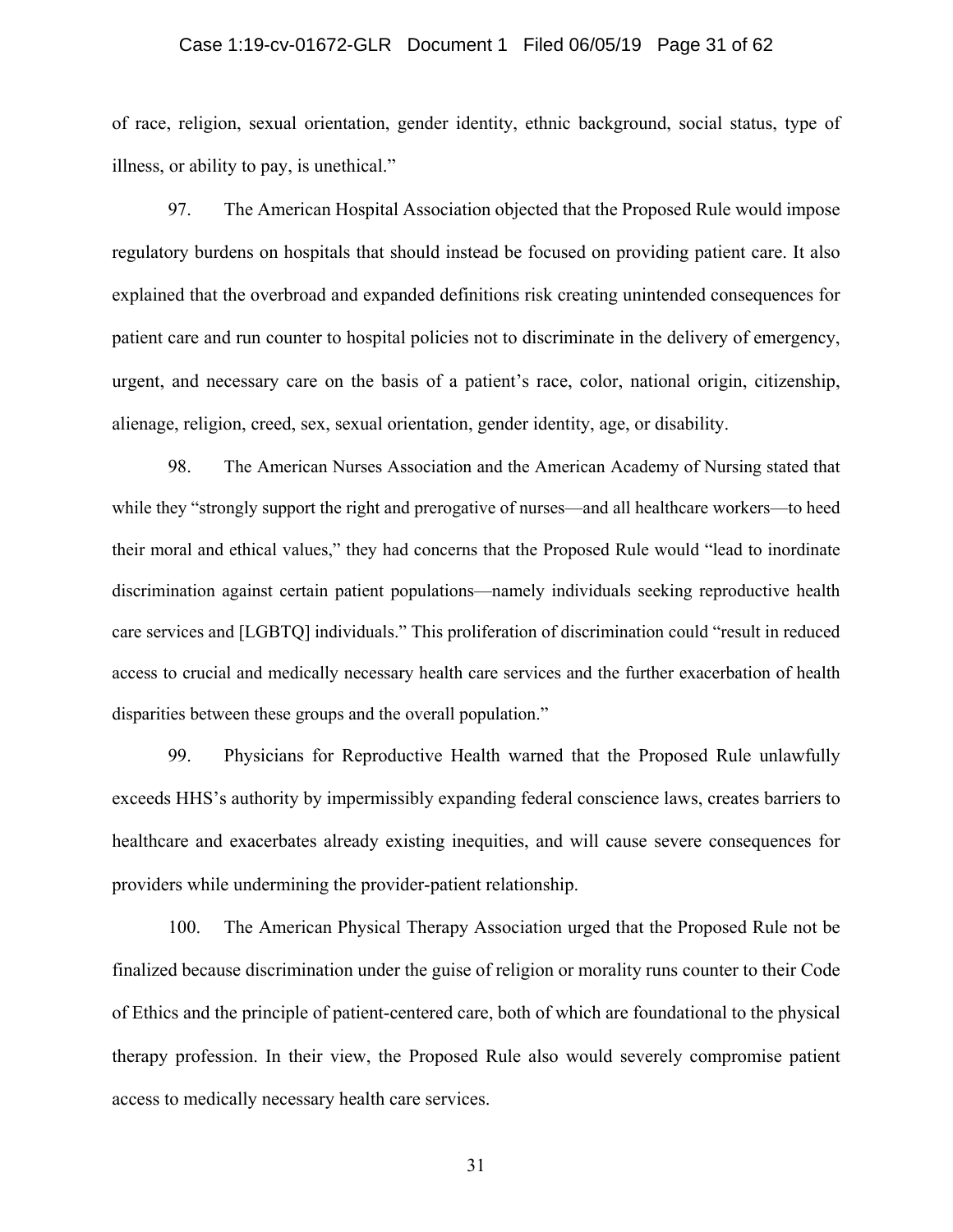#### Case 1:19-cv-01672-GLR Document 1 Filed 06/05/19 Page 32 of 62

101. The Association of Women's Health, Obstetric and Neonatal Nurses opposed the Proposed Rule as unnecessary to protect the rights of providers and noted that the existing rule issued in 2011 adequately protects the conscience of providers while also protecting patients; the Proposed Rule also undermines the Title X program.

102. The National Association of Councils on Developmental Disabilities opposed the Proposed Rule, pointing out that it would "introduce broad and poorly defined language," is "vague and confusing," and "creates the potential for exposing patients to medical care that fails to comply with established medical practice guidelines, negating long-standing principles of informed consent, and undermines the ability of health facilities to provide care in an orderly and efficient manner." The comment continues: "Most important, the regulations fail to account for the significant burden that will be imposed on patients, a burden that will fall disproportionately and most harshly on women, people of color, people living with disabilities, and [LGBTQ] individuals. These communities already experience severe health disparities and discrimination, conditions that will be exacerbated by the proposed rule, possibly ending in in poorer health outcomes. By issuing the proposed rule along with the newly created 'Conscience and Religious Freedom Division,' the Department seeks to use OCR's limited resources in order to affirmatively allow institutions, insurance companies, and almost anyone involved in patient care to use their personal beliefs to deny people the care they need."

103. HHS failed to include or account for the substantial monetary and nonmonetary costs of the health consequences and patient burdens resulting from increased likelihood of stigmatizing denials of medical services and care to vulnerable populations, as set forth in the comments above.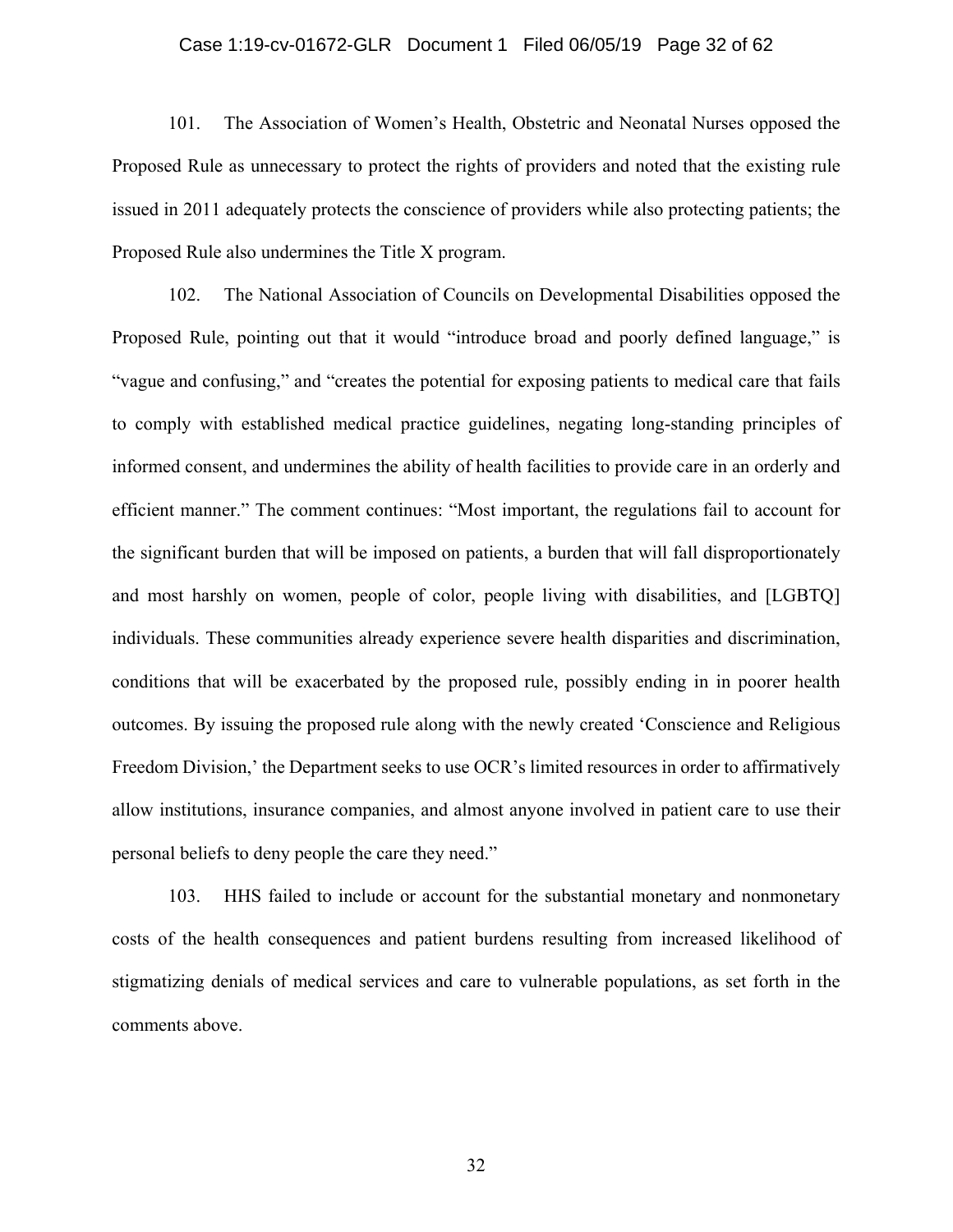# **D. The Rule Exceeds Statutory Authority, Conflicts with Law, and Is Arbitrary and Capricious.**

104. President Trump announced the Rule at a White House event on May 2, 2019. The President proclaimed that the Rule provided "**new protections** of conscience rights for physicians, pharmacists, nurses, teachers, students, and faith-based charities." The Rule was published in the Federal Register on May 21, 2019. 84 Fed. Reg. 23,170 (May 21, 2019).

105. The final Rule is substantially identical to the Proposed Rule. Despite receiving comments from critical stakeholders that the Proposed Rule was vague, excessively broad, unworkable, and conflicted with both medical ethics and federal, state, and local laws, HHS summarily concluded that such claims were unfounded and that HHS could be trusted to reconcile conflicts on a "case-by-case" basis, without providing any guidance or workable application of apparent conflicts between the Rule and statutes protecting patient rights. The following is just one example of HHS's failure to meaningfully respond to the substance of the comments submitted:

*Comment:* The Department received many comments expressing confusion or concern as to how the proposed rule would interact with or be in conflict with other Federal laws, such as the Emergency Medical Treatment and Active Labor Act (EMTALA) and Federal antidiscrimination statutes (such as section 1557 of the ACA).

*Response*: . . . With respect to EMTALA, the Department generally agrees with its explanation in the preamble to the 2008 Rule that the requirement under EMTALA that certain hospitals treat and stabilize patients who present in an emergency does not conflict with Federal conscience and anti-discrimination laws. The Department intends to give all laws their fullest possible effect.

84 Fed. Reg. at 23,183. *See also id.* at 23,188 ("declin[ing] to take . . . a categorial approach" regarding when an ambulance crew would be covered by the Rule and offering no reconciliation with EMTALA).

106. Like the Proposed Rule, the Rule purports to "protect the rights of individuals, entities, and health care entities to refuse to perform, assist in the performance of, or undergo certain health care services or research activities to which they may object for religious, moral,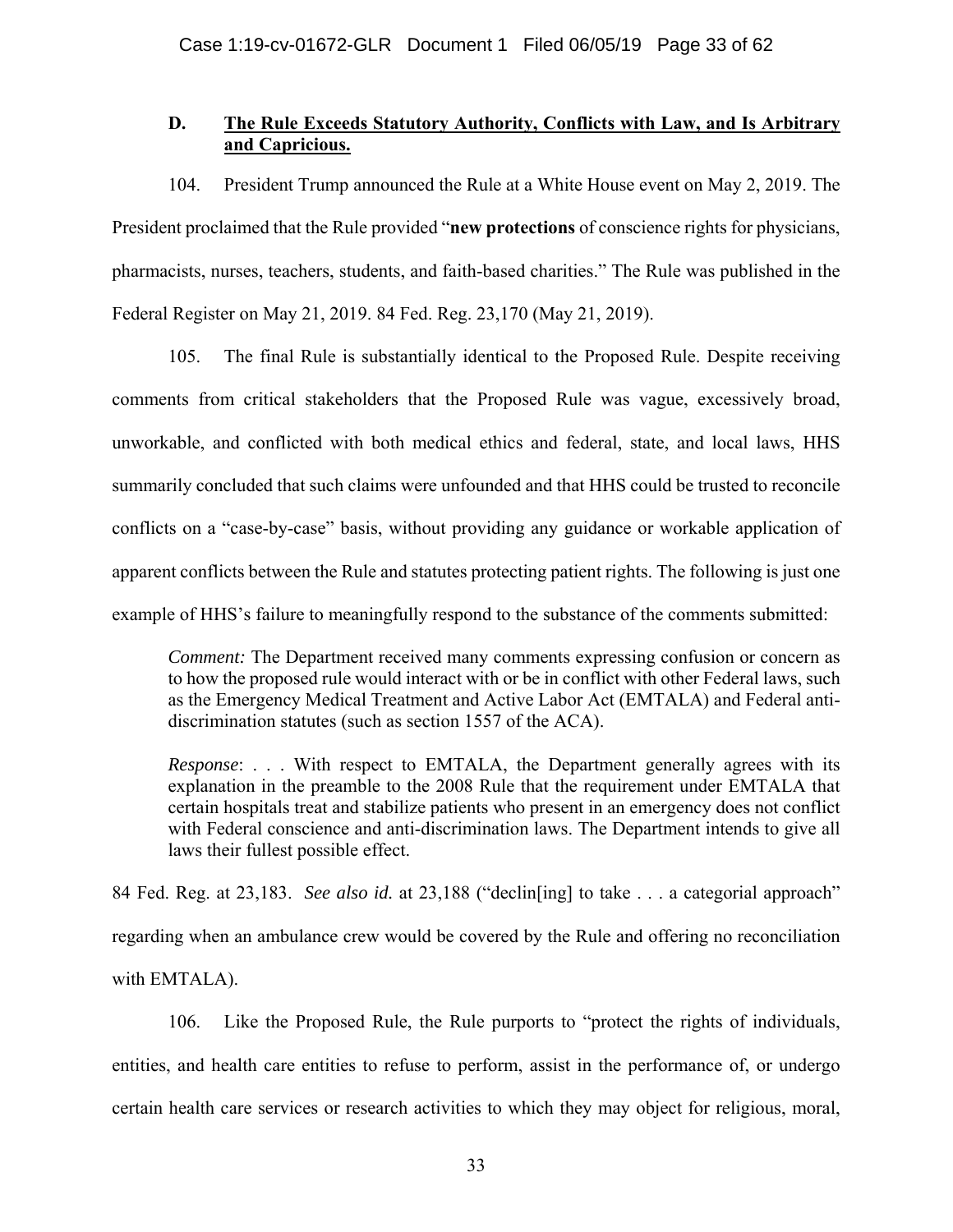### Case 1:19-cv-01672-GLR Document 1 Filed 06/05/19 Page 34 of 62

ethical, **or other reasons**." 84 Fed. Reg. at 23,263 (to be codified at 45 C.F.R. § 88.1) (emphasis added).

107. As described below, HHS has attempted to accomplish this purpose by (1) expanding beyond recognition the statutes it purports to enforce; (2) assigning to itself an extraordinarily broad and coercive enforcement power that would allow it to terminate billions of dollars in federal health care funds if HHS finds a failure to comply; and (3) ignoring or expressly claiming to abrogate contrary federal law, including patient protections in Title X, the Affordable Care Act, the Emergency Medical Treatment and Labor Act, and Title VII of the Civil Rights Act of 1964.

## **1. The Rule expands beyond recognition the statutes it purports to enforce.**

108. While claiming to implement approximately 25 existing statutes, the Rule in fact expands these statutes beyond recognition, and directly conflicts with legislation protecting the rights of patients in contravention of the careful consideration Congress gave to conscience objections while protecting patient rights and avoiding harm to the public health.

109. One of the ways in which the Rule exceeds statutory authority is in its expansive definitions of terms—definitions that go well beyond the definitions in the statutes.

110. For example, the Rule defines "assist in the performance" to mean "to take an action that has a specific, reasonable, and articulable connection to furthering a procedure," which "may include counseling, referral, . . . or otherwise making arrangements for the procedure . . . depending on whether aid is provided by such actions." 84 Fed. Reg. at 23,263 (to be codified at 45 C.F.R. § 88.2).

111. In addition to the broad sweep of the phrase "articulable connection," the term "making arrangements" suggests that administrative tasks such as scheduling an appointment,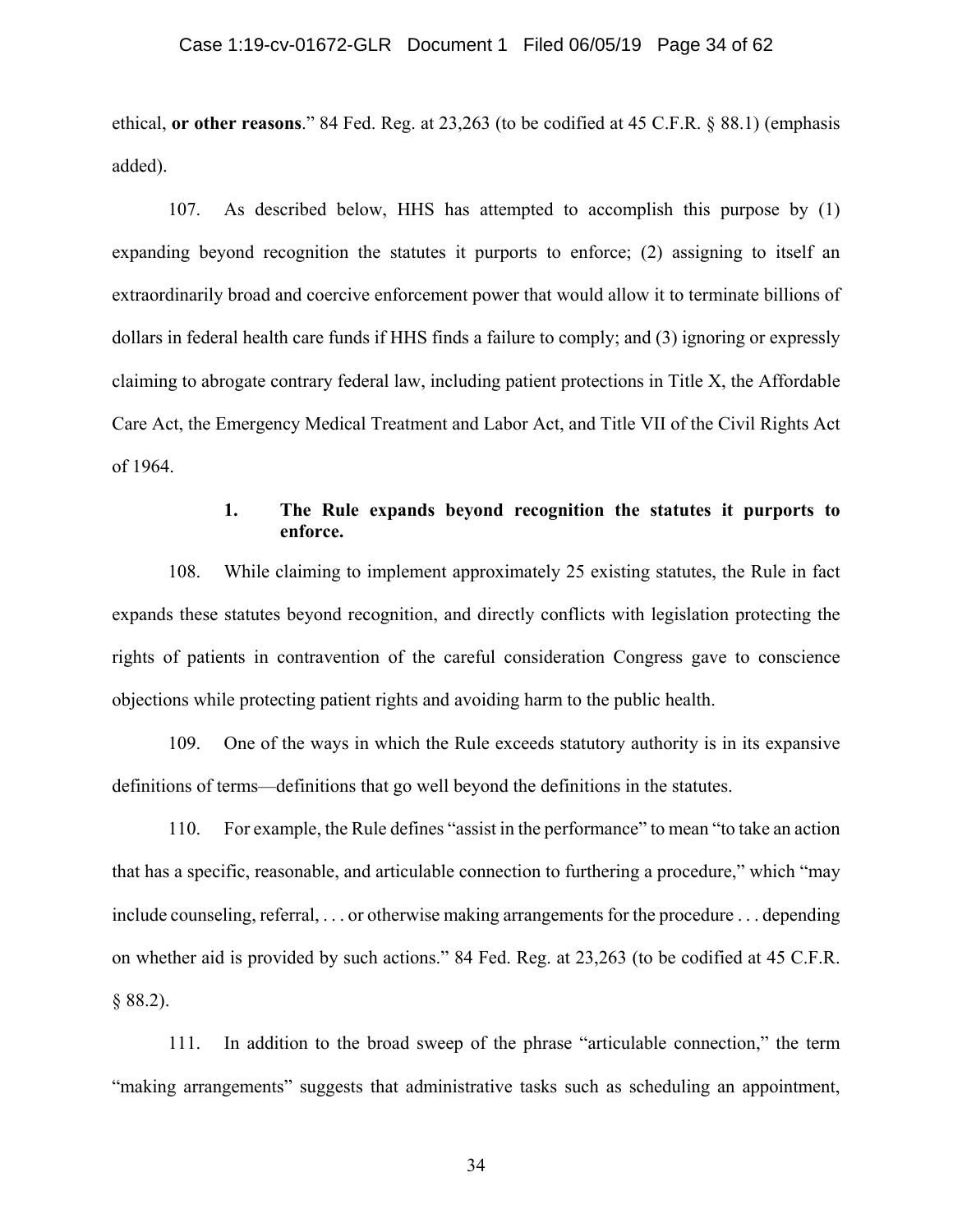### Case 1:19-cv-01672-GLR Document 1 Filed 06/05/19 Page 35 of 62

transporting an individual in need of emergency care to a facility, or preparing a room, could qualify. The Rule confirms the definition's broad sweep, stating that "assist in the performance" covers "EMTs and paramedics" and could apply to "ambulance crews"—though it "declines to take . . . a categorical approach," regarding these employees, thus affirming the vagueness of the Rule. 84 Fed. Reg. at 23,188. Recipients of federal funds will be required to guess at which employees must be permitted to opt out of tasks relating to provision of, for example, service to a woman with an ectopic pregnancy in need of an emergency abortion.

112. Likewise, the Rule's expansive definition of "discriminate or discrimination" provides that employers will need a "persuasive justification" to ask an employee if they are willing to perform an essential job function to which they might morally object; cannot create an accommodation that excludes a staff member from their "field[] of practice," even if the objectedto act is an essential job function within that field of practice; and allows an objecting employee to reject any proposed accommodation, no matter how reasonable or proportionate. 84 Fed. Reg. at 23,263 (to be codified at 45 C.F.R. § 88.2). In other words, the definition appears to require the City to hire employees to work in its clinics offering reproductive health care including abortion referrals, HIV/STD treatment, and general care to stigmatized communities without knowing, or asking, whether the employee will be willing to provide the care that is typical of and critical to the health care entity's mission. Upon learning that an employee of the Bureau of Clinical Services & HIV/STD Prevention Services is, for example, unwilling to treat transgender individuals, the City would not be able to transfer that employee to a different clinic.

113. Under the Rule, these refusal scenarios will not be limited to direct medical care. The Rule defines "health care entity" to extend far beyond "health care personnel" to include pharmacists, pharmacies, medical laboratories, and research facilities; and, for purposes of the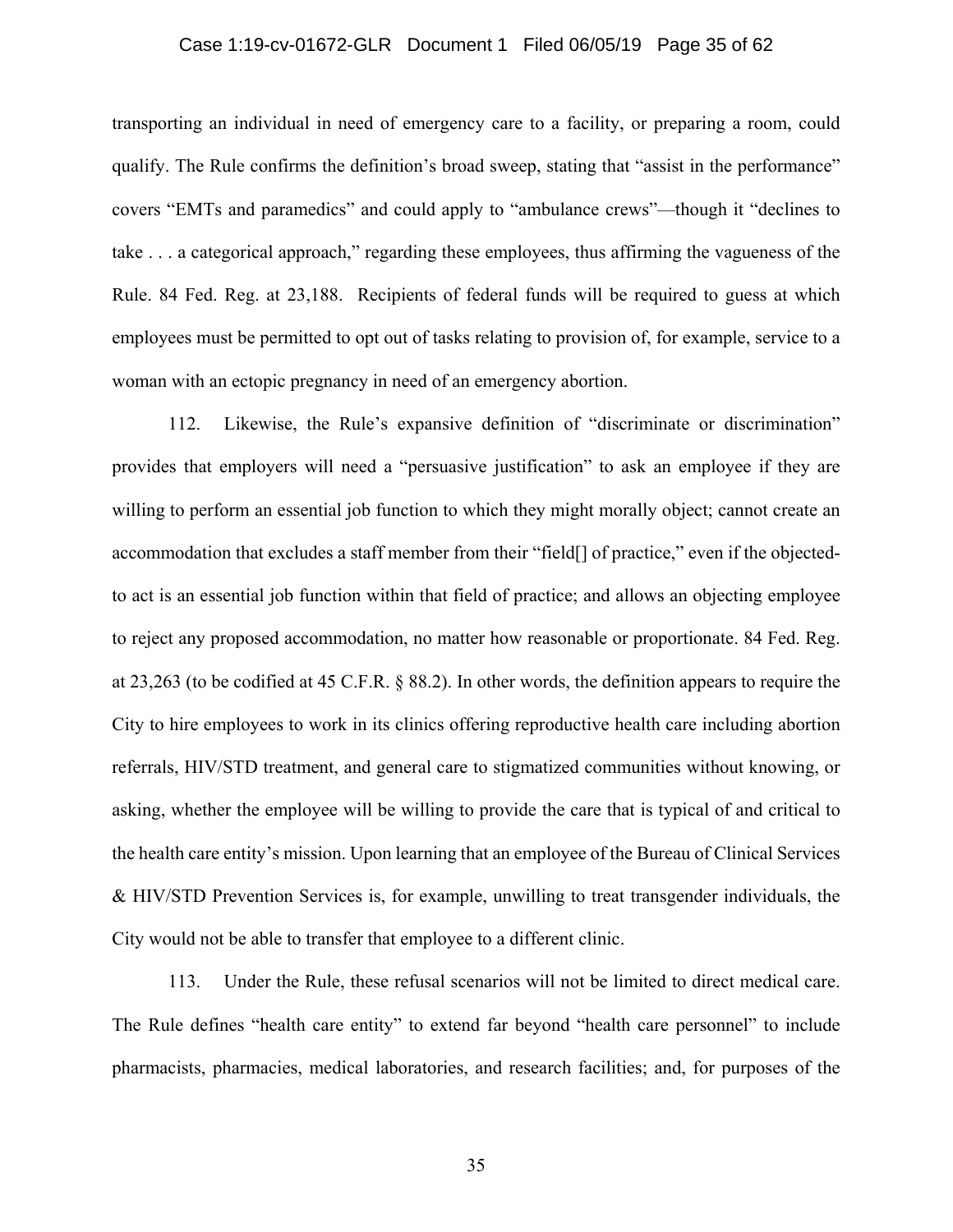### Case 1:19-cv-01672-GLR Document 1 Filed 06/05/19 Page 36 of 62

Weldon Amendment, health insurance issuers, health insurance plans, and plan sponsors or thirdparty administrators. 84 Fed. Reg. at 23,264 (to be codified at 45 C.F.R. § 88.2).

114. This definition is broader than the clear definitions of "health care entity" contained in the Coats-Snowe Amendment, which is limited to physicians or health care professionals, *see*  42 U.S.C. § 238n(c)(2) ("an individual physician, a postgraduate physician training program, and a participant in a program of training in the health professions"); and the Weldon Amendment, *see* Pub. L. No. 115-245, § 507(d)(2), 132 Stat. at 3118, which does not mention pharmacies, pharmacists, third-party administrators, or research facilities.

115. The Rule's definition of "health care entity" appears to expand the applicable statutes beyond recognition to permit objections by human-resources analysts, customer-service representatives, data-entry clerks, and numerous others who believe that analyzing benefits, answering a benefits-related question, or entering a particular pre-authorization for an objected-to procedure, for example, is inconsistent with their personal beliefs.

116. The Rule defines "referral or refer for" broadly to mean "the provision of information in oral, written, or electronic form . . . where the purpose or reasonably foreseeable outcome of provision of the information is to assist a person in receiving funding or financing for, training in, obtaining, or performing a particular health care service, program, activity, or procedure." 84 Fed. Reg. at 23,264 (to be codified at 45 C.F.R. § 88.2). Even the posting of notices is considered a "referral." 84 Fed. Reg. at 23264. The provision of referrals for abortions and sterilizations is a key service provided in the City's reproductive health care clinics, yet this definition appears to permit employees to refuse even to provide information on all options, when requested.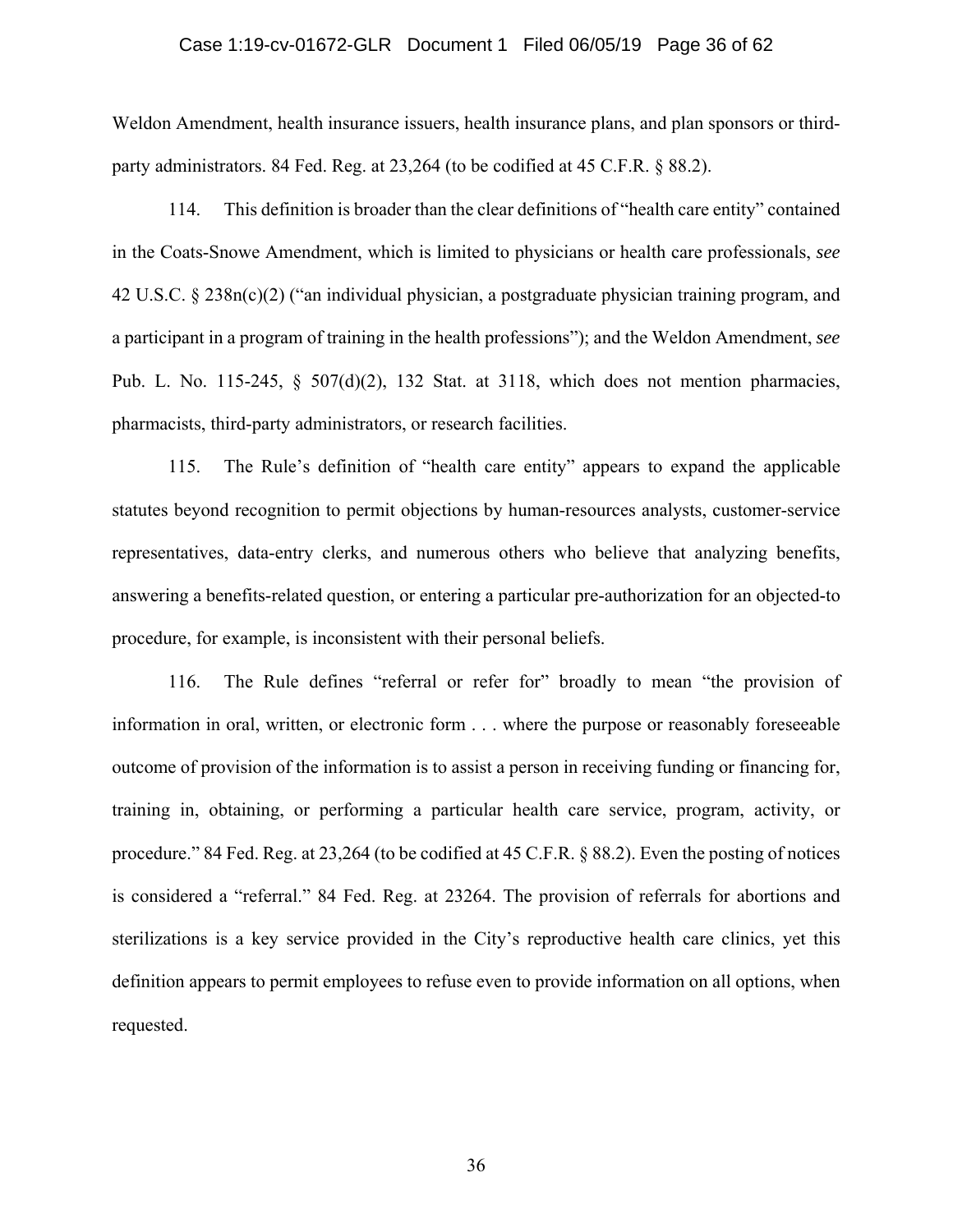### Case 1:19-cv-01672-GLR Document 1 Filed 06/05/19 Page 37 of 62

117. In contrast to the Weldon, Church, and Coats-Snowe Amendments, which refer to specific circumstances in which health care providers or certain enumerated health care entities may not be required to participate in abortions, sterilizations, or certain health service programs and research activities, the Rule's vague and overbroad definitions appear to authorize refusals of any health care service by almost any individual with a tangential role, including those not at all involved in the provision of health care. *See, e.g.*, 84 Fed. Reg. at 23186 (stating that Rule applies to preparing a procedure room or scheduling an appointment). The Rule also appears to authorize health care personnel to refuse care based not only upon the nature of the procedure required, but also based on the sexual orientation, gender identity, marital status, and other characteristics of an individual patient.

#### **2. The Rule conflicts with federal, state, and Constitutional law.**

118. The Rule not only expands beyond recognition the conscience statutes it purports to enforce—it conflicts directly with other federal law governing provision of health care.

119. Section 1554 of the Affordable Care Act prohibits HHS from promulgating any regulation that "(1) creates any unreasonable barriers to the ability of individuals to obtain appropriate medical care; (2) impedes timely access to health care services; (3) interferes with communications regarding a full range of treatment options between the patient and the provider; (4) restricts the ability of health care providers to provide full disclosure of all relevant information to patients making health care decisions; (5) violates principles of informed consent and the ethical standards of health care professionals; or (6) limits the availability of health care treatment for the full duration of a patient's medical needs." 42 U.S.C. § 18114.

120. The Rule is contrary to each of the limitations on HHS's rulemaking authority that Congress imposed through Section 1554 of the ACA. Indeed, the Rule expressly states that "finalizing the rule is appropriate without regard to whether data exists on the competing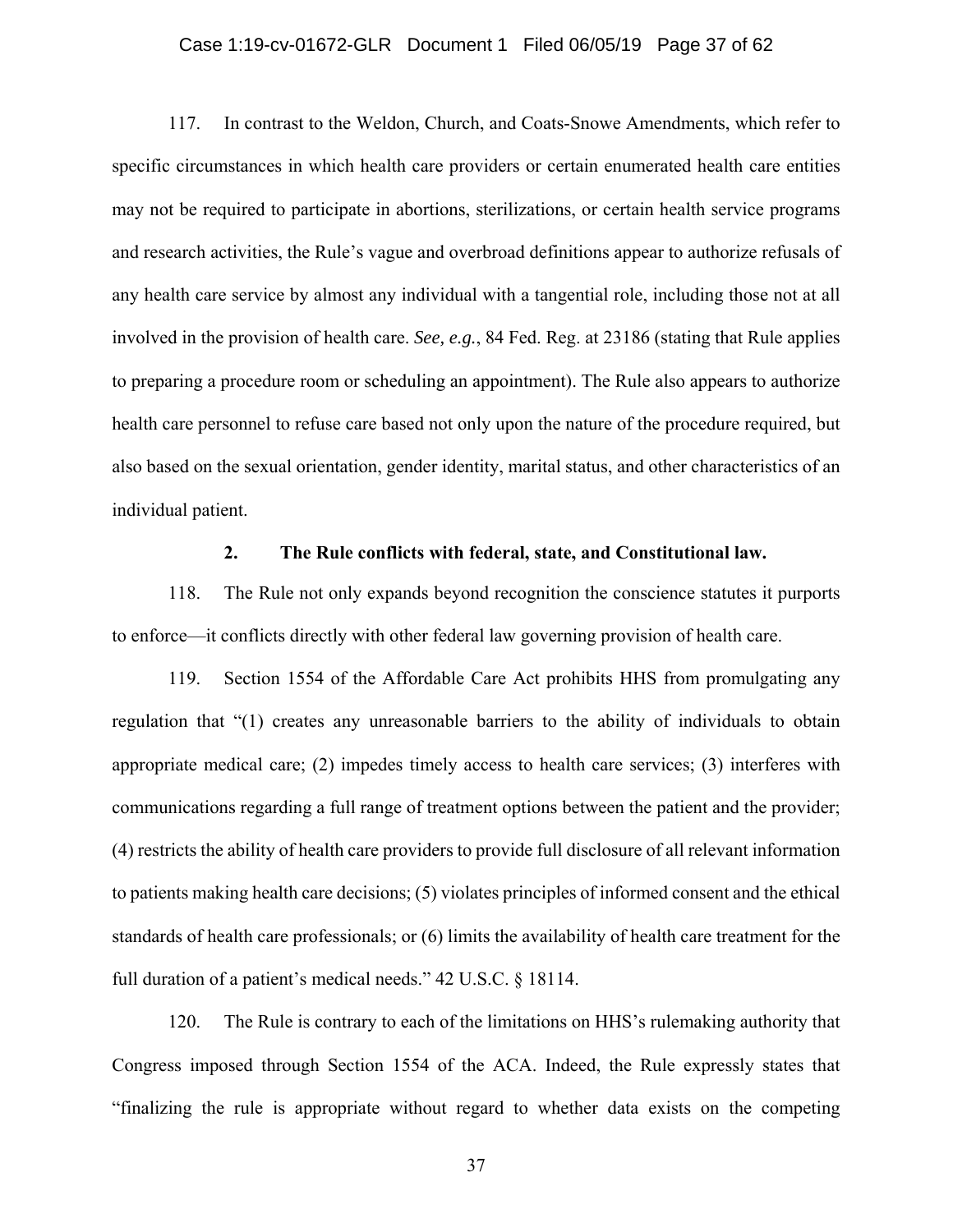### Case 1:19-cv-01672-GLR Document 1 Filed 06/05/19 Page 38 of 62

contentions about its effect on access to services" and "represents Congress's considered judgment that these rights are worth protecting **even if they impact overall or individual access** to a particular service, such as abortion." 84 Fed. Reg. at 23182 (emphasis added).

121. HHS's assertion in the Rule that Section 1554 applies only to regulations that themselves implement the ACA, 84 Fed. Reg. at 23,224, is contrary to both the text and judicial application of that statute, as courts in this district and beyond have already recognized. 42 U.S.C. § 18114; *see Baltimore v. Azar*, No. 19-cv-1103-RDB, 2019 WL 2298808, at \*9 (D. Md. May 30, 2019) ("Baltimore City has shown that the Final Rule [implementing Title X] likely violates the ACA § 1554 by creating unreasonable barriers for patients to obtain appropriate medical care...."); *accord Oregon v. Azar*, No. 19-cv-317, 2019 WL 1897475, at \*12 (D. Or. Apr. 29, 2019); *California v. Azar*, No. 19-cv-1184, 2019 WL 1877392, at \*21-22 (N.D. Cal. Apr. 26, 2019).

122. The Medicaid and Medicare statutes that the Rule purports to interpret, *see* 84 Fed. Reg. at 23,263, 23,266-67 (to be codified at 45 C.F.R. § 88.3(h)), provide that statutes shall not "be construed to affect disclosure requirements under State law." 42 U.S.C. § 1396u-2(b)(3)(B) (Medicaid managed care organization); *see also* 42 U.S.C. § 1395w-22(j)(3)(C) (Medicare+Choice). But the Rule, by its definition of referral would interfere with the enforcement of State and local disclosure requirements designed to protect informed consent. *See supra* ¶80 (discussing Maryland disclosure law).

123. The Rule gives a cursory nod to EMTALA, noting only that "where EMTALA might apply in a particular case, the Department would apply both EMTALA and the relevant law under this rule harmoniously to the extent possible." 84 Fed. Reg. at 23,188. The Rule, however, contains no directive as to how or even whether emergency care is to be provided when that mandate conflicts with the categorical refusal-of-care rights that the Rule confers on employees.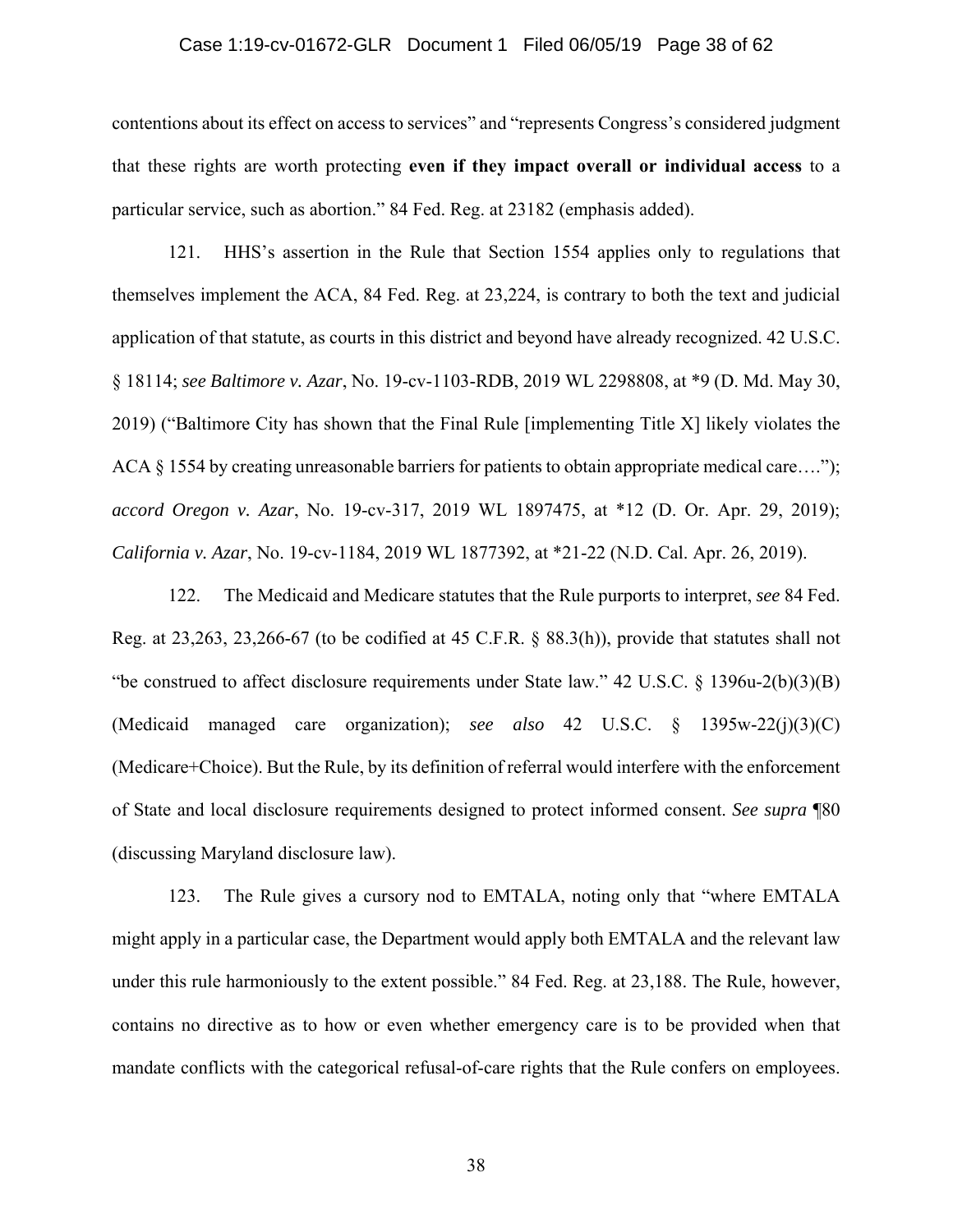#### Case 1:19-cv-01672-GLR Document 1 Filed 06/05/19 Page 39 of 62

*Id.* at 23,263. Moreover, it purports to extend rights to ambulance drivers among other emergency providers, *id.*, without any express exception for life-threatening conditions or other emergencies. By its terms, the Rule directly conflicts with EMTALA.

124. Title VII of the Civil Rights Act of 1964 requires employers to accommodate employees' religious beliefs, 42 U.S.C. § 2000e-2(a), but not to the extent that such an accommodation would cause "undue hardship." 42 U.S.C. § 2000e(j). The Rule, in direct conflict, expressly eschews Title VII's balancing act, stating that it does not incorporate any assessment of undue hardship or other burden on employers. 84 Fed. Reg. at 23,190-91.

125. Like Congress, Maryland and the City of Baltimore have enacted laws designed to accommodate employees' religious or moral beliefs without harming employers' obligations to patients, their business, and other employees. The Rule ignores and conflicts directly with these laws permitting accommodations for religious refusals in hiring, creating emergency exceptions to religious refusals to provide care; mandating informed consent and prohibiting discrimination in the provision of health care (*see supra* Section B.2).

126. In accommodating an employee's religious objections over patient health, the Rule places an undue burden on third parties— patients seeking health care and health care providers seeking to fulfill their ethical mandates to provide such care—in violation of the Establishment Clause of the United States Constitution. *Burwell v. Hobby Lobby Stores, Inc.*, 134 S.Ct. 2751, 2781 n.37 (2014) (requiring consideration of the burden placed on third parties by a religious accommodation).

127. The Rule violates the Spending Clause of the Constitution because it coerces state and local governments to adhere to the Final Rule or lose millions of dollars in federal funds. *See*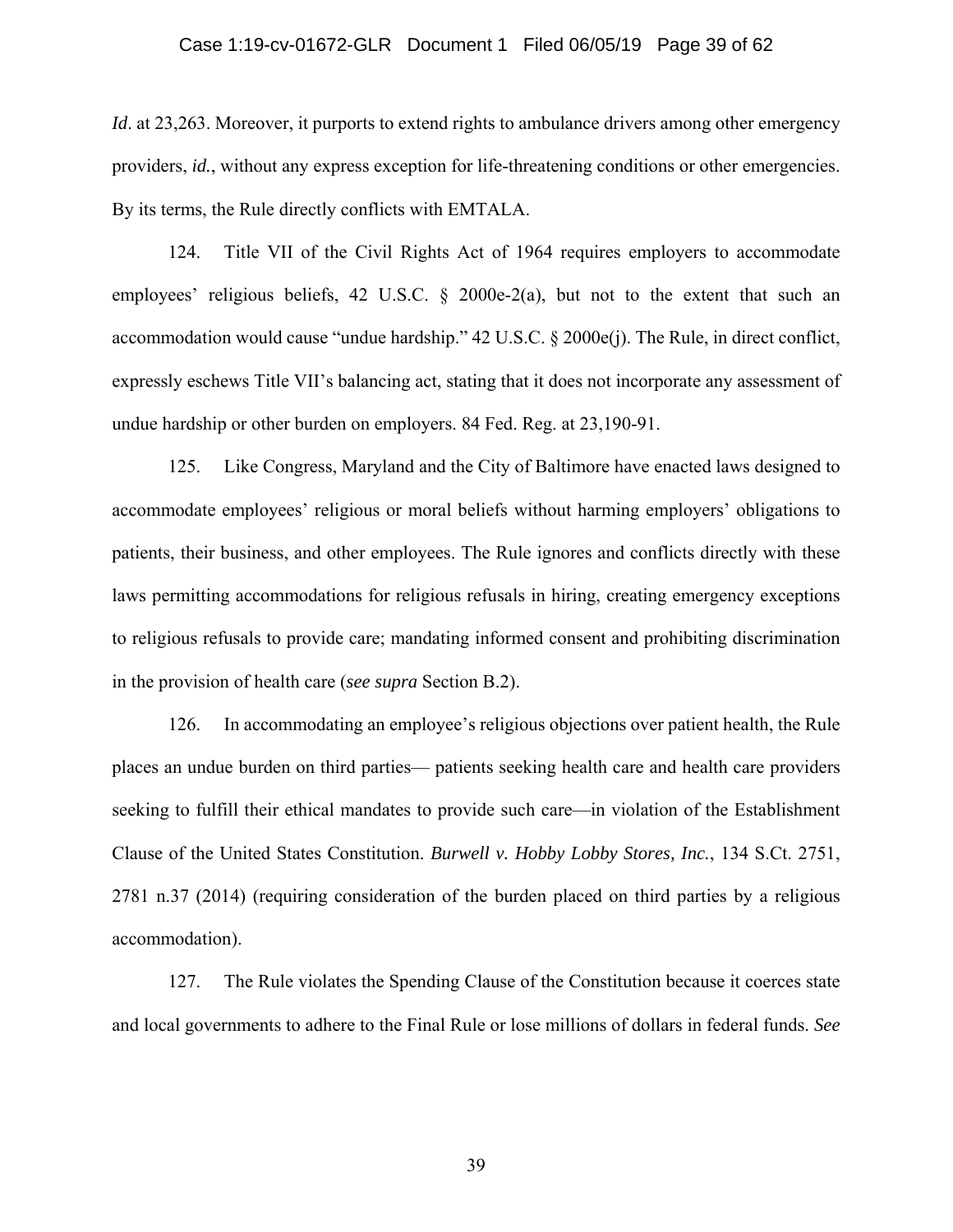### Case 1:19-cv-01672-GLR Document 1 Filed 06/05/19 Page 40 of 62

*Nat'l Fed'n of Indep. Bus. v. Sebelius*, 567 U.S. 519, 581 (2012) (Congress cannot use threat to withdraw funding as a "gun to the head").

128. The Rule also violates the Spending Clause because it (1) does not provide adequate notice of what specific action or conduct, if engaged in, will result in the withholding of federal funds (*see Pennhurst State Sch. & Hosp. v. Halderman*, 451 U.S. 1, 17 (1981)); (2) constitutes unlawful post-acceptance conditions on federal funds (*see id.*); and (3) is not rationally related to the federal interest in the program that receives the federal funds (*see South Dakota v. Dole*, 483 U.S. 203, 207 (1987)).

129. The Rule interferes with these federal, state, and constitutional laws by requiring the absolute accommodation of all employees with religious objections, without considering the needs of employers or patients. By protecting an objector's rights without enforceable countervailing protection for the rights of patients and employers, the Rule will substantially harm the City's interest in enforcing its employment accommodation laws and in improving patient health outcomes. As set forth below, the resulting harms to the City will be grave.

## **3. The Rule imposes vague and arbitrary administrative hurdles and draconian sanctions for failure to comply.**

130. In addition to conflicting with law, the Rule's definitions place the City in impossible binds, in its capacities as an employer and direct provider of health care, as a regulator and funder of others who provide health care, and as an insurer. As HHS appears to interpret (or decline to clarify) the Rule, an EMT driver, a doctor, nurse or intake employee at a clinic may assert the right not to be asked prior to hiring whether they will execute the core functions of their jobs without objection.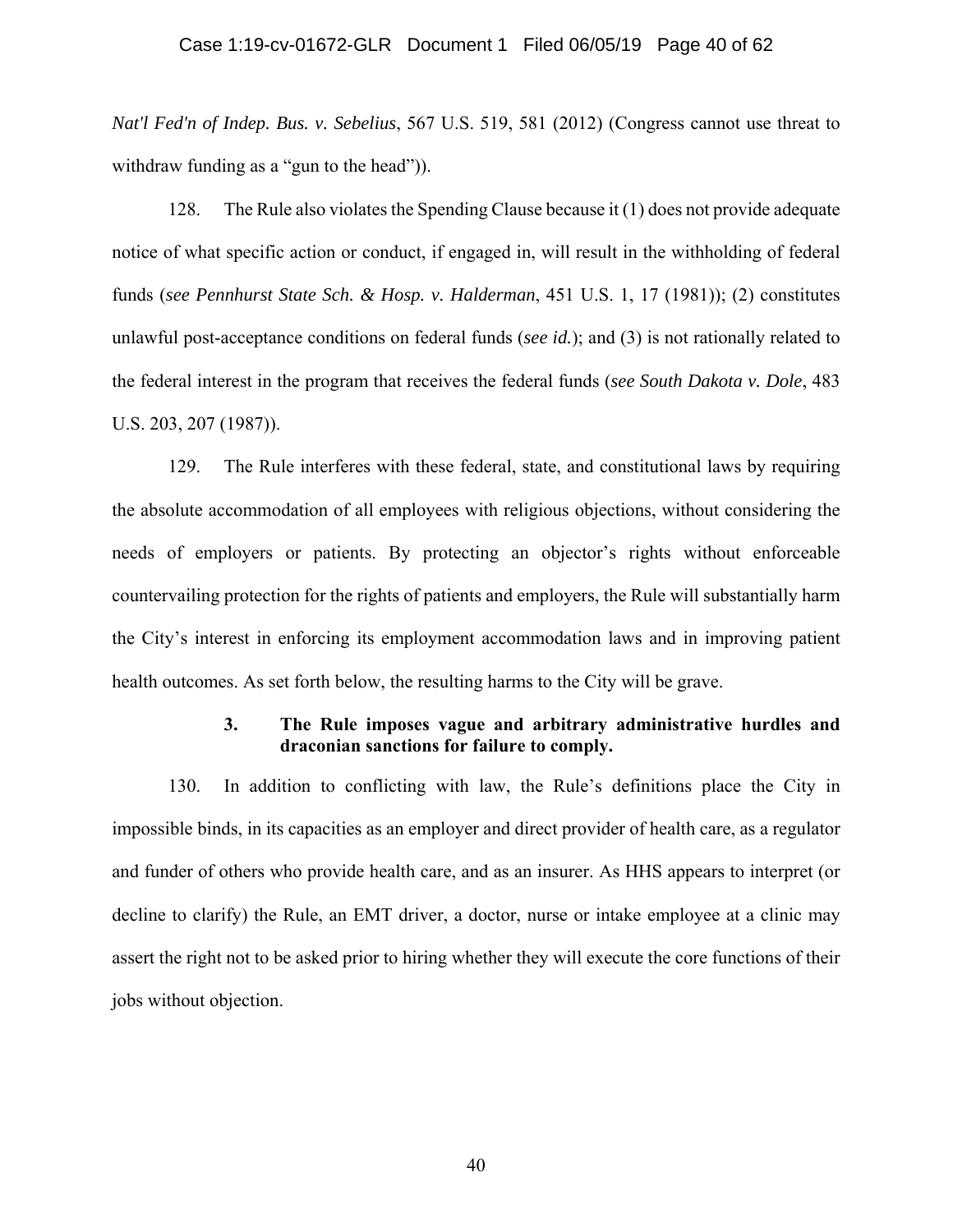#### Case 1:19-cv-01672-GLR Document 1 Filed 06/05/19 Page 41 of 62

131. The Rule places unprecedented limitations on the ability of the City's agencies to inquire about whether members of their staff object to "performing, referring for, participating in, or assisting in the performance of" particular services or activities.

- a. The Rule prohibits inquiry into prospective staff members' religious or moral objections prior to their hiring, whether or not such objections would materially impact the prospective employee's ability to fulfill their job obligations. *See* 84 Fed. Reg. at 23,263 (to be codified at 85 C.F.R. § 88.2).
- b. Post-hiring, the City's health institutions may inquire about staff members' objections no more frequently than "once per calendar year," absent a "persuasive justification" which is not specified or defined in the Rule. *Id.*
- c. The Rule places no duty—and appears to prohibit the City from imposing a duty on staff members to disclose known religious or moral objections to participating in a service or activity. *See id.*
- d. If a clinic learns of a religious, moral, or other objection by a staff member—even one that forecloses performance of a substantial part of the member's duties—any accommodation offered to that individual must be "voluntarily accept[ed]" by the staff member and must be "effective—a term undefined in the Rule—in order for the City to avoid "engag[ing] in discriminatory action." *Id.*
- e. Finally, any effort a clinic makes to continue providing any objected-to service, program, or treatment using alternate staff cannot "require any additional action" by the objecting individual, or "exclude protected [persons] from fields of practice." *Id*.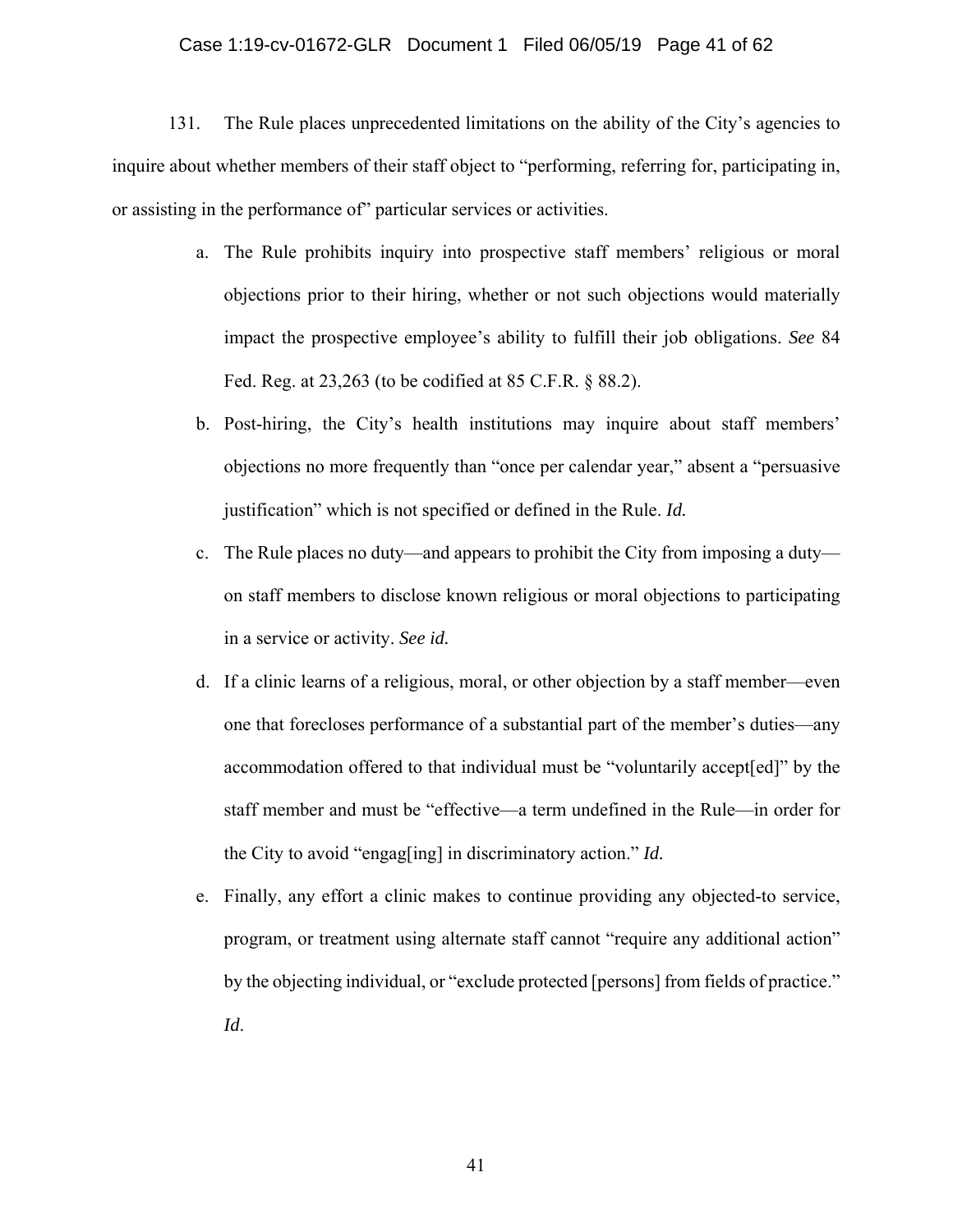### Case 1:19-cv-01672-GLR Document 1 Filed 06/05/19 Page 42 of 62

132. This regulatory framework is particularly problematic for the City, whose health care facilities and clinics may not signal to applicants their mission of non-discriminatory provision of care to all individuals no matter who they are or what treatment they seek.

133. While some of the Rule's definitions are unclear in scope, the City will have little choice but to accept expansive interpretations. Failure to interpret and apply these sweeping definitions correctly carries severe and irreversible consequences for the City, its subgrantees, and, by extension, its population.

134. The Rule authorizes HHS to withhold, deny, suspend, or terminate "Federal financial assistance or other Federal funds" if it determines there is a "failure to comply." 84 Fed. Reg. at 23,271-72 (to be codified at 45 C.F.R. § 88.7(i)(3)). Funds can be terminated even during the pendency of good-faith compliance efforts. 84 Fed. Reg. at 23,271-72 (to be codified at 45 C.F.R.  $§ 88.7(i)(3)$ .

135. The Rule contains no description of the funds a recipient stands to lose if HHS determines that the recipient has not complied with the Rule. *See id.* at 23,271-72 (to be codified at 45 C.F.R. § 88.7(i)). This sweeping enforcement scheme encompassing all federal funding disregards that Congress in the relevant statutes conditioned funding from *specific* sources to *specific* requirements and prohibitions. *Compare, e.g.,* 42 U.S.C. § 300a-7(c)(1) (Church Amendment restrictions that apply to specific statutory funding sources), *with id*. § 300a-7(c)(2) (Church Amendment restrictions that apply only to "grant[s] or contract[s] for biomedical or behavioral research).

136. Yet a violation of the Rule "threaten[s]" funding streams implicated by **any** of the statutes it purports to implement. 84 Fed. Reg. at 23223. Thus, the Rule places at risk not only the City's receipt of all federal funds from HHS, but also federal funds from the Department of Labor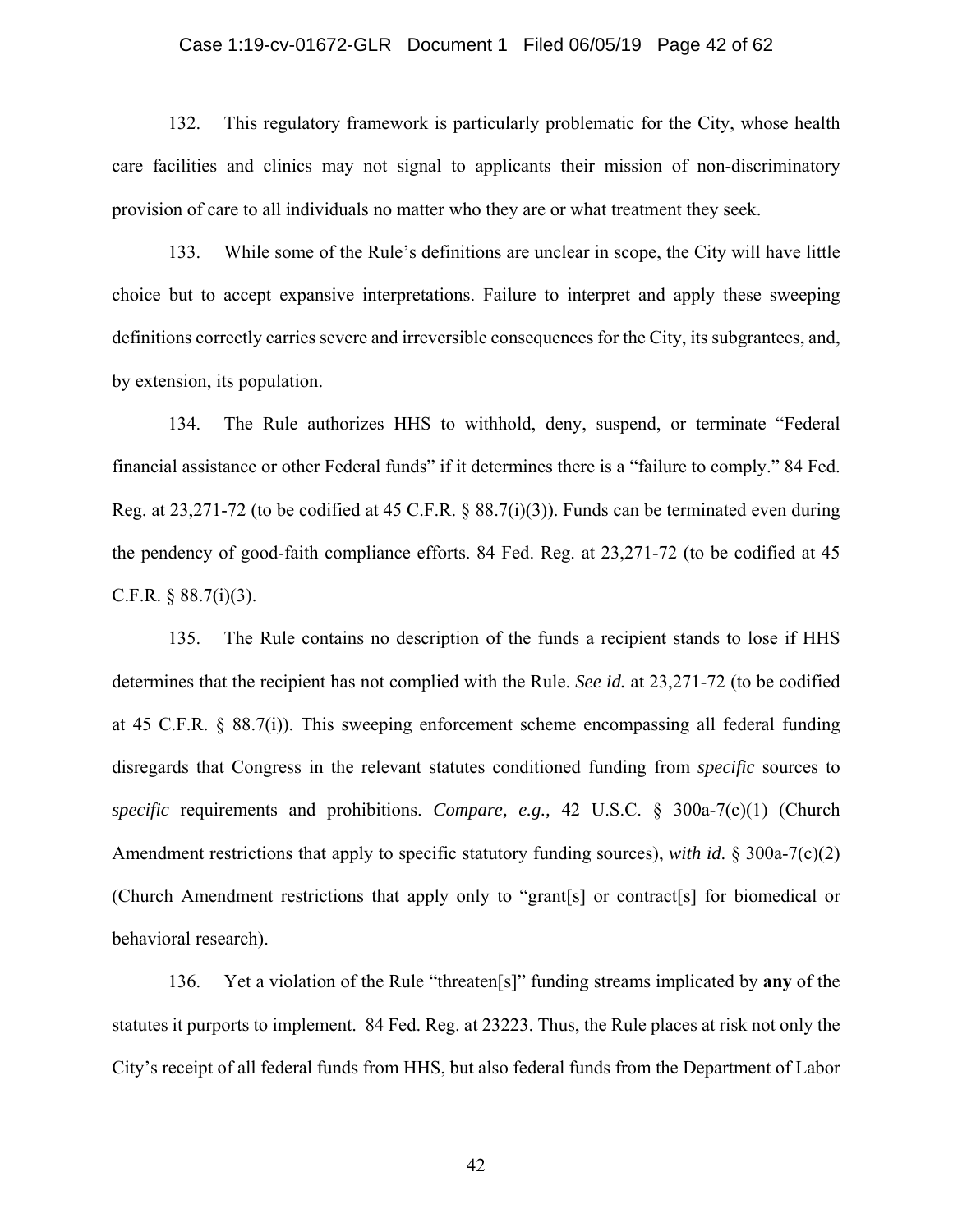### Case 1:19-cv-01672-GLR Document 1 Filed 06/05/19 Page 43 of 62

and Department of Education, implicated by the Weldon Amendment, including, potentially, funds entirely unrelated to healthcare. *See* Departments of Labor, HHS, Education, and Related Agencies Appropriations Act, Pub. L. No. 115-245, §§ 3, 507(d), 132 Stat. at 2981, 3118, 3122; 84 Fed. Reg. at 23,172, 23,265-66, 23,272 (to be codified at 45 C.F.R. §§ 88.3(c), 88.7(i)(3)(i), (iii)). HHS cited no statutory support for its purported authority to create a regulatory enforcement mechanism to terminate funds originating from the Department of Labor and the Department of Education.

137. In addition to placing millions of dollars of federal funding at risk, the **process** to effect compliance if there is a determination of "failure to comply" is described by cursory reference to three disparate administrative procedures, each identified by way of **non-exclusive** example. *See* 84 Fed. Reg. at 23,272 (to be codified at 45 C.F.R. § 88.7(i)(3)) ("[C]ompliance . . . may be effected . . . pursuant to statutes and regulations which govern the administration of contracts (*e.g.,* Federal Acquisition Regulation), grants (*e.g*., 45 CFR Part 75) and CMS funding arrangements (*e.g*., the Social Security Act)."). This vague description provides insufficient notice to the City and its subgrantees of their rights and responsibilities in an administrative process that could cost the City millions of dollars in health care and other resources.

138. The Rule authorizes initiation of investigation based not only on a "complaint" or "compliance review" but also on "any … information" found by OCR, not only of an "actual failure to comply" but also of any "indicat [ion]" of a "threatened" or "potential" failure to comply not only with any federal conscience statute, but also with the Rule itself. 84 Fed. Reg. at 23,272 (to be codified at 45 C.F.R.  $\S$  88.7(d)).

139. HHS also claims the right in any investigation to require the City to waive any rights to doctor or patient privacy or confidentiality. *Id*. at 23,270-71 (to be codified at 45 C.F.R.  $§ 88.6(c)$ .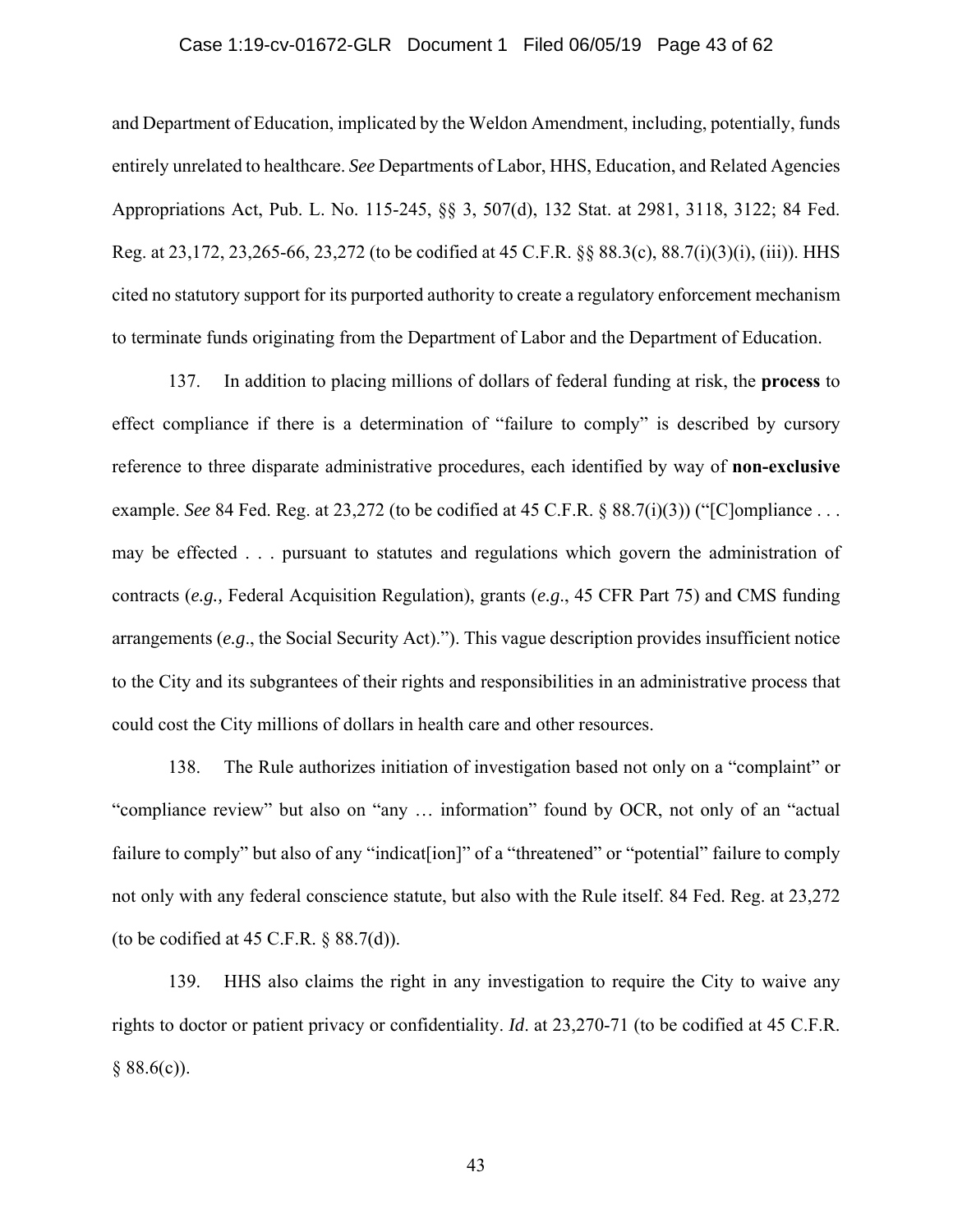### Case 1:19-cv-01672-GLR Document 1 Filed 06/05/19 Page 44 of 62

140. Defendants justify the Rule in part on "presidential priority of protecting conscience and religious freedom." 84 Fed. Reg. at 23227, *citing* Executive Order 13798, 82 FR 21675 (May 4, 2017). But the validity of the Rule depends on its relationship to legislative, not executive, action: if the underlying federal statutes do not support the Rule, executive action cannot justify the departure from the statutes. *See Baltimore v. Azar*, 2019 WL 2298808 at \*1 ("[T]he executive branch of government is not entitled to circumvent by administrative order existing laws passed by the United States Congress.").

## **4. The Rule fails to consider countervailing considerations of access to health care.**

141. As further evidence of the Rule's inadequate deference to federal, state, and constitutional law protecting patients' right to care and the City's right to administer that care, the Rule's Regulatory Impact Analysis purporting to quantify the costs and benefits of the Rule contains a cursory and insufficient treatment of the impact of the Rule on access to care. *See* 84 Fed. Reg. at 23,226.

142. The cost-benefit analysis in the Rule expressly declines to quantify the impact of the Rule on access to care, the effect the Rule will have on refusals to refer for services, or the effect on the patients who delay or forgo health care as a result of the Rule and, more broadly, on the public health. *Id.* at 23,250-54. In place of a reasoned assessment, HHS concluded without evidence that the Rule would likely enhance access to care, and that the Rule should be implemented "without regard to whether data exists on the competing contentions about its effect on access to services." *Id.* at 23,182. Courts have recognized that such cursory and speculative analyses with no basis in the record are insufficient to comply with the APA's requirement of reasoned rulemaking. *See California v. Azar,* 2019 WL 1877392, at \*1 (rule is arbitrary and capricious where "the record evidence indicates that HHS promulgated the Final Rule, which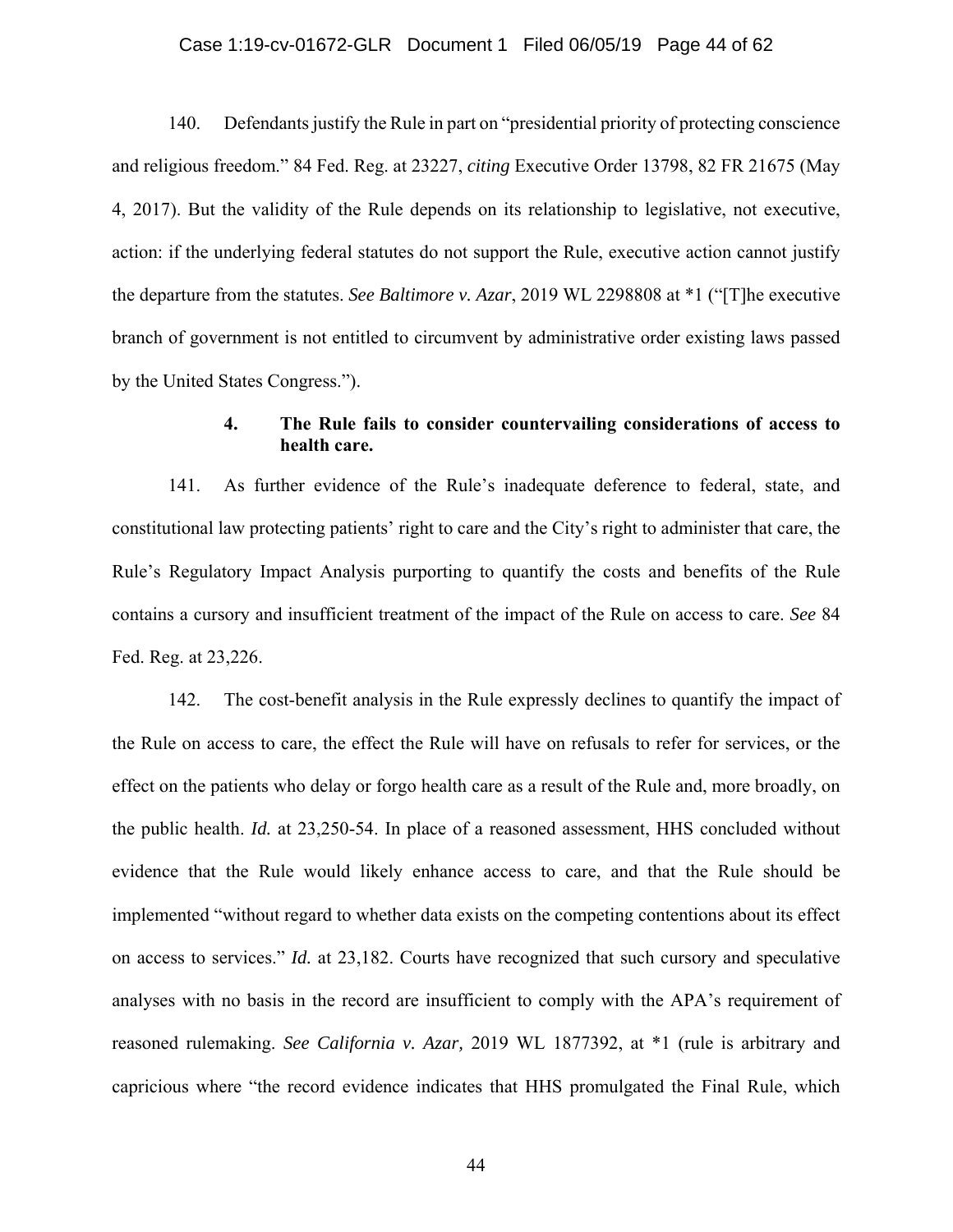#### Case 1:19-cv-01672-GLR Document 1 Filed 06/05/19 Page 45 of 62

represents a sharp break from prior policy, without engaging in any reasoned decision-making [and] cited speculative, unsubstantiated fears . . . and touted anticipated benefits of the Final Rule that have no basis in the record, while cursorily dismissing overwhelming evidence of the significant adverse impact the Rule will have.").

143. The Rule fails to offer any justification for its departure from the 2011 rule and existing federal policy accommodating conscience interests while ensuring the right to quality health care. *See id.*; *F.C.C. v. Fox Television Stations, Inc*., 556 U.S. 502, 516 (2009) (holding that "a reasoned explanation is needed for disregarding facts and circumstances that underlay or were engendered by the prior policy").

## **E. The Rule Will Irreparably Harm the City of Baltimore.**

144. The Rule will irreparably harm the City as health care provider, employer, subgrantor, insurer, and guardian of the public health. If the City complies with the Rule—a near impossible task—it will be crippled in its ability to provide quality care and Baltimore's public health will suffer. The costs of non-compliance are even higher and could result in loss of most of BCHD's funding as well as funding from the U.S. Department of Labor and the U.S. Department of Education.

# **1. The Rule's requirements will be impossible for the City to administer as an employer and subgrantor.**

145. The Rule, if implemented, will impose an impossible administrative burden on City agencies by making it impossible for the City to obtain advance notice of and make accommodations for providers with conscience objections. *See supra* ¶ 131.

146. Employees of BCHD clinics and home visit programs perform work that is highly targeted and involves the same types of services every day. Therefore, a provider or staff member objecting to assisting in the provision of a service or to helping a particular patient demographic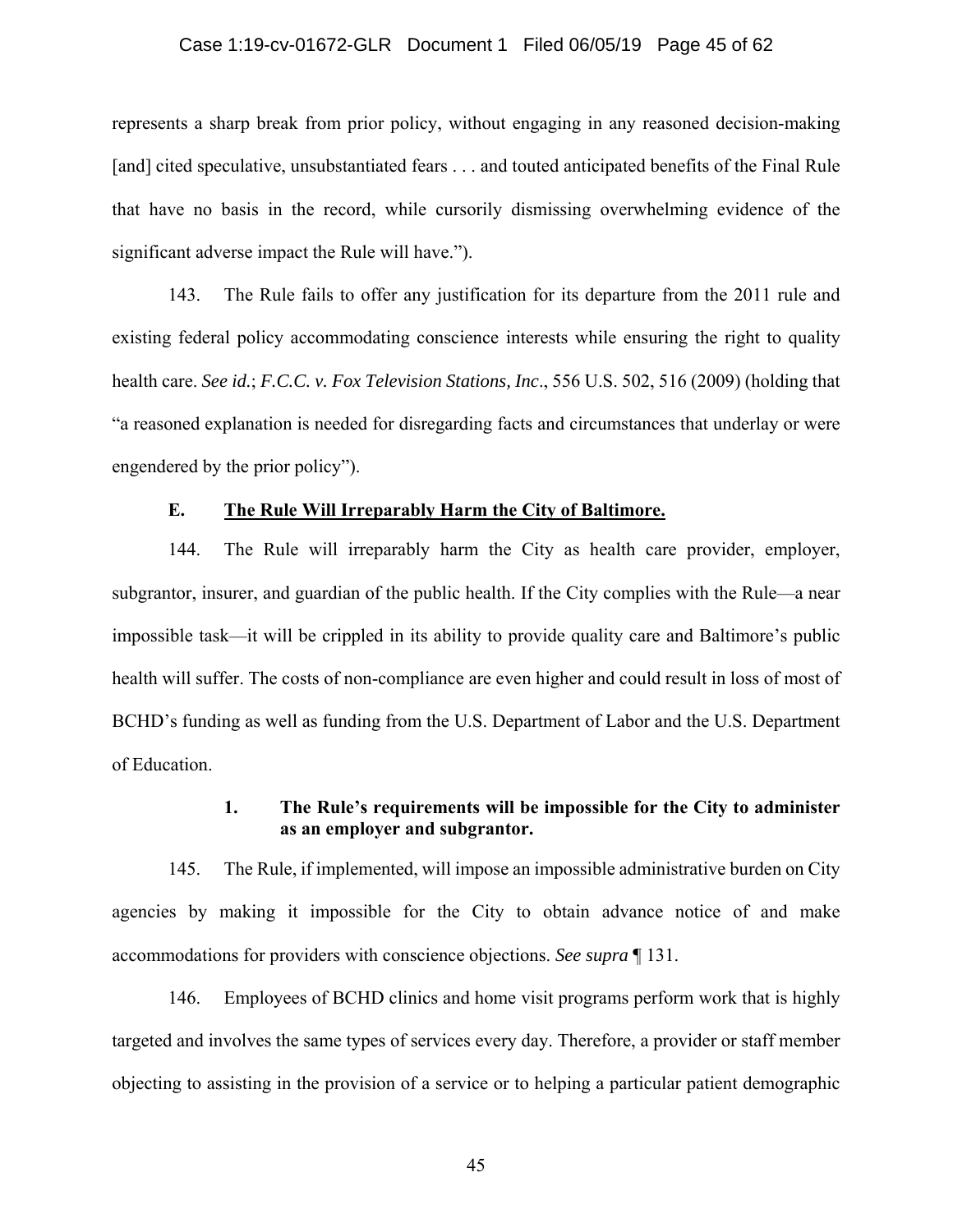### Case 1:19-cv-01672-GLR Document 1 Filed 06/05/19 Page 46 of 62

would necessarily refuse to perform a significant portion of his or her job duties. Without being able to fill that position with someone willing to perform critical job duties, BCHD's only alternative would be to double-staff the clinics—and even that might not resolve the issue if the added staff members also were objectors. Adding such redundancy is financially impossible, as the City's clinical and other programs are already understaffed and—even without an interruption to funding—lack the financial resources to fill duplicate positions.

147. An added hurdle to staffing is the specialized training requirements in some of BCHD's clinics. To prescribe buprenorphine, for example, medical professionals are legally required to undergo specialized training. And once certified, providers may treat only up to a maximum number of patients depending on the level of certification. Similarly, TB treatment is highly specialized and new nurses must train for up to six months before they can provide the full spectrum of care for TB patients. Providers at the reproductive health clinics must also complete specialized training in order to prescribe and administer long-acting reversal contraceptives. Thus, even if funding could be secured, accommodating staff refusals in these clinics would thus create a gap in services before new staff could be put in place. In the interim, patients would suffer, overdoses might increase, or TB cases could increase in Baltimore, potentially leading to a TB outbreak.

148. Fire/EMS would face similar administrative barriers. EMTs are dispatched for emergency care based on the 911 callers' report of what the injured person needs and the proximity of a Fire/EMS resource. Time is of the essence. If, upon arrival at the scene, any Fire/EMS employee were entitled to refuse to provide care to the person they encounter needing care, there would be no alternative care immediately available and people will die as a result. Fire/EMS has neither the funding or the logistical capacity to staff every ambulance and every fire truck with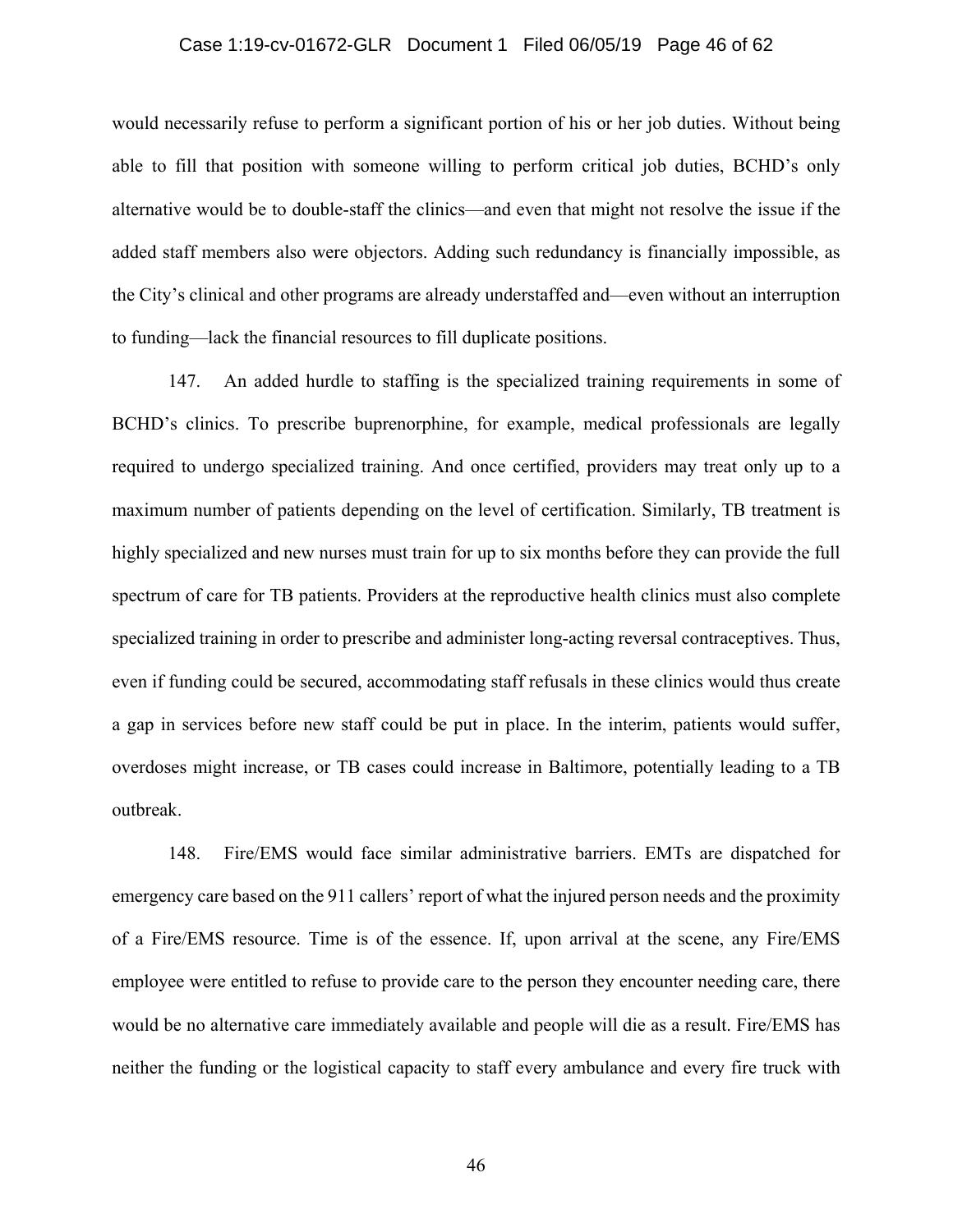#### Case 1:19-cv-01672-GLR Document 1 Filed 06/05/19 Page 47 of 62

multiple EMTs to cover the possibility that the person in crisis could be gay, transgender, experiencing an ectopic pregnancy, an IV drug user, a sex worker, or some other person objectionable to a particular EMT employee for whatever reason the employee might assert.

149. The subgrantee-compliance certification that the Rule appears to require would also create unmanageable administrative burdens. Currently BCHD ensures that its subgrantees comply with federal law as required by the terms of the subgranted federal funding. However, BCHD lacks staff resources to additionally review and monitor the internal personnel policies and procedures of its subgrantees to ensure they are organizing their health care to prioritize employee objections over patient care. Not only would the requirement to monitor subgrantee human resources practices increase BCHD's workload, current BCHD grant compliance staff are not human resources professionals or employment law specialists and these functions are beyond their capacity.

150. In addition, BCHD's strategy for expanding outreach to underserved populations is increasingly to subgrant federal funds to small, community-based organizations. These smaller organizations tend to be new and have few paid staff members, but they know, and are trusted by their client populations. The nature of these organizations complements BCHD's patient-centered philosophy by allowing those who implement its programs to from the patients' own communities. But because of their inexperience and lack of resources, these small organizations sometimes lack processes that would allow the BCHD to ensure that their internal personnel policies comply with the Rule.

151. Even if the City could comply with the administrative burdens, the Rule's unqualified refusal rights would undermine the practical ability to provide prompt, non-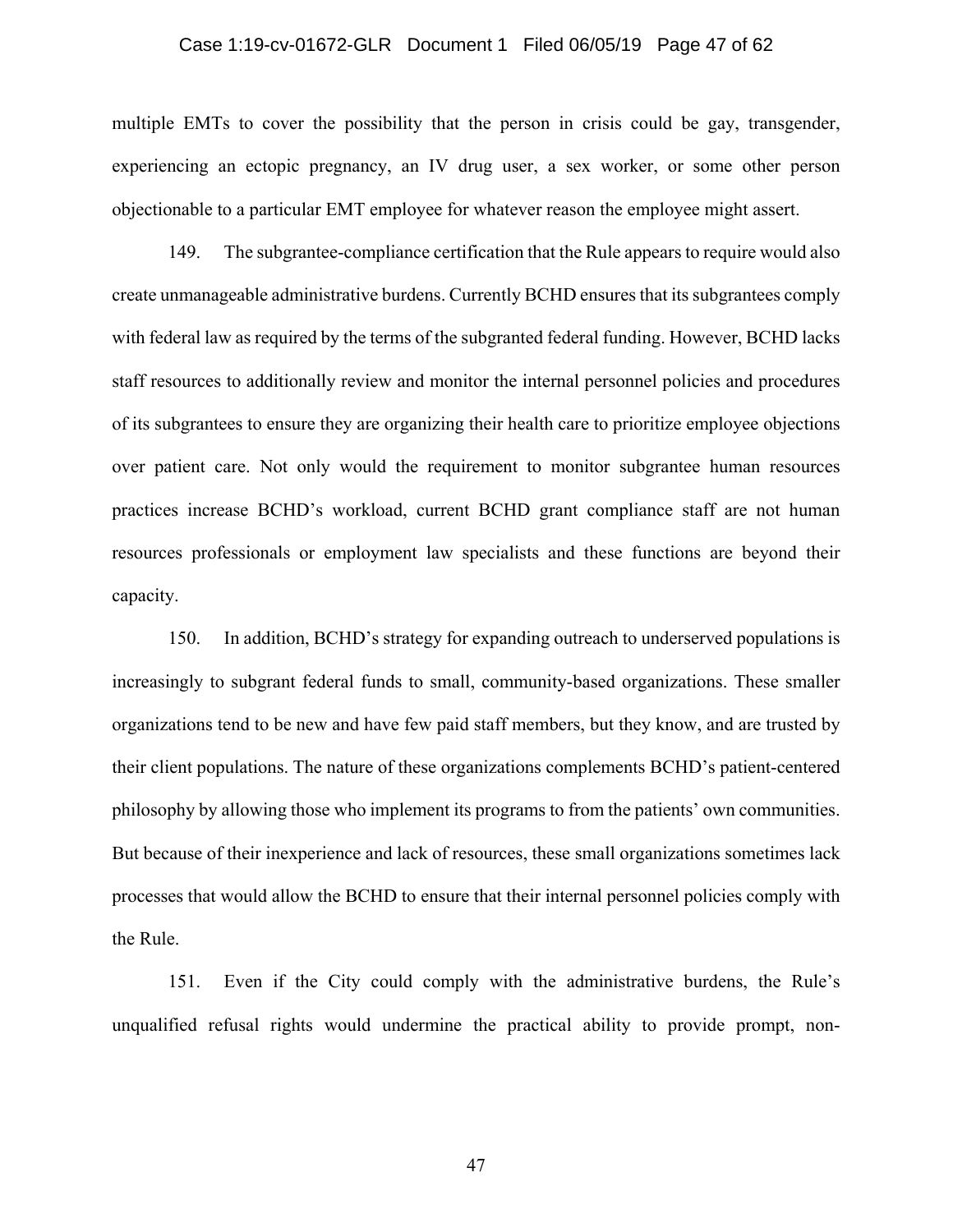#### Case 1:19-cv-01672-GLR Document 1 Filed 06/05/19 Page 48 of 62

discriminatory, care in conformance with professional standards, and, thus, would force the City's medical providers to engage in the unethical practice of medicine.

## **2. The Rule interferes with the City's mandate to protect the public health.**

152. The Rule requires providers to explicitly endorse the very stigma that the City has sought to eradicate from its public health system, and threatens to undo the holistic, traumainformed approach to its public-health mission. Provider refusals under the Rule will result in denials of timely care to Baltimore residents, in City programs and elsewhere, which will result in significant harm for individual patients and for public health at the population level.

153. If health care staff refuse to treat patients for religious, moral or "other" reasons, based on either the services sought or the patient's identity, it would inherently communicate a sense of judgment to the individual. Such refusals will cause already traumatized patients to lose trust in their providers and in the City more generally, and to be deterred from seeking care in the future. Inevitably the Rule would undermine BCHD's reputation in hard-to-reach communities.

154. Patients who have faced a lifetime of discrimination will be particularly vulnerable to the stigma and psychological harms that a patient may suffer when denied care on the basis of who they are or the treatment they seek. Baltimore's trauma-informed approach to care relies on establishing trust with patients and patient communities over time. That trust which may take years to build, can collapse in the single moment it takes for a patient to be turned away because of who they are or the services they seek.

155. BCHD clinics display notices to patients that they will receive care without discrimination on the basis of their race, color, national origin, age, gender, sexual orientation, gender identity or expression, physical or mental disability, religion, ethnicity, language, or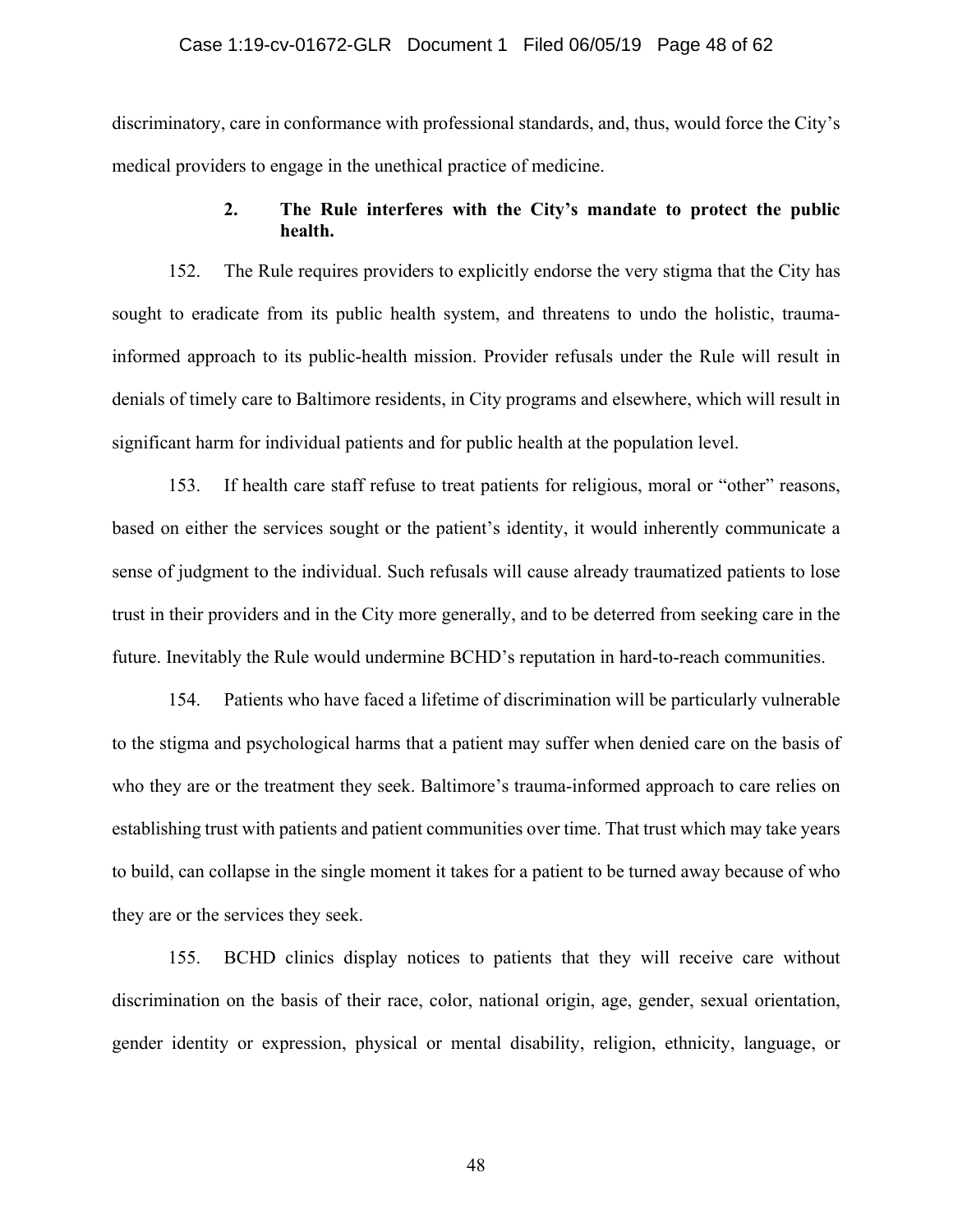inability to pay. However, if the Rule is permitted to take effect, Baltimore residents may view alongside such notice, a notice to health care employees that:

## **You may have the right under Federal law to decline to perform, assist in the performance of, refer for, undergo, or pay for certain health care-related treatments, research, or services (such as abortion or assisted suicide, among others) that violate your conscience, religious beliefs, or moral convictions.**

84 Fed. Reg. at 23,272 (Appendix A). While such notice is not required under the Rule, voluntary posting of "notice concerning Federal conscience and anti-discrimination laws" will be "nondispositive evidence of compliance." 84 Fed. Reg. at 23,216. Given the risk of loss of federal funding, the City's clinics may feel no choice but to comply.

156. The Rule's recommended notice to healthcare employees would communicate to patients that they might be stigmatized and discriminated against at BCHD's clinics, potentially driving them away from care.

157. The stigmatizing effects of being denied care that one individual experiences will ripple out through word of mouth in that person's community, leaving others, once again, mistrustful of government health care programs and reluctant to seek care. Many in these vulnerable populations may forego necessary medical care for fear that they will be rejected or mistreated.

158. Because the BCHD's clinics are often facilities of last resort for Baltimore's most at-need residents, those turned away or scared away from its services would go without necessary medical care.

159. Even those who have access to health care elsewhere sometimes choose to come to the BCHD for services because they are too embarrassed to seek those services from their primarycare providers. If the Rule takes effect and more health care providers restrict access based on "conscience" objections, the numbers of individuals seeking care from BCHD may rise even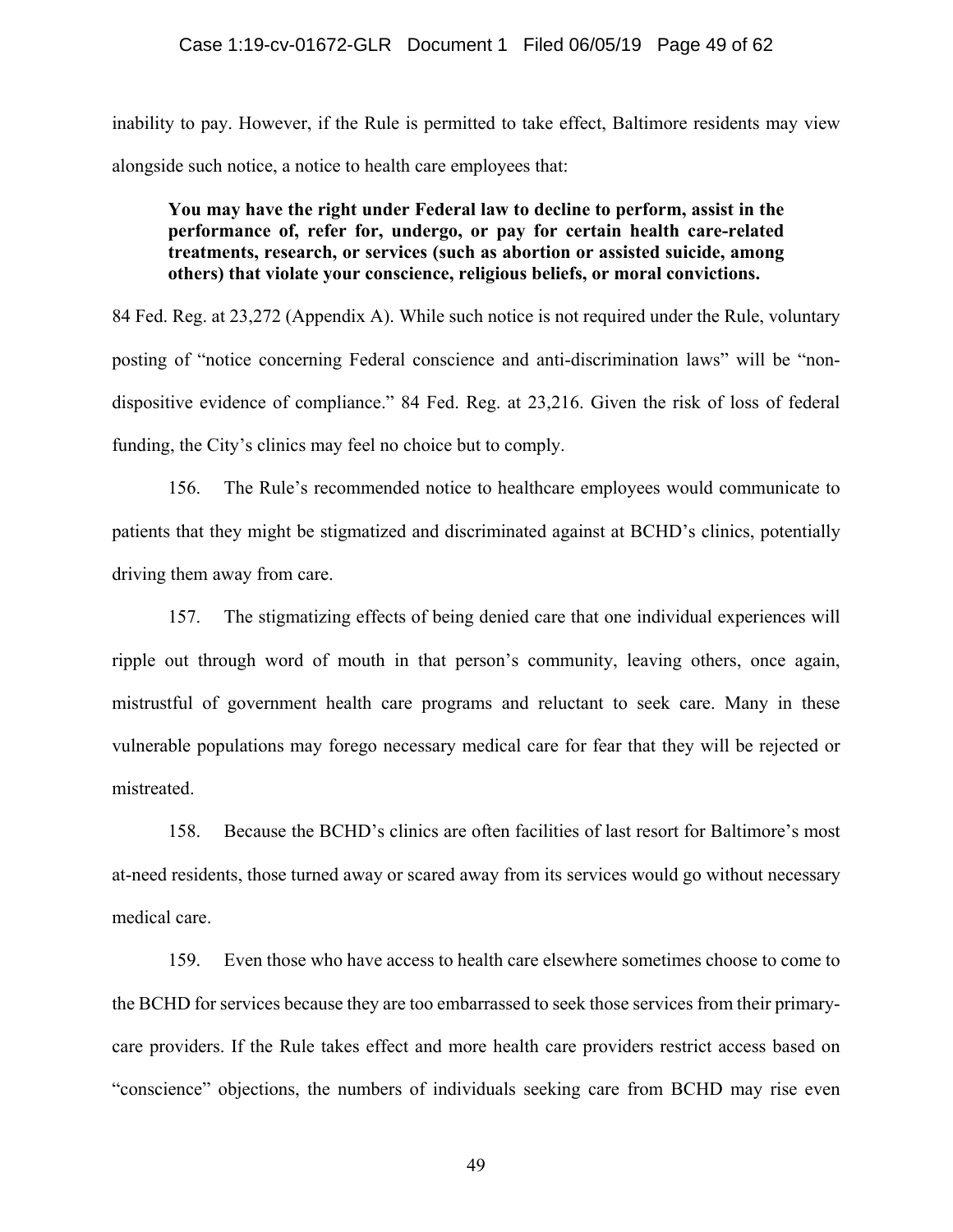### Case 1:19-cv-01672-GLR Document 1 Filed 06/05/19 Page 50 of 62

further. If BCHD can no longer provide judgment-free health care, these individuals will forgo necessary preventive and other health care, resulting in worse and more costly health outcomes.

160. Interference that impedes public-health efforts in marginalized communities can set programs back years, if not decades. Those setbacks could threaten the broader population with devastating harms, including increased prevalence of tuberculosis, HIV, sexually transmitted diseases, teen pregnancies, infant deaths, and opioid overdoses.

### **3. Failure to comply would inflict greater harm even than compliance.**

161. If the costs of compliance are impossibly high, the potential costs of noncompliance are worse. An enforcement action under the Rule could result in a loss of funding that would cripple the City's ability to provide essential health services. Nearly 80% of BCHD budget comes from HHS, and Fire/EMS relies heavily on Medicaid reimbursements to fund emergency transports. Thus, the cost of interpreting the scope of the Rule's tolerance for stigma too narrowly is massive.

162. The Rule puts the City in a double bind: continue to rely upon federal funding but sacrifice provider's professional ethics and commitment to patient care, on one hand, or reject federal funding and be forced to close clinics and drastically reduce BCHD and Fire/EMT services, on the other. Under either option, public health is irreparably harmed. *See Baltimore v. Azar et al.*, 2019 WL 2298808 at \*12 (finding irreparable harm where "should Baltimore City choose to comply with the Final Rule in order to retain Title X funding, its medical providers would be forced to contravene their ethical obligations to provide patient-centered, non-directive care.").

163. Baltimore has seen firsthand the effects of service interruptions in underserved communities. In the early 1990s, federal funding to the City's STD clinics was reduced, decreasing the number of medical professionals and outreach personnel on staff. This, combined with the rise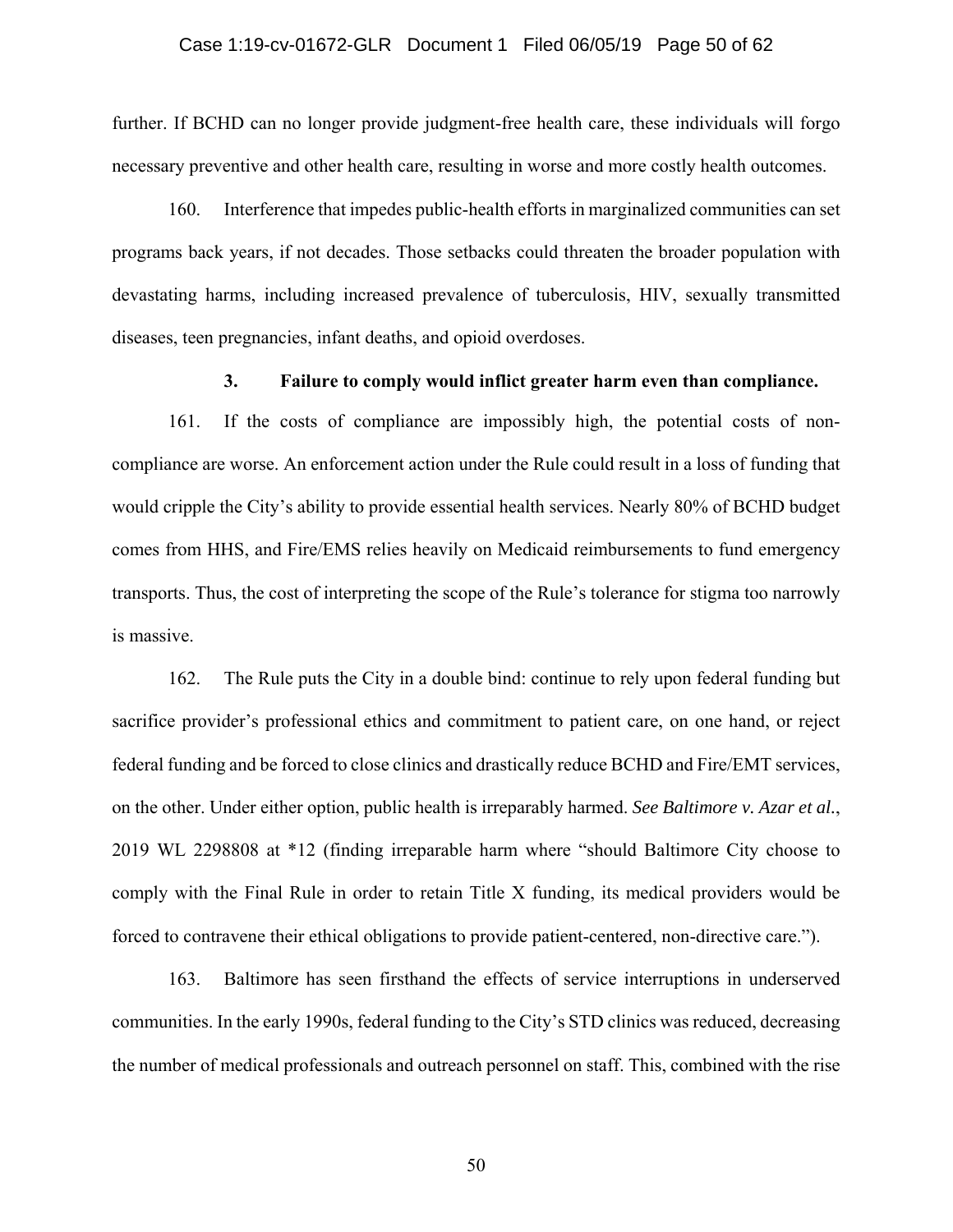### Case 1:19-cv-01672-GLR Document 1 Filed 06/05/19 Page 51 of 62

of crack-cocaine use and housing displacement of many poor residents, led to a 500 % increase in syphilis infections across Baltimore.

164. Without treatment, syphilis and gonorrhea may lead to infertility. Syphilis also causes blindness, pelvic inflammatory disease (causing extreme pain in women), miscarriages, stillbirths, and disabilities in infants. And HIV and Hepatitis C, if left untreated, can be deadly. The progress that BCHD has made in preventing and treating HIV and STDs could be undone by a rule allowing refusals to provide care, setting our public-health efforts back by 20 or 30 years.

165. Likewise, cuts to family planning services will lead to more unintended pregnancies and higher health costs. In 2010, services provided at Title X health centers in Maryland saved the state and federal government \$147,766,000. These savings came from preventing unintended pregnancies, sexually transmitted diseases (including HIV), and cases of cervical cancer. At a national level, savings from Title X services totaled \$7 billion that year. Jennifer Frost et al, *Return on Investment: A Fuller Assessment of the Benefits and Cost Savings of the US Publicly Funded Family Planning Program*, Wiley Periodicals, Inc, (2014).

166. Funding cuts or restrictions to the Title X program in Baltimore in the year 2017 alone would have resulted in 2,800 missed annual exams and 132 missed referrals to health services. Title X funding restrictions could have potentially left Baltimore City residents with undiagnosed and untreated cases of STDs and HIV, including: 8,746 cases of chlamydia, 18,925 cases of gonorrhea, 5,283 cases of syphilis, and 8,174 cases of HIV. This number of undiagnosed and untreated cases—which, left untreated, would likely have spread to even more patients would have serious public health consequences for the Baltimore community.

167. In bypass grants through the state, the U.S. Department of Labor currently grants over \$7 million each year to the City through the Workforce Innovation and Opportunity Act to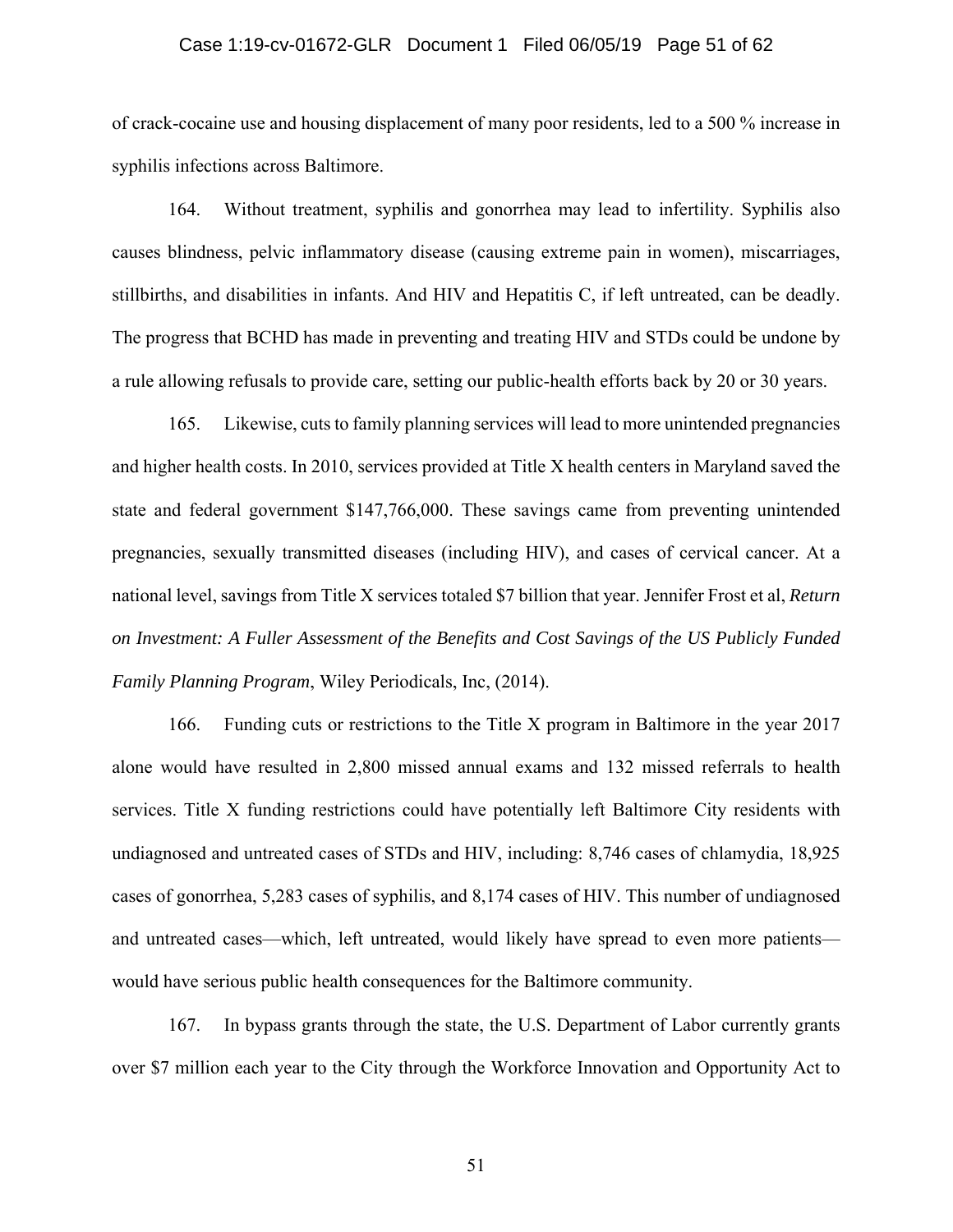#### Case 1:19-cv-01672-GLR Document 1 Filed 06/05/19 Page 52 of 62

conduct job training and employment development. Without these funds the City's two American Job Centers would close, discontinuing vital one stop services for resume prep, job training and job matching services. Currently these Centers assist adults through 30,000 visits per year. Special services and outreach is offered for dislocated workers, and the City subgrants to at least five other providers to target 18 to 24 year olds. By the Rule's plain terms, this Labor Department funding could be at risk.

168. Thus, a regulation that grants health care employees the unqualified right to refuse to treat, assist, or refer patients for care and prevents employers from inquiring about potential refusals would undermine BCHD's years of work persuading Baltimore residents to seek and accept care—whether or not the City successfully implements it.

169. The consequences may be devastating, both for the innumerable individuals who rely on the City for health care services and for BCHD's ability to advance the well-being of Baltimore residents at the population level.

### **4. The Rule will harm the City as an insurer.**

170. The City's coffers will suffer as health care costs for its employees, retirees, and their families increase as a result of the Rule. Stigmatizing refusals of health care nationwide will drive the City's insured away from preventive care and other appropriate treatment which can detect and treat infectious disease before it spreads or serious illness like cancer early. Early detection and treatment is less costly and results in better outcomes. Delays in accessing care will cause conditions to become acute and will increase costly emergency care and care for advanced conditions. These increased costs will be borne by the City.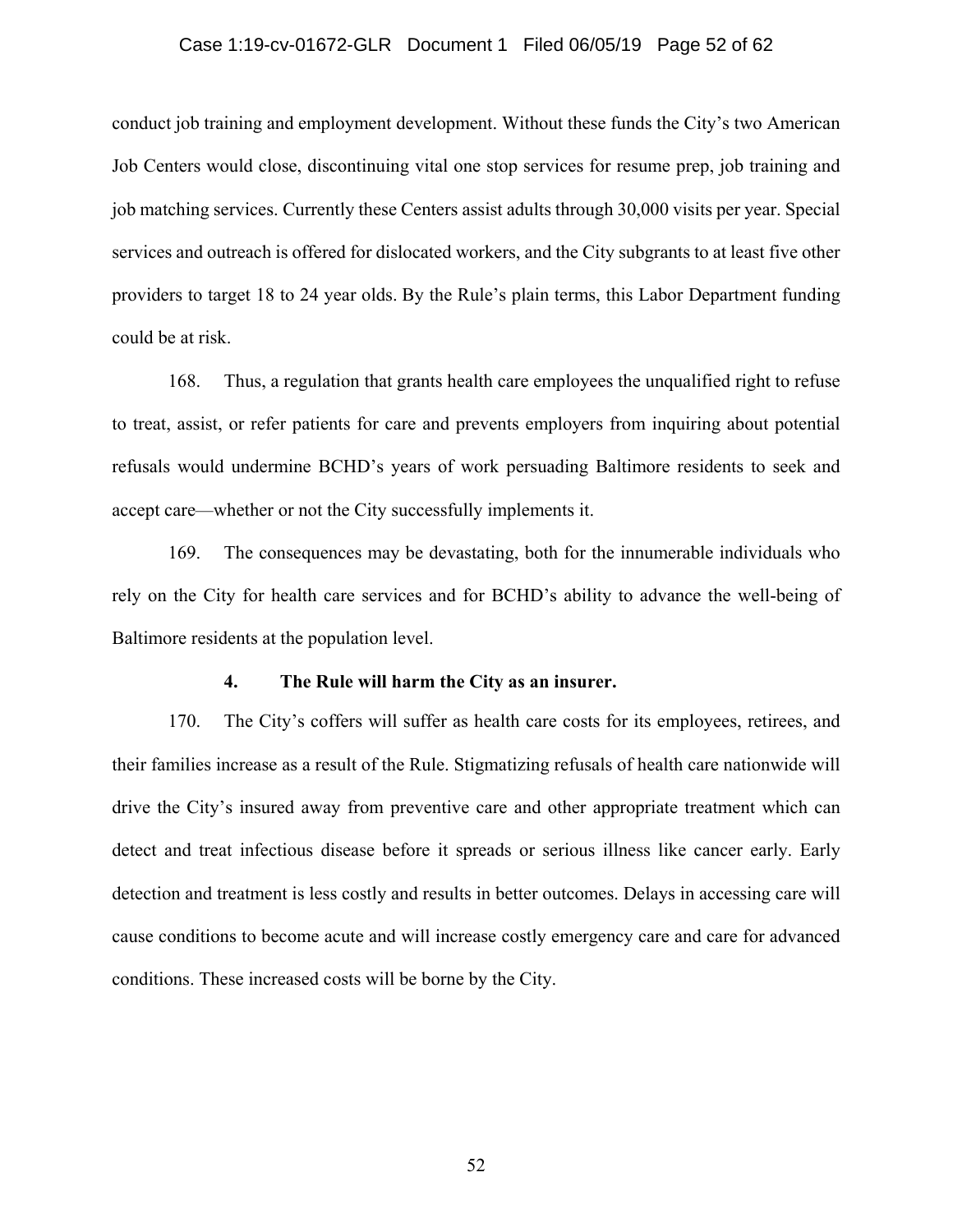### **CAUSES OF ACTION**

# **COUNT I VIOLATION OF APA; 5 U.S.C. § 706(2)(A)—CONTRARY TO LAW**

171. The City incorporates the preceding paragraphs as if fully set forth here.

172. Defendants are subject to the APA, 5 U.S.C. § 551 *et seq. See* 5 U.S.C. § 703).

173. The APA requires that agency action that is "not in accordance with law" be held unlawful and set aside. 5 U.S.C.  $\S$  706(2)(A).

174. The Rule violates Section 1554 of the Affordable Care Act, which prohibits the Department from implementing any regulation that "(1) creates any unreasonable barriers to the ability of individuals to obtain appropriate medical care; (2) impedes timely access to health care services; (3) interferes with communications regarding a full range of treatment options between the patient and the provider; (4) restricts the ability of health care providers to provide full disclosure of all relevant information to patients making health care decisions; (5) violates principles of informed consent and the ethical standards of health care professionals; or (6) limits the availability of health care treatment for the full duration of a patient's medical needs." 42 U.S.C. § 18114.

175. The Rule violates the Emergency Medical Treatment and Labor Act, which requires hospitals to provide emergency care. 42 U.S.C. § 1395dd.

176. The Rule conflicts with the Medicaid and Medicare statutes it purports to implement, which provide that with regard to informed consent, those statutes shall not "be construed to affect disclosure requirements under State law." 42 U.S.C. § 1396u-2(b)(3)(B) (Medicaid managed care organization); *see also* 42 U.S.C. § 1395w-22(j)(3)(C) (Medicare+Choice).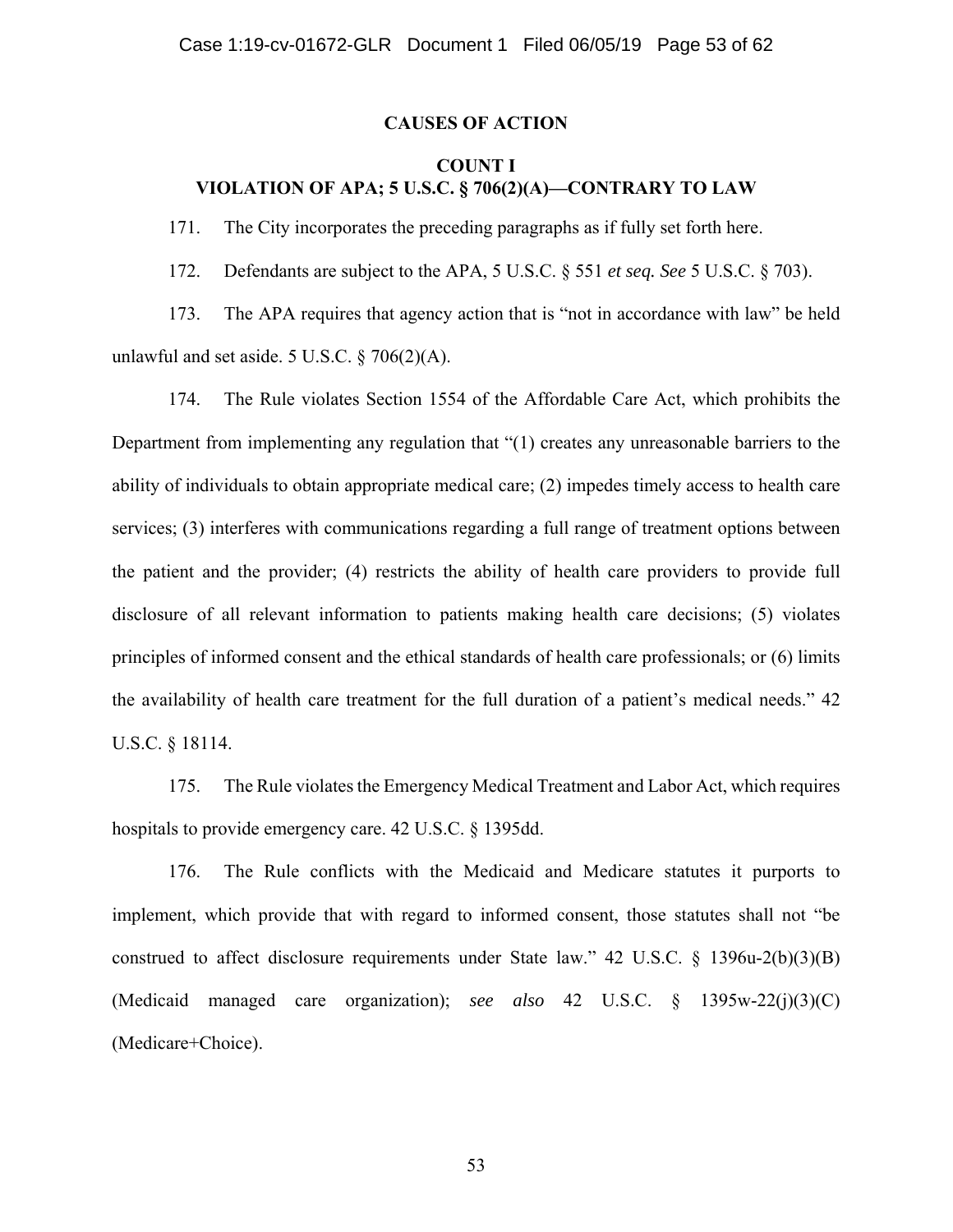177. The Rule conflicts with Title VII of the Civil Rights Act of 1964, which prohibits discrimination in employment based on religious beliefs, and further provides that employers are not obligated to accommodate employees' religious beliefs where the accommodation would cause "undue hardship" on the employer. 42 U.S.C. § 2000e(j).

178. The Rule is therefore "not in accordance with law" as required by the APA. 5 U.S.C.  $\S 706(2)(A)$ .

179. The unlawful Rule will cause ongoing harm to the City and its residents.

# **COUNT II VIOLATION OF APA § 706(2)(C) —EXCEEDS STATUTORY AUTHORITY**

180. The City incorporates the preceding paragraphs as if fully set forth here.

181. The Rule violates the APA under 5 U.S.C.  $\S$  706(2)(C) because it is greatly in excess of statutory jurisdiction, authority, or limitation.

182. Under the APA, courts must "hold unlawful and set aside agency action" that is "in excess of statutory jurisdiction, authority, or limitations, or short of statutory right." 5 U.S.C. § 706(2)(C).

183. Defendants only possess rulemaking authority to the extent conferred by statute. *City of Arlington v. FCC*, 569 U.S. 290, 297-98 (2013).

184. The Rule exceeds Defendants' authority under the statutes it purports to implement because the Rule legislates and implements excessively broad definitions of statutory text, including "assist in the performance," "health care entity," and "discriminate or discrimination." 84 Fed. Reg. at 23,263-64.

185. In addition, the Rule's extraordinarily broad and vague enforcement scheme that would authorize the Department to withhold, deny, suspend, or terminate billions of dollars in federal health care funds to the City if, in Defendants' determination, there is a failure to comply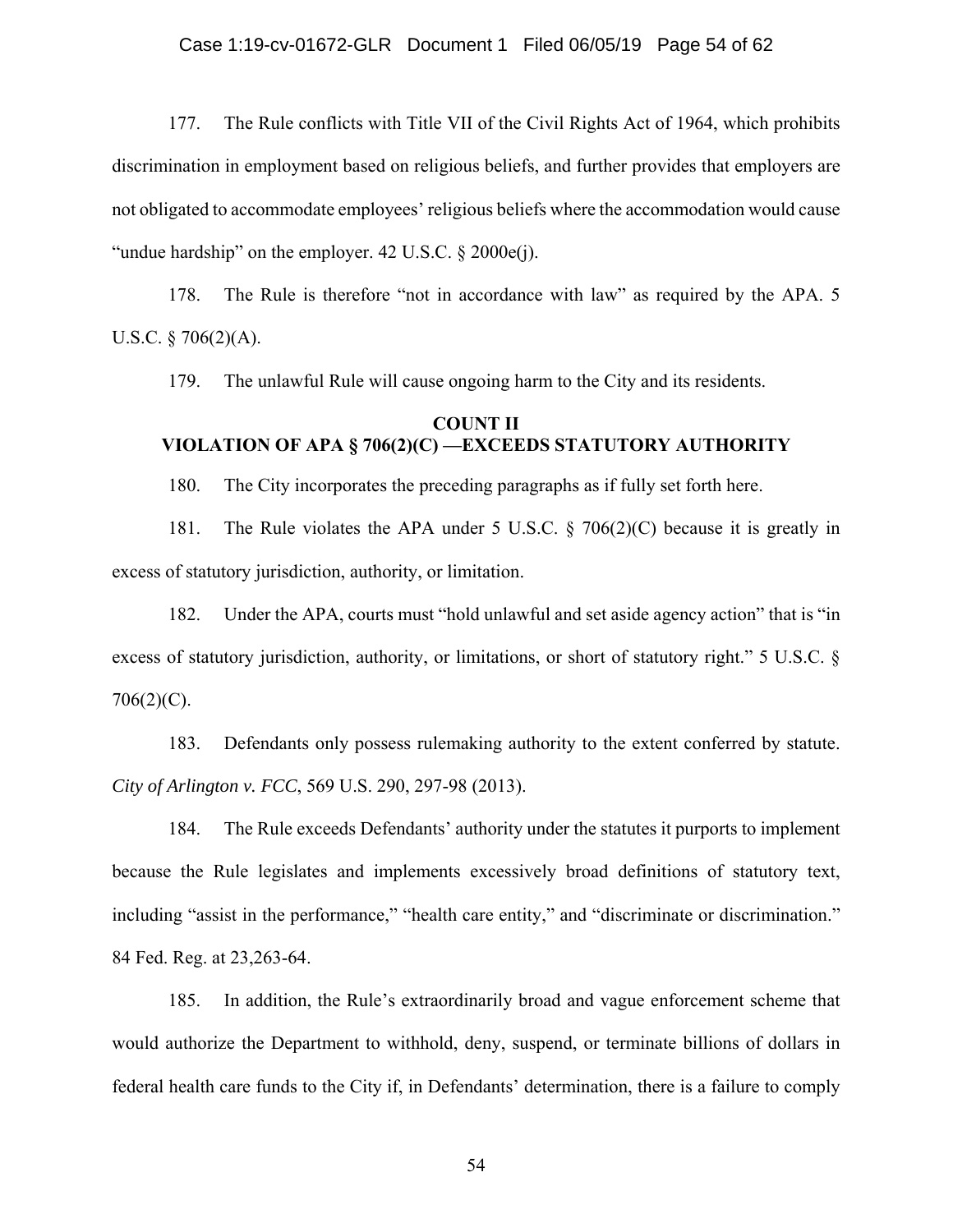#### Case 1:19-cv-01672-GLR Document 1 Filed 06/05/19 Page 55 of 62

with the Rule or any of the underlying statutes, *see* 84 Fed. Reg. at 23,271-72, is not authorized by the relevant federal statutes.

186. The Rule's enforcement scheme authorizing the Department to withhold or suspend all federal financial assistance from the Department of Labor and Department of Education to the City if in Defendants' determination there is a failure to comply with the Rule or the Weldon Amendment, *id*., is not authorized by the relevant federal statutes.

187. The Rule is therefore "in excess of statutory jurisdiction, authority, or limitations, or short of statutory right," in violation of the APA. 5 U.S.C. § 706(2)(C).

188. The unlawful Rule will cause ongoing harm to the City and its residents.

## **COUNT III VIOLATION OF APA; 5 U.S.C. § 706(A)—ARBITRARY, CAPRICIOUS, AND ABUSE OF DISCRETION**

189. The City incorporates the preceding paragraphs as if fully set forth here.

190. The APA provides that courts must "hold unlawful and set aside" agency action that is "arbitrary, capricious, [or] an abuse of discretion." 5 U.S.C.  $\S$  706(2)(A).

191. The Rule is arbitrary and capricious because Defendants' justification for its promulgation runs counter to the evidence before the agency, relies on factors Congress did not intend the agency to consider, and disregards material facts and evidence, including nationally recognized standards of care for medical professionals.

192. The Rule is arbitrary and capricious because its definitions of "assist in the performance," "discriminate or discrimination," "health care entity," and "referral or refer for," taken together, arbitrarily require Plaintiffs to guess whether routine procedures and services would require additional steps to accommodate workers or protect patients.

193. The Rule is arbitrary and capricious because HHS unreasonably ignored evidence in the rulemaking record that the definitions of "assist in the performance," "discriminate or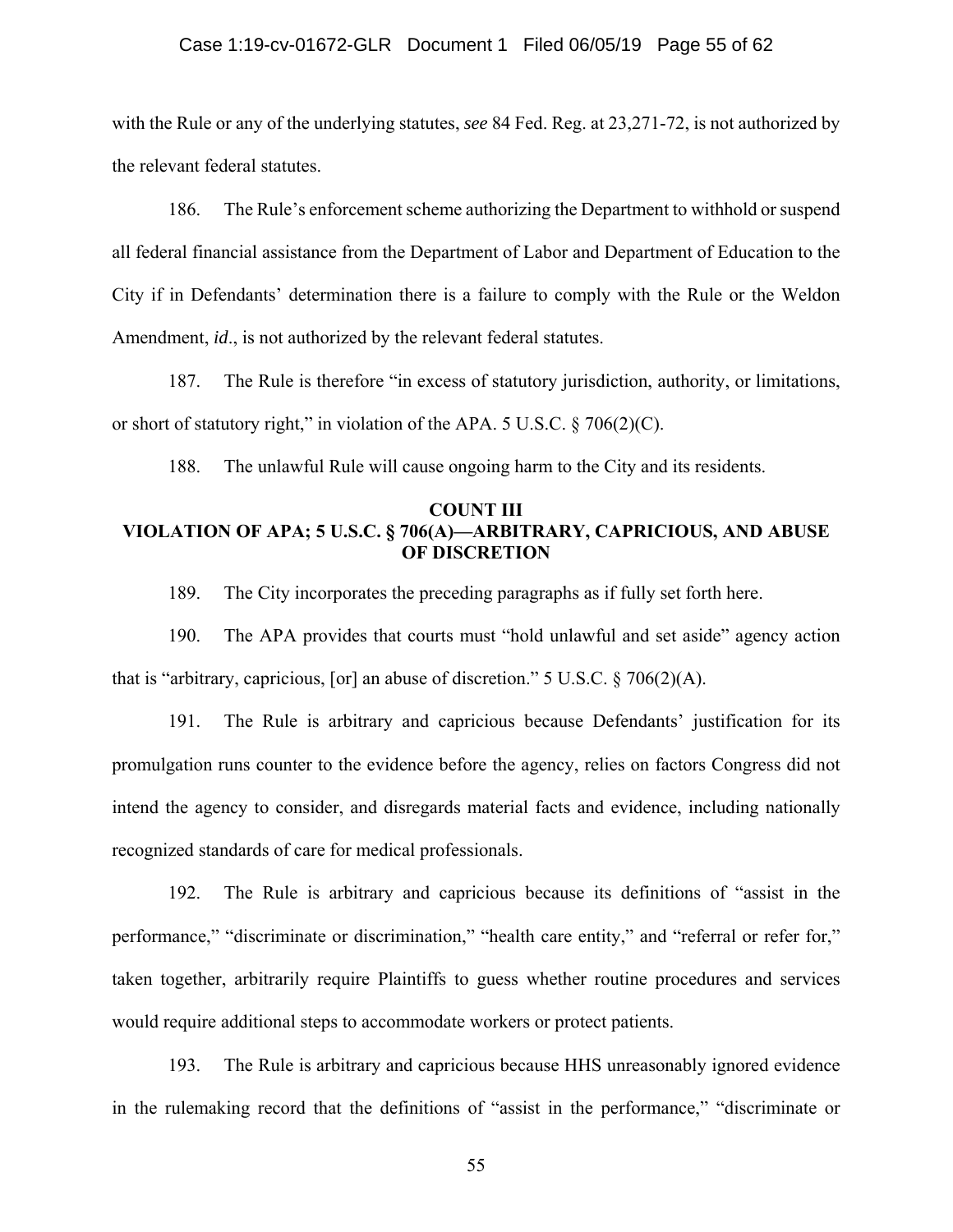#### Case 1:19-cv-01672-GLR Document 1 Filed 06/05/19 Page 56 of 62

discrimination," "health care entity," and "referral or refer for" create an unworkable situation for the City and other healthcare providers and regulators.

194. The Rule is arbitrary and capricious because the Department conducted and relied on a flawed cost-benefit analysis, citing benefits the Rule would confer without any evidentiary basis, and failing adequately to account for the true costs the Rule will impose, including the significant costs to the City and to the public health and safety.

195. The Rule is arbitrary and capricious because it fails to consider important aspects of the problem, including by failing to provide any exception for medical emergencies, 42 U.S.C. § 1395dd(b)(1), or where refusal to provide services would cause "undue hardship," 42 U.S.C. §  $2000e(i)$ .

## **COUNT IV VIOLATION OF APA; 5 U.S.C. § 706(B)—CONTRARY TO CONSTITUTIONAL RIGHT, POWER, PRIVILEGE, OR IMMUNITY**

196. The City incorporates the preceding paragraphs as if fully set forth here.

197. Defendants are subject to the APA, 5 U.S.C. § 551 et seq. See 5 U.S.C. § 703.

198. The APA requires that agency action that is "contrary to constitutional right, power, privilege, or immunity" be held unlawful and set aside. 5 U.S.C. § 706(2)(B).

199. The Establishment Clause of the First Amendment prohibits the government from favoring one religion over another or favoring religion over nonreligion.

200. The Establishment Clause permits government to afford religious accommodations or exemptions from generally applicable laws only if, among other requirements, the accommodation (1) lifts a substantial, government-imposed burden on the exercise of religion and (2) does not impose on innocent third parties the costs or burdens of accommodating another's religious exercise.

201. The Rule fails both requirements and therefore violates the Establishment Clause.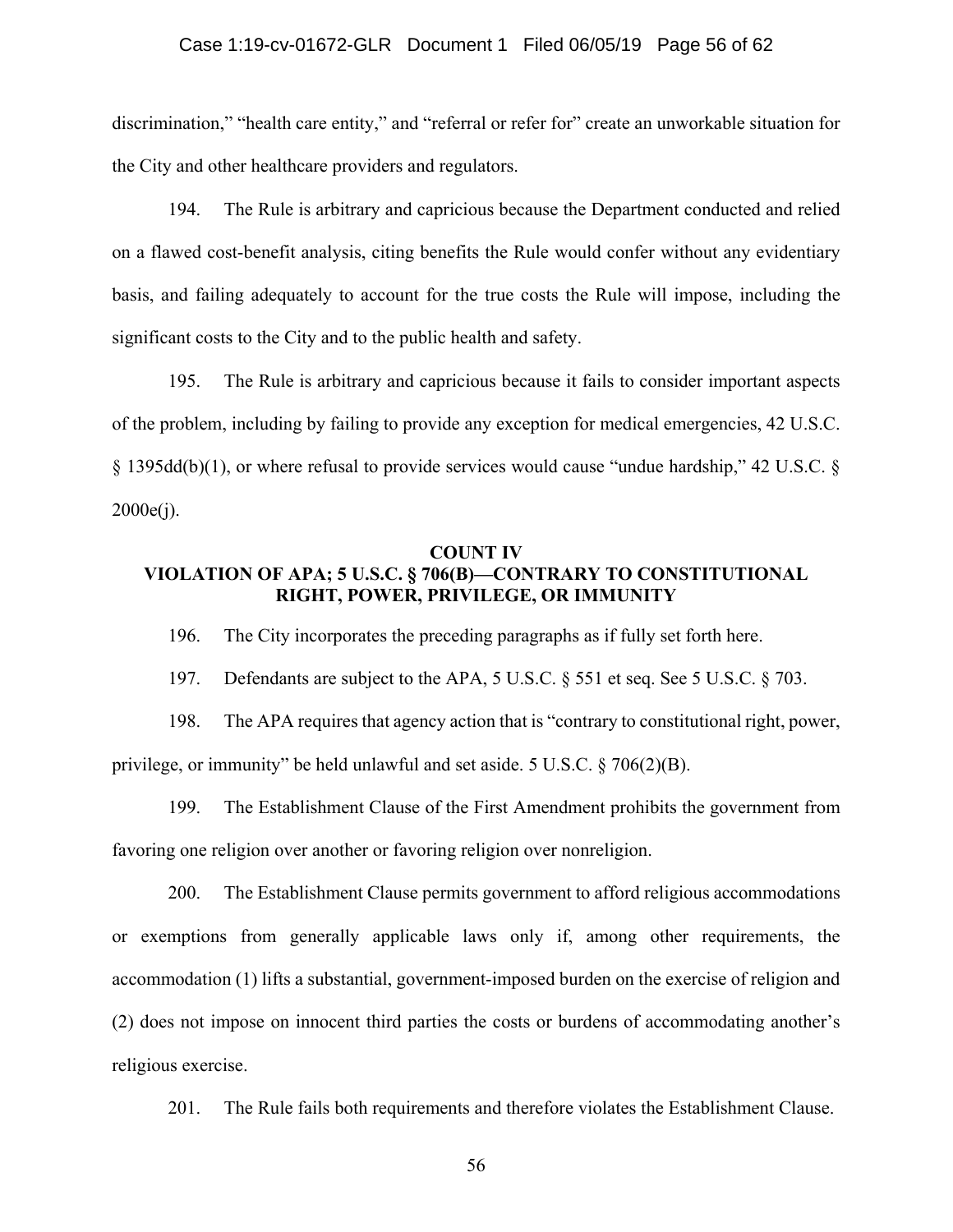### Case 1:19-cv-01672-GLR Document 1 Filed 06/05/19 Page 57 of 62

202. The Rule creates expansive religious exemptions for healthcare employees at the expense of third parties, namely, Plaintiffs, providers, and, crucially, patients. In so doing, Defendants have used their rule-making authority for the primary purpose of advancing and endorsing religious beliefs and permitting same to be privileged over secular beliefs as a basis for denying medically necessary information, referrals, and services, including emergency healthcare and healthcare guaranteed under federal and state laws.

203. In accommodating an employee's religious objections, the Rule places an undue burden on third parties—patients seeking healthcare and healthcare providers seeking to fulfill their ethical mandates to provide such care. *Burwell*, 134 S.Ct. at 2781 n.37 (requiring consideration of the burden placed on third parties by a religious accommodation).

204. The Final Rule violates the Spending Clause of the Constitution because it coerces state and local governments to adhere to the Final Rule or lose millions of dollars in federal funds. *See Sebelius*, 567 U.S. at 581 (Congress cannot use threat to withdraw funding as a "gun to the head").

205. The Final Rule violates the Spending Clause of the Constitution because it does not provide adequate notice of what specific action or conduct, if engaged in, will result in the withholding of federal funds and constitutes unlawful post-acceptance conditions on federal funds. *See Halderman*, 451 U.S. at 17.

206. The Final Rule violates the Spending Clause of the Constitution because it is not rationally related to the federal interest in the program that receives the federal funds. *See South Dakota v. Dole*, 483 U.S. at 207.

207. The Rule is therefore "contrary to constitutional right, power, privilege, or immunity" in violation of the APA.  $5$  U.S.C.  $\frac{6}{9}$  706(2)(B).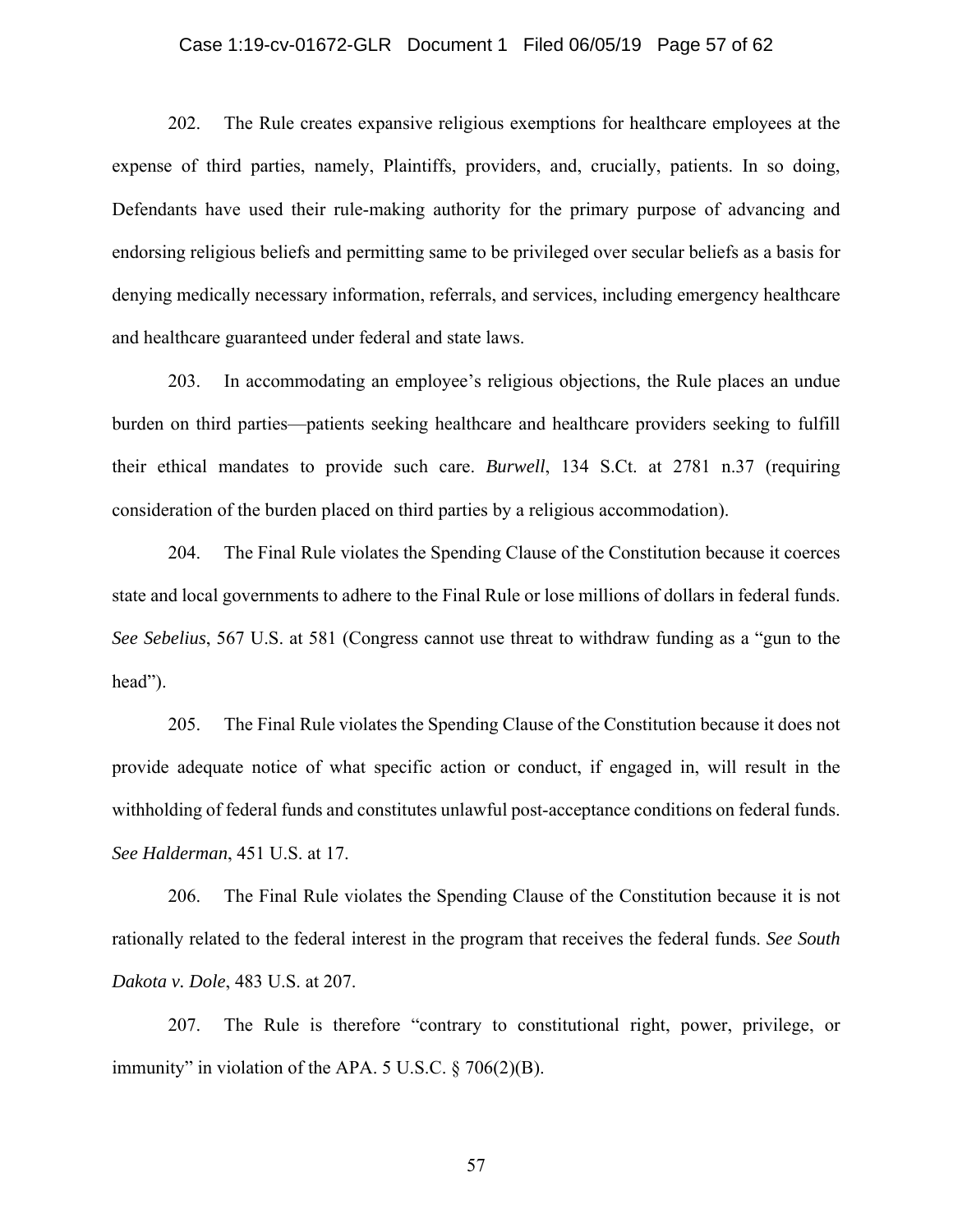208. The unlawful Rule will cause ongoing harm to the City and its residents.

## **COUNT V EQUITABLE RELIEF TO PRESERVE REMEDY**

209. The City incorporates by reference the foregoing paragraphs as if fully set forth.

210. The Rule becomes effective on July 22, 2019, unless it is enjoined. The City is entitled to a full, fair, and meaningful process to adjudicate the lawfulness of the Rule before being required to implement its far-reaching requirements, which threaten to undo decades of public health progress.

211. The City will suffer irreparable injury by being required in advance of implementation to spend countless staff hours reviewing and revising employment policies and procedures. Once deployed, the Rule will cause irreparable harm to individual patient health and to the public health more generally by requiring Plaintiffs to violate patients' rights, subjecting patients to stigmatizing and re-traumatizing health care denials, and delaying or denying them access to care. These health care experiences will erode hard-won trust between vulnerable patients and health care providers—trust that was sensitively nurtured over decades of developing patientcentered and trauma-informed care—with devastating and long-lasting public health consequences. Accordingly, to ensure that Plaintiffs receive meaningful relief should they prevail in this action, the Court should preliminarily and permanently enjoin Defendants from implementing the Rule.

212. In addition, the City will be harmed if the Rule is not enjoined nationwide, as the City insures individuals who live and seek health care across the country.

## **REQUEST FOR RELIEF**

The City requests that the Court grant the following relief: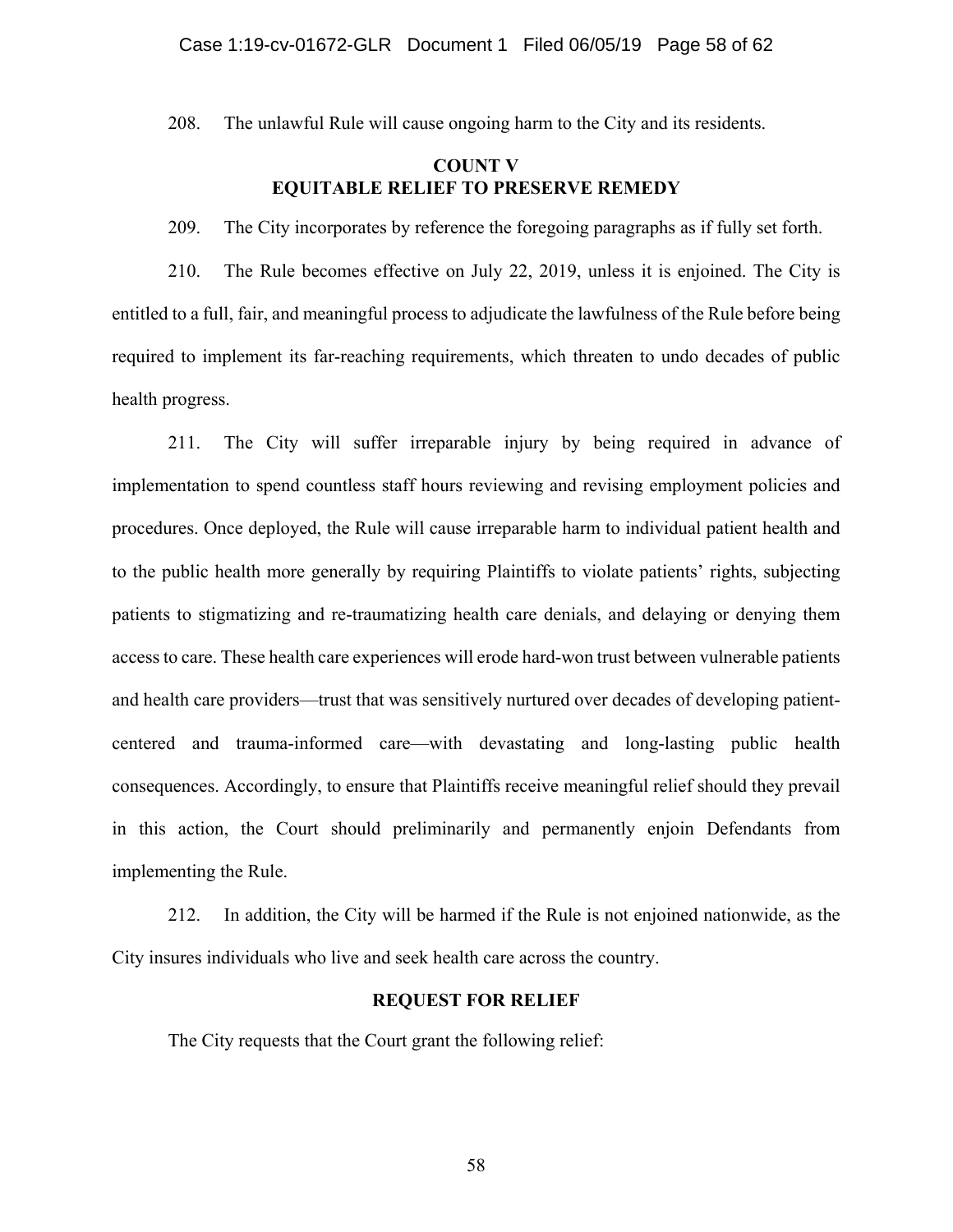- a. Enter a declaratory judgment pursuant to 28 U.S.C. § 2201(a) and 5 U.S.C. § 706(a) that the Rule is contrary to law, in excess of statutory authority, and is arbitrary and capricious;
- b. Issue and order vacating and setting aside the Rule in accordance with the APA;
- c. Issue a preliminary injunction with nationwide effect enjoining Defendants from implementing and enforcing the Rule;
- d. Issue a permanent injunction with nationwide effect enjoining Defendants from implementing and enforcing the Rule;
- e. Award the City attorneys' fees, costs and expenses and other disbursements for this action; and
- f. Award any further and additional relief that this Court deems just and proper.

### **CERTIFICATION AND CLOSING**

Under Federal Rule of Civil Procedure 11, by signing below, I certify to the best of my knowledge, information, and belief that this complaint: (1) is not being presented for an improper purpose, such as to harass, cause unnecessary delay, or needlessly increase the cost of litigation; (2) is supported by existing law or by a nonfrivolous argument for extending, modifying, or reversing existing law; (3) the factual contentions have evidentiary support or, if specifically so identified, will likely have evidentiary support after a reasonable opportunity for further investigation or discovery; and (4) the complaint otherwise complies with the requirements of Rule 11.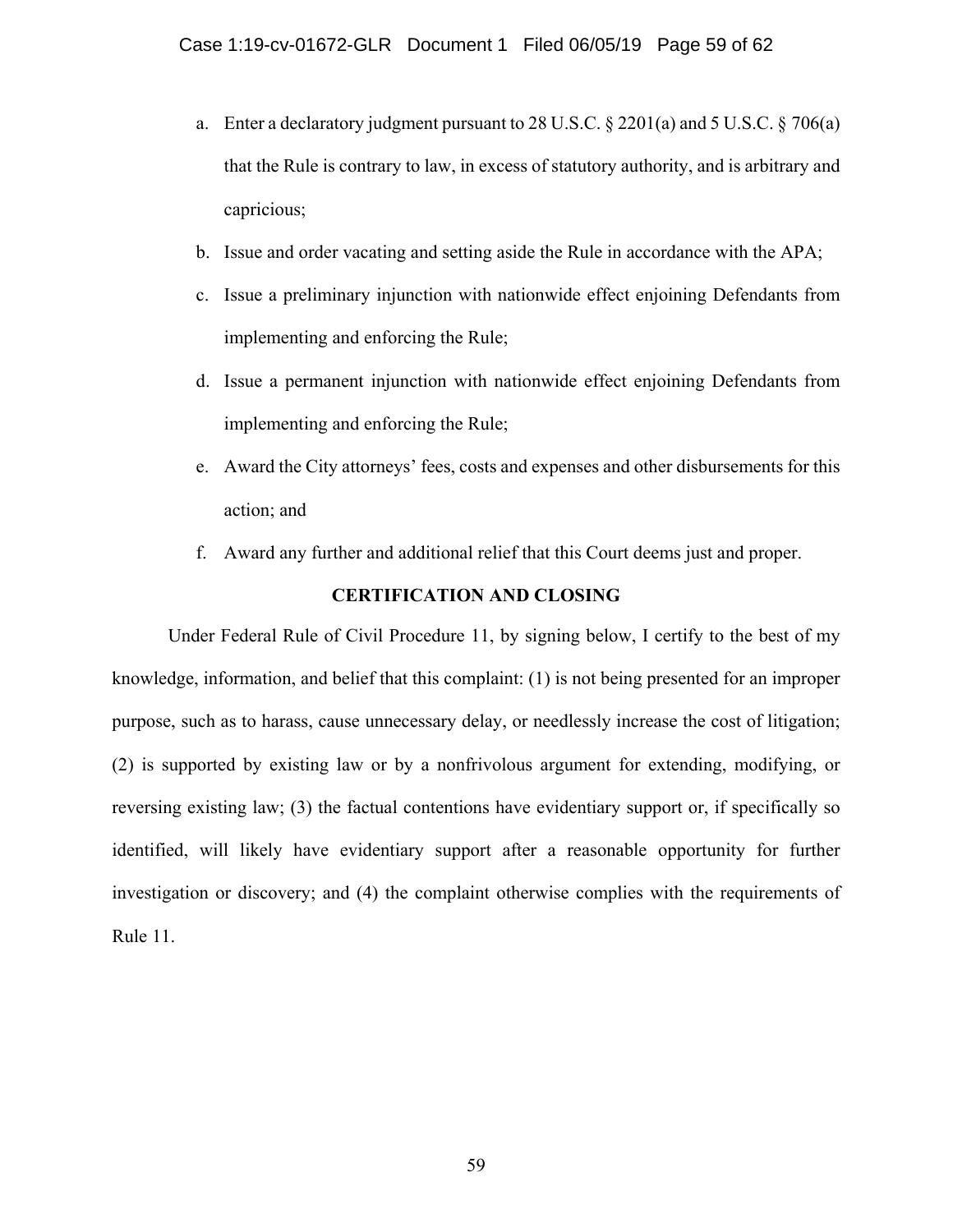RESPECTFULLY SUBMITTED this 5th day of June, 2019.

 By: */s/ Andre M. Davis*  Andre M Davis #00362 *City Solicitor* 

Suzanne Sangree #26130 *Senior Counsel for Public Safety & Director of Affirmative Litigation*  Jane Lewis (*pro hac vice* forthcoming) *Assistant City Solicitor*  CITY OF BALTIMORE DEPARTMENT OF LAW 100 N. Holliday Street, Suite 101 Baltimore, MD 21202 Tel: (410) 396-8393 Fax: (410) 659-4077 andre.davis@baltimorecity.gov suzanne.sangree2@baltimorecity.gov jane.lewis@baltimorecity.gov

Arun Subramanian (*pro hac vice* forthcoming) Seth Ard (*pro hac vice* forthcoming) Elisha B. Barron (*pro hac vice* forthcoming) Ryan C. Kirkpatrick (*pro hac vice* forthcoming) SUSMAN GODFREY L.L.P. 1301 Avenue of the Americas, 32nd Fl New York, New York 10019 Tel.: (212) 336-8330 asubramanian@susmangodfrey.com sard@susmangodfrey.com ebarron@susmangodfrey.com rkirkpatrick@susmangodfrey.com

Daniel Shih (*pro hac vice* forthcoming) SUSMAN GODFREY L.L.P. 1201 Third Avenue, Suite 3800 Seattle, Washington 98101 Tel.: (206) 516-3880 dshih@susmangodfrey.com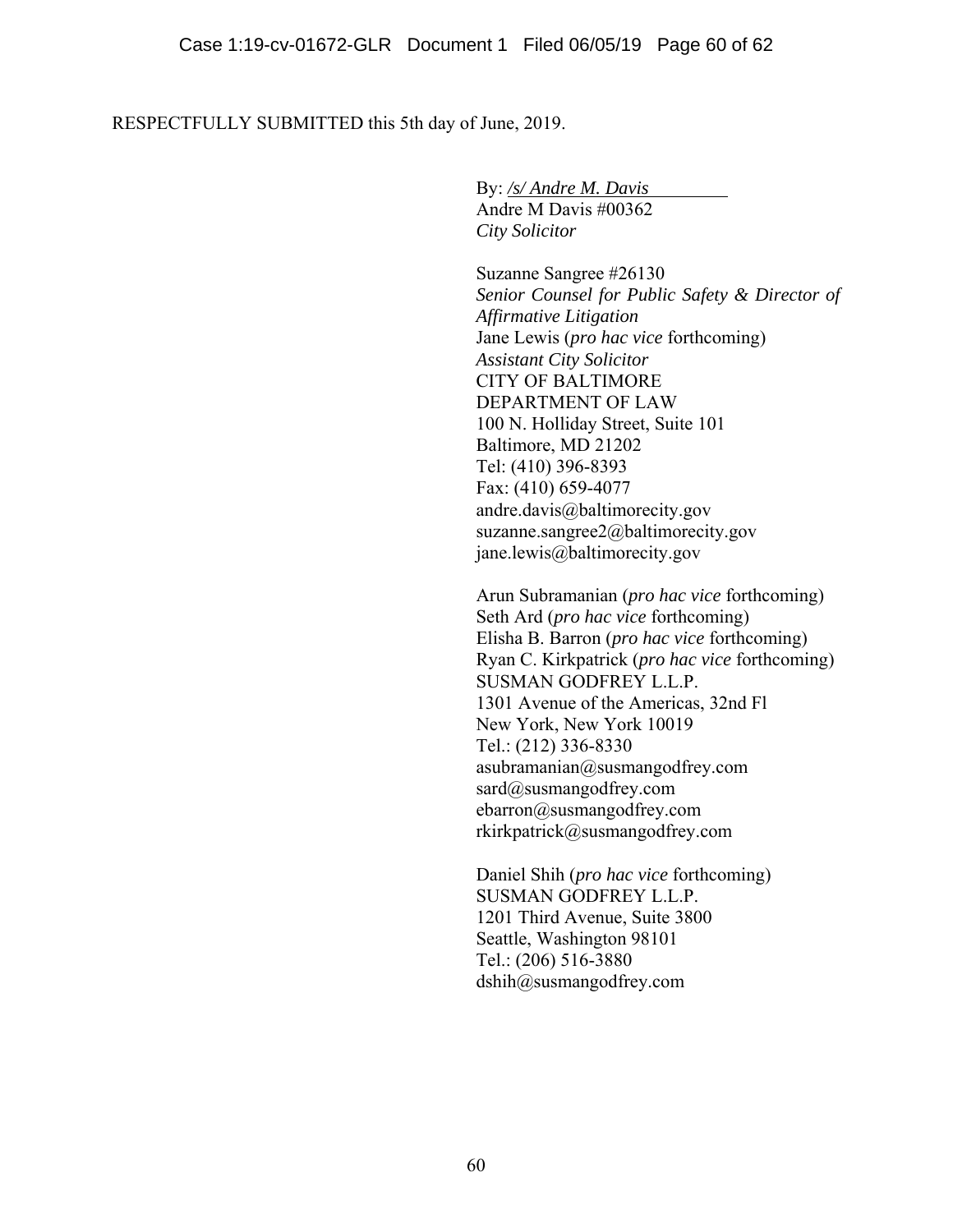Richard B. Katskee #27636 Kenneth D. Upton, Jr. (*pro hac vice*  forthcoming) AMERICANS UNITED FOR SEPARATION OF CHURCH AND STATE 1310 L Street NW, Suite 200 Washington, DC 20005 Tel: (202) 466-3234 katskee@au.org upton@au.org

ATTORNEYS FOR PLAINTIFF MAYOR AND CITY COUNCIL OF BALTIMORE